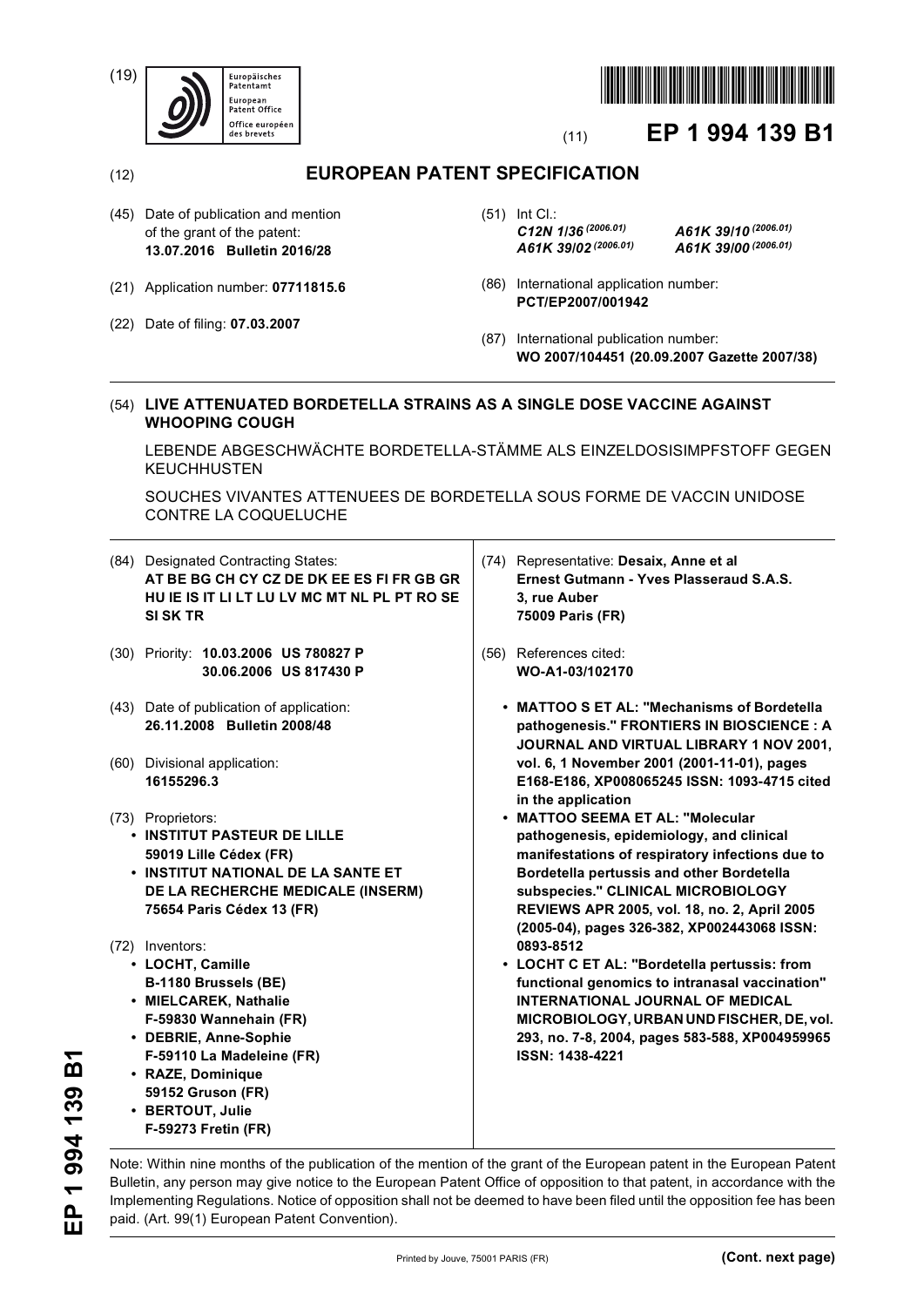- **MIELCAREK N ET AL: "Attenuated Bordetella pertussis: new live vaccines for intranasal immunisation", VACCINE, ELSEVIER LTD, GB, vol. 24, 12 April 2006 (2006-04-12), pages S54-S55, XP025151560, ISSN: 0264-410X, DOI: 10.1016/J.VACCINE.2005.01.120 [retrieved on 2006-04-12]**
- **PASCAL FEUNOU FEUNOU ET AL: 'T- and B-Cell-Mediated Protection Induced by Novel, Live Attenuated Pertussis Vaccine in Mice. Cross Protection against Parapertussis' PLOS ONE vol. 5, no. 4, 01 January 2010, pages E10178 - E10178, XP055004504 DOI: 10.1371/journal.pone.0010178 ISSN: 1932-6203**
- **FEUNOU P F ET AL: "Long-term immunity against pertussis induced by a single nasal administration of live attenuated B. pertussis BPZE1", VACCINE, ELSEVIER LTD, GB, vol. 28, no. 43, 8 October 2010 (2010-10-08), pages 7047-7053, XP027392055, ISSN: 0264-410X [retrieved on 2010-08-13]**
- **FEUNOU P F ET AL: "Genetic stability of the live attenuated Bordetella pertussis vaccine candidate BPZE1", VACCINE, ELSEVIER LTD, GB, vol. 26, no. 45, 23 October 2008 (2008-10-23), pages 5722-5727, XP026046068, ISSN: 0264-410X, DOI: 10.1016/J.VACCINE.2008.08.018 [retrieved on 2008-08-30]**
- **NATHALIE MIELCAREK ET AL: "Live Attenuated B. pertussis as a Single-Dose Nasal Vaccine against Whooping Cough", PLOS PATHOGENS, PUBLIC LIBRARY OF SCIENCE, SAN FRANCISCO, CA, US, vol. 2, no. 7 e65, 1 July 2006 (2006-07-01), pages 662-670, XP007909792, ISSN: 1553-7366, DOI: 10.1371/JOURNAL.PPAT.0020065**

**2**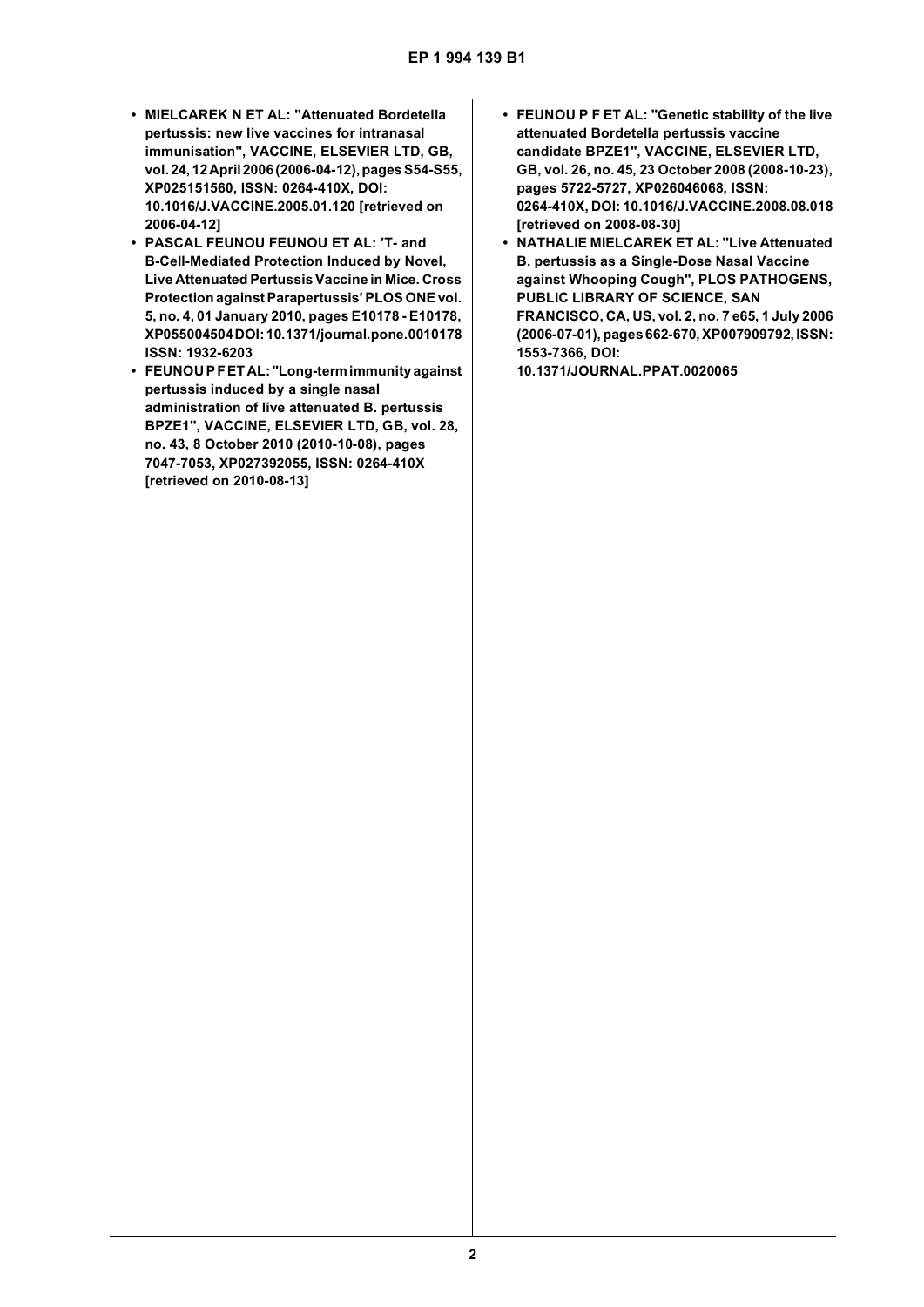#### **Description**

#### **Field of the Invention**

- *5* **[0001]** The application describes a mutated *Bordetella* strain comprising at least a mutated *ptx* gene, a deleted or mutated *dnt* gene and a heterologous ampG gene. The invention relates to a mutated *Bordetella* strain, more particularly to an attenuated *Bordetella* strain, comprising at least a mutated *ptx* gene, a deleted or mutated *dnt* gene and a heterologous ampG gene as defined in the claims. The attenuated mutated *Bordetella* strain can be used in an immunogenic composition or a vaccine for the treatment or prevention of a *Bordetella* infection. Use of the attenuated *Bordetella* strain
- *10* for the manufacture of a vaccine or immunogenic compositions, as well as methods for protecting mammals against infection by *Bordetella* are described in the application. The invention relates to immunogenic compositions and vaccines as well as to uses of a strain of the invention in the manufacture of vaccines.

#### **Background of the Invention and Related Prior Art**

#### *15*

**[0002]** *Pertussis* is still among the principal causes of death world-wide, and its incidence is increasing even in countries with high vaccine coverage. Although all age groups are susceptible, it is most severe in infants too young to be protected by currently available vaccines.

- *20* **[0003]** Whooping cough or *pertussis* is a severe childhood disease responsible for high mortality rates before the introduction of effective vaccines in the second half of the 20<sup>th</sup> century. The success of these vaccines has led to the opinion that the disease is essentially under control, although world-wide 200,000 to 400,000 *pertussis*-linked deaths are still recorded annually, and the disease still ranks sixth among the causes of mortality due to infectious agents [1]. Although mostly prevalent in developing countries, the disease is also re-emerging in the developed world [2, 3], including the U.S.A., where the incidence has increased five-fold over the last twenty years [4]. Unexpectedly, the epidemiology
- *25 30* of *pertussis* has changed in countries with high vaccine coverage, where cases of adolescent and adult *pertussis* are increasingly frequent [5]. This is probably due to progressive waning of vaccine-mediated immunity during adolescence. Often atypical and therefore difficult to diagnose, *pertussis* is generally not life-threatening in adults and in many cases remains unnoticed. However, infected adults constitute an important reservoir for transmission of the disease to very young children, too young to be fully vaccinated, and therefore at risk to develop severe disease associated with high mortality rates.
- 

**[0004]** *Pertussis* vaccination usually begins at two months of age, and full protection requires at least three immunizations at one- to two-month intervals. Therefore, infants are not fully protected before the age of 6 months using the currently available vaccines. To reduce the incidence of *pertussis* in the very young and most vulnerable age groups, early immunization, possibly at birth, would thus be highly desirable. However, numerous studies in humans and in

- *35* animal models have suggested that the neonatal immune system is too immature to effectively induce vaccine-mediated protective immunity [6, 7]. Especially the IFN-γ production, indicative of a Th1 response that is essential to the development of protective immunity to *pertussis* [8], appears to be significantly reduced in human newborns, compared to older children or adults [9]. This is also reflected by the fact that significant amounts of antigen-specific IFN-γ are only produced after several months (≥ 6 months) in children vaccinated with *pertussis* vaccines, especially with acellular vaccines (aPV) [10].
- *40* **[0005]** Natural infection with *Bordetella pertussis* has long been considered to induce strong and long-lasting immunity, that wanes much later than vaccine-induced immunity [5, 11]. Furthermore, infection with *B. pertussis* induces measurable antigen-specific Th1 type immune responses even in very young children (as young as one month of age) [12]. These observations suggest that live vaccines applicable by the nasal route in order to mimic as closely as possible natural infection, may be attractive alternatives over the currently available vaccines.
- *45* **[0006]** There are many vaccinating compositions to treat *Bordetella* infections known in the art. However, these immunogenic compositions are not used to treat newborn children or in cases where an epidemic and rapid protective immunity is required.

**[0007]** Thus, French Patent FR 0206666 and PCT application WO 03/102170 discloses live *Bordetella* strains that have been rendered deficient in at least two toxins chosen from PTX, DNT, AC and TCT. This patent discloses the over

- *50 55* expression of an endogenous ampG gene by the addition of a strong promoter, and the addition of 11 terminal amino acids of the ampG gene from *E*. *coli.* **[0008]** Mielcarek et al, Vaccine (2006; 24S2: S2/54-S2-55) disclose a strain of *Bordetella pertussis* attenuated of PTX- , DTN- and TCT- for use in the immunization of mice. This reference discloses that to reduce the production of tracheal cytotoxin, the ampG gene should be overexpressed. However, upon further evaluation, the authors realized that by over
	- expressing the *amp*G gene, there is an increase in tracheal cytotoxin and not a decrease as was originally thought. **[0009]** Mielcarek et al in Advance Drug Delivery Review 51 (2001) pgs. 55-69 disclose that live vaccines can induce systemic and mucosal responses when administered by the oral or nasal route.

**[0010]** Roduit et al in Infection and Immunity (2002 Jul; 70(7): 3521-8) describe vaccinating neonatals and infants with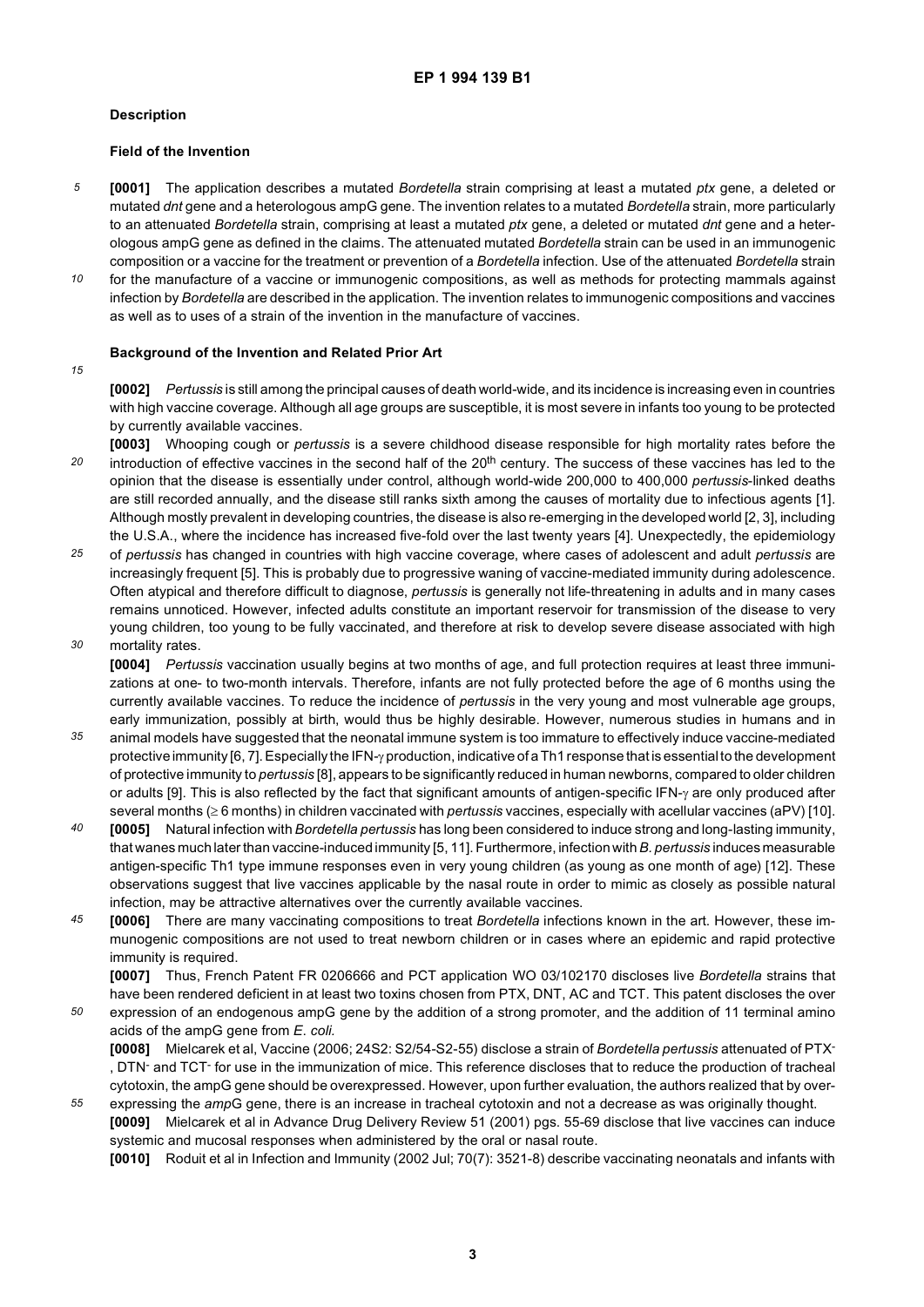mutated *Bordetella* strains with a DTP composition.

**[0011]** Mattoo et al, in Frontiers of Bioscience 6, e168-e186 (2001), suggest replacing the endogenous ampG gene in *Bordetella* with the *E*. *coli ampG* gene, which resulted in a decrease in the amount of TCT produced.

*5* **[0012]** Mattoo and Cherry 2005 (Clinical Microbiology Reviews 18(2): 326-382) relates to the molecular pathogenesis, epidemiology and clinical manifestations of respiratory infections due to *Bordetella pertussis* and other *Bordetella* subspecies.

**[0013]** Thus, the prior art although disclosing various types of vaccinating compositions fails to address the problem of providing a vaccine or immunogenic composition that can provide protection to a newborn prior to six months. Furthermore, the prior art fails to disclose an immunogenic or a vaccine that provides rapid protective immunity against a

*10 Bordetella* infection. The prior art also fails to disclose an immunogenic composition or vaccine that provides a rapid protective immunity against a *Bordetella* infection, said protective immunity increasing over at least the next two months following vaccination.

**[0014]** Therefore, it is an object of the invention to overcome the deficiencies in the prior art.

**[0015]** It is another object of the invention to produce a live attenuated vaccine candidate or immunogenic composition

*15* through genetic attenuation of a *Bordetella* strain such as *B. pertussis* or *B. parapertussis* to diminish pathogenicity, while maintaining the ability to colonize and induce protective immunity.

**[0016]** It is another object of the invention to produce a vaccine or immunogenic composition that induces protection in newborns after a single intranasal administration that is superior to the protection provided by the current aPV.

**[0017]** It is yet another object of the invention to provide protection against infection with *Bordetella parapertussis,* as well as *Bordetella pertussis* which was not seen after vaccination with aPV.

**[0018]** Another object of the invention is to induce strong protective immunity in newboms against *Bordetella* infection. **[0019]** Yet another object of the invention is to provide a vaccine or immunogenic composition that induces mucosal and systemic immunity.

*25* **[0020]** It is another object of the invention to produce a live attenuated *Bordetella pertussis* strain to be given as a single-dose nasal vaccine in early life, called BPZE1.

**[0021]** It is yet another object of the invention to provide a vaccine that can not only be used to vaccinate newborns, but can be used in all mammals of any age in the case of an epidemic of whooping cough.

**[0022]** Another object of the invention is to provide a vaccine against *Bordetella* infection that induces a rapid protective immunity and/or a protective immunity that increases over at least the next two months after the vaccination.

*30* **[0023]** Yet another object of the invention is to provide prevention or treatment against *Bordetella* infection that is relatively low in production costs.

**[0024]** These and other objects are achieved by the invention as evidenced by the summary of the invention, description of the preferred embodiments and the claims.

#### *35* **Summary of the Invention**

*20*

*40*

**[0025]** The claims define the matter for which protection is sought, any statement going beyond of that which is defined in the claims is provided for information only.

**[0026]** The invention provides a mutated *Bordetella* strain comprising at least a mutated *pertussis* toxin (*ptx*) gene, a deleted or mutated dermonecrotic toxin (*dnt*) gene, and a heterologous *ampG* gene as defined in the claims.

- **[0027]** In another aspect the invention relates to an immunogenic composition comprising a mutated *Bordetella* strain comprising at least a mutated *pertussis* toxin (*ptx*) gene, a deleted or mutated *pertussis* dermonecrotic toxin (*dnt*) gene, and a heterologous *ampG* gene as defined in the claims.
- *45* **[0028]** In yet another aspect the invention provides a vaccine comprising the attenuated *Bordetella* strain comprising at least a mutated *pertussis* toxin (*ptx*) gene, a deleted or mutated *pertussis* dermonecrotic toxin (*dnt*) gene, and a heterologous *ampG* gene as defined in the claims.

**[0029]** It still another aspect, the invention provides the use of an attenuated *Bordetella* strain comprising at least a mutated *ptx* gene, a deleted or mutated *dnt* gene, and a heterologous *ampG* gene as defined in the claims for the manufacture of a vaccine for the prevention of a *Bordetella* infection.

- *50* **[0030]** In yet another aspect, the invention provides the use of an attenuated *Bordetella* strain comprising at least a mutated *ptx* gene, a deleted or mutated *dnt* gene, and a heterologous *ampG* gene as defined in the claims for the manufacture of a vaccine for the induction of an immune response directed preferentially toward the Th1 pathway against said attenuated *Bordetella.*
- *55* **[0031]** Also provided by the application is a method of protecting a mammal against disease caused by infection by *Bordetella pertussis* and *Bordetella parapertussis* comprising administering to said mammal in need of such treatment a mutated *Bordetella* strain comprising at least a mutated *ptx* gene, a deleted or mutated *dnt* gene, and a heterologous *ampG* gene.

**[0032]** A method of providing a rapid protective immunity against a *Bordetella* infection comprising administering to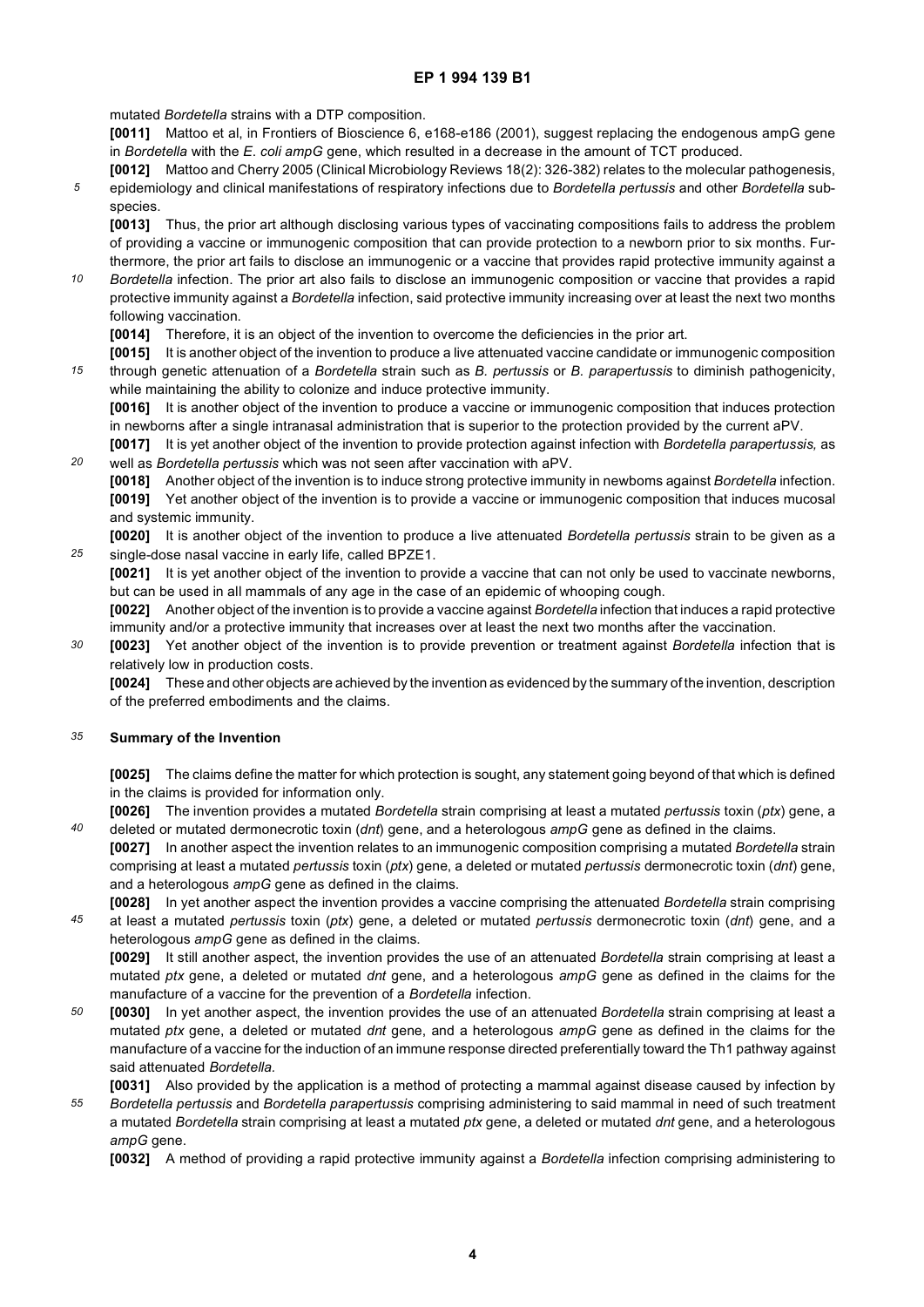said mammal in need of such treatment a mutated *Bordetella* strain comprising at least a mutated *ptx* gene, a deleted or mutated *dnt* gene, and a heterologous *ampG* gene is also part of the application.

**[0033]** A method of providing a rapid protective immunity against a *Bordetella* infection comprising administering to a mammal in need of such treatment a mutated *Bordetella* strain comprising at least a mutated *ptx* gene, a deleted or

*5* mutated *dnt* gene, and a heterologous *ampG* gene or a vaccine comprising said mutated *Bordetella* strain, wherein said method provides further an increase in said protective immunity over at least two months after vaccination is still another aspect of the application.

**[0034]** Use of the mutated *Bordetella* strain comprising at least a mutated *ptx* gene, a deleted or mutated *dnt* gene and a heterologous *ampG* gene as defined in the claims for the preparation of a multivalent vaccine (*i.e*., a vaccine for

*10* preventing or treating infections caused by different pathogens) to treat respiratory diseases is yet another aspect of the invention.

**[0035]** Use of an attenuated *Bordetella* strain of the invention, by administration to mammals in need of a rapid protective immunity against a *Bordetella* infection, wherein said protective immunity increases over at least two months after administration, is also part of the application.

*15* **[0036]** A method to provide a mucosal response and a systemic response to treat or protect against *Bordetella* infections in mammals is still another aspect of the application.

**[0037]** The invention relates to a mutated *Bordetella* strain as defined in the claims, as well as to an immunogenic composition comprising a mutated *Bordetella* strain of the invention, to a vaccine comprising an attenuated *Bordetella* strain of the invention, to a mutated *Bordetella* strain of the invention for use as a vector for expressing at least one

*20* heterologous antigen, to the use of an attenuated *Bordetella* strain of the invention for the manufacture of a vaccine for the prevention of a *Bordetella* infection, to the use of an attenuated *Bordetella* strain of the invention for the manufacture of a vaccine for the simultaneous prevention against a *B. pertussis* and *B. parapertussis* infection, and to the use of a mutated *Bordetella* strain of the invention for the preparation of a multivalent vaccine to treat respiratory diseases.

#### *25* **Brief Description of the Drawings**

#### **[0038]**

*30*

*40*

- **Fig. 1** is a bar graph illustrating the TCT present in culture supernatants of BPSM and BPZE1 expressed as means of nM/OD<sub>540nm</sub> ( $\pm$  standard error) of 3 separate cultures for each strain.
	- **Fig. 2** is an immunoblot analysis of PTX production in the culture supernatants of BPSM (lane 1) and BPZE1 (lane 2). The sizes of the Mr markers are expressed in kDa and given in the left margin.

**Fig. 3** is a Southern-blot analysis of the *dnt* locus in BPSM (lane 1) and BPZE1 (lane 2). The lengths of the size markers are indicated in base pairs (bp) are shown in the left margin.

*35* **Fig. 4** is a graph illustrating the growth rates of BPSM (black line) and BPZE1 (dotted line) in liquid culture.

**Fig. 5** are electron micrographs representative of BPSM (left) and BPZE1 (right) grown in liquid medium for 24 h. **Fig. 6** is a graph illustrating the i*n vitro* adherence of BPSM (black columns) and BPZE1 (white columns) to human pulmonary epithelial A549 cells (left) and murine macrophage-like J774 cells (right). The results are expressed as means of percentages of binding bacteria relative to the bacteria present in the inoculum from three different experiments.

**Fig. 7** is a graph illustrating lung colonization by BPSM (black lines) and BPZE1 (dotted lines) of adult mice infected intranasally with 10<sup>6</sup> CFU of BPZE1 or BPSM. The results are expressed as mean  $(±$  standard error) CFUs from three to four mice per group and are representative of two separate experiments.\*,  $P = 0.004$ .

*45* **Fig. 8** are photographs of a histological analysis of lungs from BPZE1 (upper panel) or BPSM-infected (middle panel) adult mice compared to controls given PBS (lower panel). One week after infection, the lungs were aseptically removed and fixed in formaldehyde. Sections were stained with hematoxylin and eosin and examined by light microscopy.

**Fig. 9** are graphs illustrating the protection against *B. pertussis* in (a) adult and (b) infant mice or *B. parapertussis* in infant mice (d). Mice immunized with BPZE1, aPV or PBS (naive) were challenged with BPSM (a and b) or B.

- *50 parapertussis* (d), and lung CFU counts were determined 3 h (white bars) or 7 days (black bars) later. Results are expressed as mean ( $\pm$  standard error) CFUs from 3-4 mice per group and are representative of two separate experiments. (b,\*,  $P = 0.009$ ; d,\*, P = 0.007) (c) CFU counts 3 h after BPSM challenge in adult mice vaccinated with BPZE1 or aPV, compared to controls. Results obtained from 3 separate experiments are expressed as percentages of CFUs of each mouse relative of the average of CFUs in non-immunized group from the same experiment.
- *55* **Fig. 10** are bar graphs illustrating the immune responses induced by BPZE1 or aPV immunization. (a) Anti-FHA IgG(H+L) titers and (b) IgG1/IgG2a ratios before (white bars) or 1 week after BPSM challenge (black bars) in BPZE1 or aPV immunized mice, compared to controls. (c) IFN-γ to IL-5 ratios produced by FHA-, PTX- or ConA-stimulated splenocytes from mice vaccinated 2 months before with BPZE1 (black bars) or aPV (white bars), compared to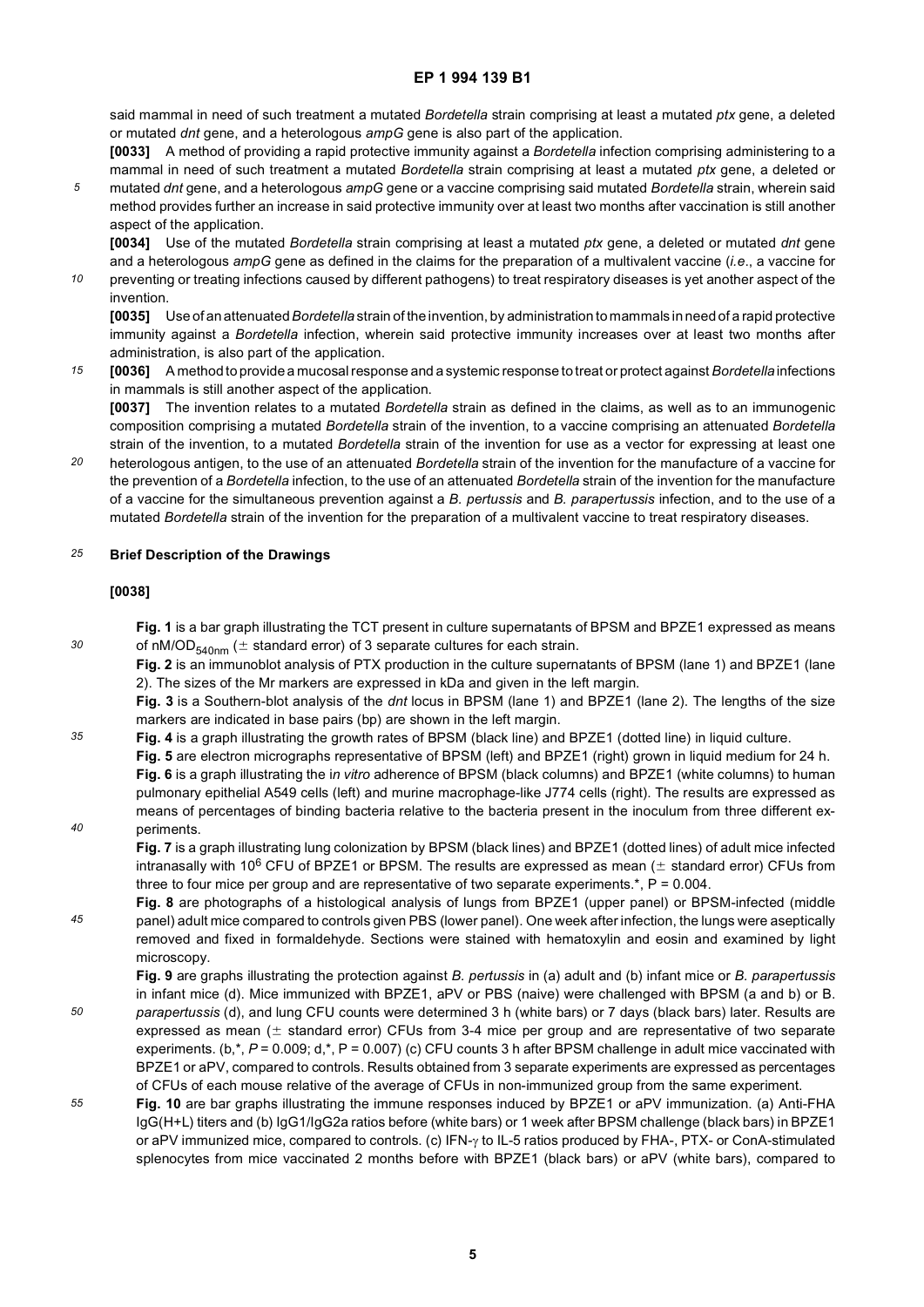controls (gray bars). Antibodies and cytokines were measured in individual mice, and the results are expressed as mean values ( $\pm$  standard error) for 4 mice per group tested in triplicate.

**Fig. 11** is the amino acid sequence of *pertussis* toxin (SEQ ID NO:1) (islet-activating protein S1). The first 34 amino acids are the signal sequence, while amino acids 35 to 269 are the mature chain.

- **Fig. 12** is the amino acid sequence of dermonecrotic toxin (SEQ ID NO:2).
	- **Fig. 13** is the amino acid sequence of AmpG from *Bordetella pertussis* (SEQ ID NO:3).

**Fig. 14** is the amino acid sequence of AmpG from *Escherichia coli* (SEQ ID NO:4).

#### **Description of the Preferred Embodiments of the Invention**

*10*

*15*

*25*

*30*

*5*

**[0039]** As used herein, the abbreviation "PTX" refers to *pertussis* toxin, which synthesizes and secretes an ADPribosylating toxin. PTX is composed of six polypeptides S1 to S5, the enzymatically active moiety is called S1. PTX has a 34 amino acid signal sequence, while the mature chain consists of amino acids 35 to 269. PTX is the major virulence factor expressed by *B. pertussis.* The A moiety of these toxins exhibit ADP-ribosyltransferase activity and the B portion mediates binding of the toxin to host cell receptors and the translocation of A to its site of action (57).

- **[0040]** As used herein the abbreviation "DNT" refers to *pertussis* dermonecrotic toxin, which is a heat labile toxin that induces localized lesions in mice and other laboratory animals when it is injected intradermally. It is lethal to mice when it is injected in low doses intravenously (58 to 61). DNT is considered to be a virulence factor for the production of turbinate atrophy in porcine atrophic rhinitis (62, 63).
- *20* **[0041]** As used herein the abbreviation "TCT" refers to tracheal cytotoxin, which is a virulence factor synthesized by *Bordetellae.* TCT is a peptidoglycan fragment and has the ability to induce interleukin-1 production and nitric oxide synthase. It has the ability to cause stasis of cilia and has lethal effects on respiratory epithelial cells.

**[0042]** The term "mammal" encompasses any of various warm-blooded vertebrate animals of the class Mammalia, including humans, characterized by a covering of hair on the skin and, in the female, milk-producing mammary glands for nourishing the young.

**[0043]** The term "attenuated" means a weakened, less virulent *Bordetella* strain that is capable of stimulating an immune response and creating protective immunity, but does not cause any illness.

**[0044]** The terminology "rapid protective immunity" means that immunity against Bordetella is conferred in a short time after administration of the mutated *Bordetella* strain of the invention. By "short time" means vaccinated and challenged one week later. More specifically, there is a quick expansion of existing pathogen-specific peripheral lymphocytes, CD8+ cytotoxic effectors (CTLs) and CD4+ helper cells. The CD4+ helper cells induce B cell maturation and antibody production.

Thus, lymphocytes with the memory pool are poised to rapidly proliferate at the time of subsequent infection.

**[0045]** The term *"Bordetella* strain" encompasses strains from *Bordetella pertussis, Bordetella parapertussis* and *Bordetella bronchiseptica.*

*35* **[0046]** The expression *"Bordetella* infection" means an infection caused by at least one of the three following strains: *Bordetella pertussis, Bordetella parapertussis* and *Bordetella bronchiseptica.*

- **[0047]** By "child" is meant a person or a mammal between 6 months and 12 years of age.
- **[0048]** By the term "newborn" is meant, a person or a mammal that is between 1 day old and 24 weeks of age.
- **[0049]** The term "treatment" as used herein is not restricted to curing a disease and removing its causes but particularly
- *40* covered means to cure, alleviate, remove or lessen the symptoms associated with the disease of interest, or prevent or reduce the possibility of contracting any disorder or malfunction of the host body. **[0050]** The terms "protection" and "prevention" are used herein interchangeably and mean that an infection by *Bordetella* is impeded.
	- **[0051]** "Prophylaxis vaccine" means that this vaccine prevents *Bordetella* infection upon future exposure.
- *45* **[0052]** By "preferentially towards the Th1 pathway" is meant that the Th1 pathway is favored over the Th2 pathway. **[0053]** The term "immunogenic composition" means that the composition can induce an immune response and is therefore antigenic. By "immune response" means any reaction by the immune system. These reactions include the alteration in the activity of an organism immune system in response to an antigen and may involve, for example, antibody production, induction of cell-mediated immunity, complement activation or development of immunological tolerance.
- *50* **[0054]** More specifically, the invention provides at least a triple mutated *Bordetella* strain that can be used as an immunogenic composition or a vaccine. It will be appreciated that the at least triple mutated *Bordetella* strain contains a mutated *ptx* gene, a deleted or mutated *dnt* gene and a heterologous ampG gene. The heterologous ampG gene product reduces in large quantities the amount of tracheal cytotoxin that is produced.
- *55* **[0055]** The invention is not limited to only the triple mutants described above. Other additional mutations can be undertaken such as adenylate cyclase (AC) deficient mutants (64), lipopolysaccharide (LPS) deficient mutants (65), filamentous hemagglutinin (FHA) (66) and any of the bvg-regulated components (67).

**[0056]** The starting strain which is mutated can be any *Bordetella* strain including *Bordetella pertussis, Bordetella parapertussis* and *Bordetella bronchiseptica.* In one aspect the starting strain used to obtain the mutated *Bordetella*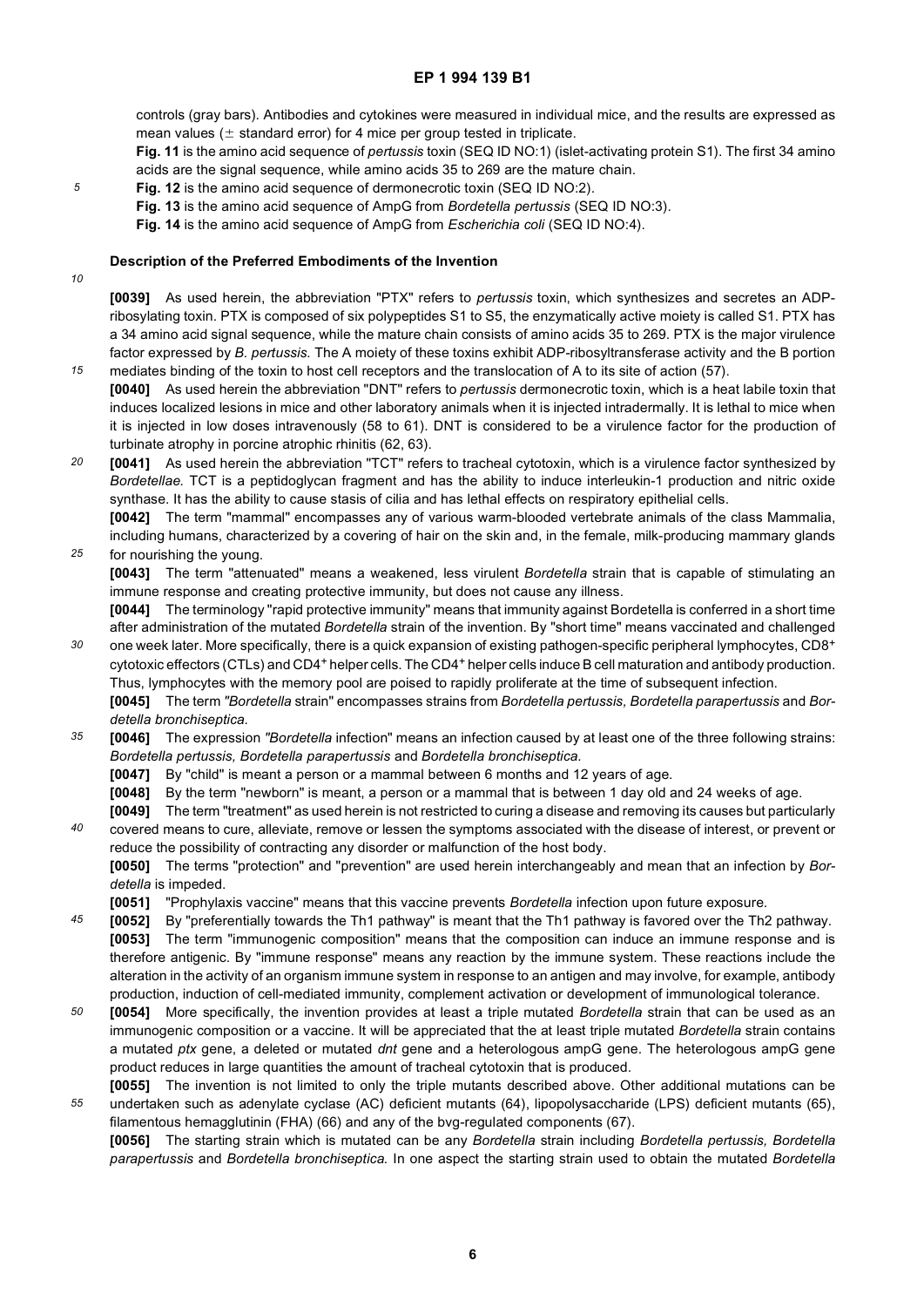strain is B. *pertussis.*

*35*

*50*

**[0057]** The construction of the mutated *Bordetella* strain starts with replacing the *Bordetella* ampG gene in the strain with a heterologous *ampG* gene. Any heterologous *ampG* gene can be used in the invention. These include all those gram-negative bacteria that release very small amounts of peptidoglycan fragments into the medium per generation.

- *5 10* Examples of gram-negative bacteria include, but are not limited to *Escherichia coli, Salmonella, Enterobacteriaceae, Pseudomonas, Moraxella, Helicobacter, Stenotrophomonas, Legionella* and the like. **[0058]** By replacing the *Bordetella ampG* gene with a heterologous *ampG* gene, the amount of tracheal cytoxin (TCT) produced in the resulting strain expresses less than 1% residual TCT activity. In another embodiment, the amount of TCT toxin expressed by the resulting strain is between 0.6% to 1% residual TCT activity or 0.4% to 3 % residual TCT
- activity or 0.3 % to 5% residual TCT activity. **[0059]** PTX is a major virulence factor responsible for the systemic effects of *B*. *pertussis* infections, as well as one of the major protective antigens. Due to its properties, the natural *ptx* gene is replaced by a mutated version so that the enzymatically active moiety S1 codes for an enzymatically inactive toxin, but the immunogenic properties of the pertussis toxin are not affected. This can be accomplished by replacing the arginine (Arg) at position 9 of the sequence with a
- *15* lysine (Lys). Furthermore, a glutamic acid (Glu) at position 129 is replaced with a glycine (Gly). **[0060]** Other mutations can also be made such as those described in U.S. Patent 6,713,072 as well as any known or other mutations able to reduce the toxin activity to undetectable levels. Allelic exchange is first used to delete the *ptx* operon and then to insert the mutated version.
- *20* **[0061]** Finally, the *dnt* gene is then removed from the *Bordetella* strain by using allelic exchange. Besides the total removal, the enzymatic activity can also be inhibited by a point mutation. Since DNT is constituted by a receptor-binding domain in the N-terminal region and a catalytic domain in the C-terminal part, a point mutation in the *dnt* gene to replace Cys-1305 to Ala-1305 inhibits the enzyme activity of DNT (68). DNT has been identified as an important toxin in *Bordetella bronchiseptica* and displays lethal activity upon injection of minute quantities (26).
- *25* **[0062]** Besides allelic exchange to insert the mutated *ptx* gene and the inhibited or deleted *dnt* gene, the open reading frame of a gene can be interrupted by insertion of a genetic sequence or plasmid. This method is also contemplated in the invention.

**[0063]** The triple mutated strain of the invention is called a BPZE1 strain and has been deposited with the Collection Nationale de Cultures de Microorganismes (CNCM) in Paris, France on March 9, 2006 under the number CNCM I-3585. The mutations introduced into BPZE1 result in drastic attenuation, but allow the bacteria to colonize and persist. Thus,

*30* in another embodiment the invention provides BPZE1, which can induce mucosal immunity and systemic immunity when administered. In another aspect the BPZE1 is administered intranasally.

**[0064]** The mutated *Bordetella* strains of the invention can be used in immunogenic compositions. Such immunogenic compositions are useful to raise an immune response, either an antibody response and or preferably a T cell response in mammals. Advantageously, the T cell response is such that it protects a mammal against *Bordetella* infection or against its consequences.

**[0065]** The mutated *Bordetella* strains of the invention can be used as live strains or chemically or heat-killed strains in the vaccines or immunogenic compositions. In one aspect, the live strains are used for nasal administration, while the chemically-or heat killed strains can be used for systemic or mucosal administration.

*40* **[0066]** The immunogenic composition may further comprise a pharmaceutically suitable excipient or carrier and/or vehicle, when used for systemic or local administration. The pharmaceutically acceptable vehicles include, but are not limited to, phosphate buffered saline solutions, distilled water, emulsions such as an oil/water emulsions, various types of wetting agents sterile solutions and the like.

**[0067]** The immunogenic composition of the invention can also comprise adjuvants, *i.e.,* any substance or compound capable of promoting or increasing a T-cell mediated response, and particularly a CD4+-mediated or CD8+-mediated

*45* immune response against the active principle of the invention. Adjuvants such as muramyl peptides such as MDP, IL-12, aluminium phosphate, aluminium hydroxide, Alum and/or Montanide® can be used in the immunogenic compositions of the invention.

**[0068]** It would be appreciated by the one skilled in the art that adjuvants and emulsions in the immunogenic compositions are used when chemically or heat treated mutated *Bordetella* strains are used in the vaccines or immunogenic compositions.

**[0069]** The immunogenic compositions of the invention further comprise at least one molecule having a prophylactic effect against a *Bordetella* infection or the detrimental effects of *Bordetella* infection, such as a nucleic acid, a protein, a polypeptide, a vector or a drug.

*55* **[0070]** The immunogenic composition of the invention is used to elicit a T-cell immune response in a host in which the composition is administered. All immunogenic compositions described above can be injected in a host via different routes: subcutaneous (s.c.), intradermal (i.d.), intramuscular (i.m.) or intravenous (i.v.) injection, oral administration and intranasal administration or inhalation.

**[0071]** When formulated for subcutaneous injection, the immunogenic composition or vaccine of the invention prefer-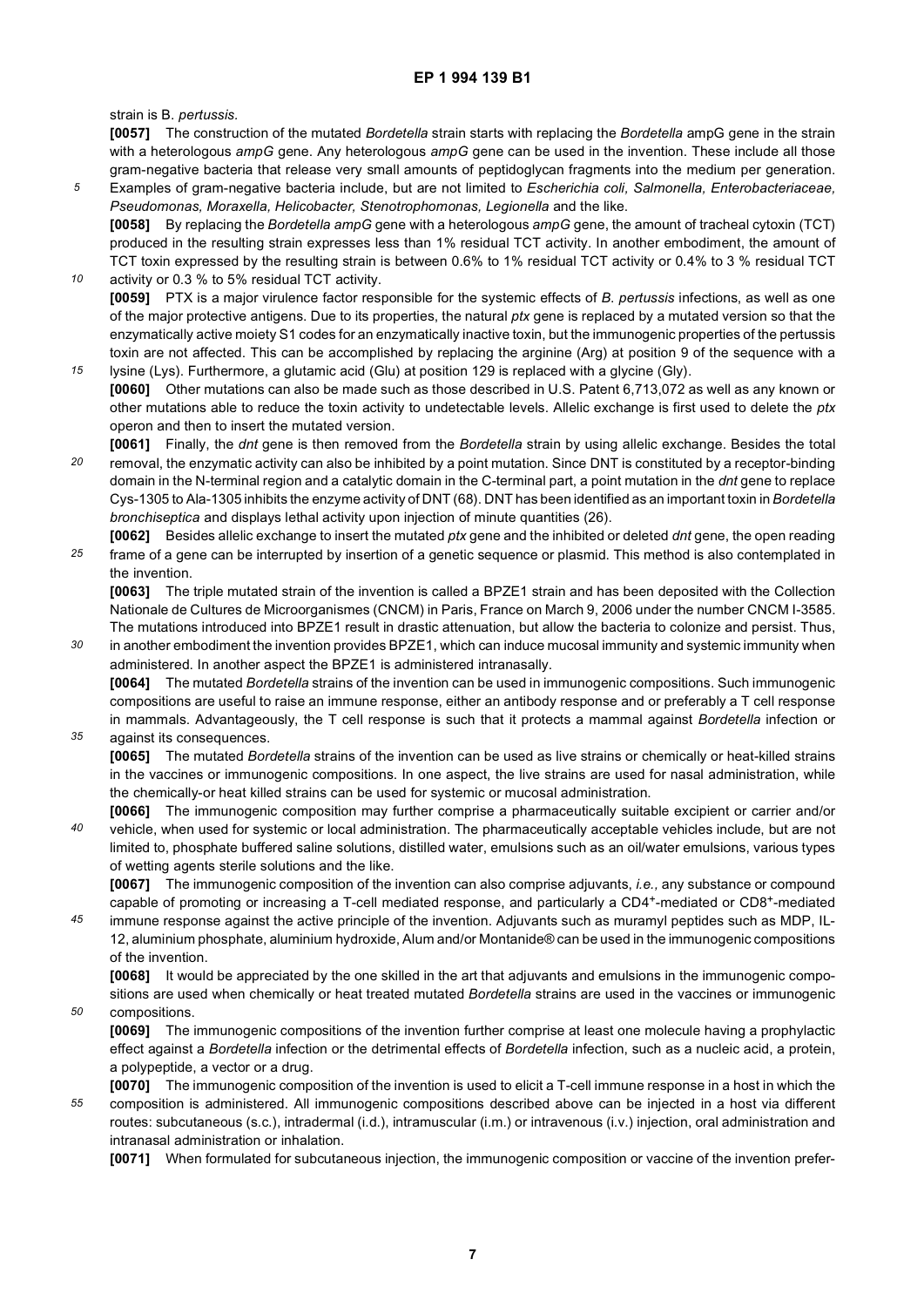ably comprises between 10 and 100 µg of the *Bordetella* strain per injection dose, more preferably from 20 to 60 µg/dose, especially around 50  $\mu$ g/dose, in a sole injection.

**[0072]** When formulated for intranasal administration, the *Bordetella* strain is administered at a dose of approximately

- 1 x 10<sup>3</sup> to 1 x 10<sup>6</sup> bacteria, depending on the weight and age of the mammal receiving it. In another aspect a dose of 1 x 10<sup>4</sup> to 5 x 10<sup>6</sup> can be used.
- **[0073]** The mutated *Bordetella* strains of the invention can be used as an attenuated vaccine to protect against future *Bordetella* infection. In this regard, an advantage of the invention is that a single dose can be administered to mammals and the protection can last at least for a duration of longer than two months, particularly longer than six months. The vaccine of the invention can be administered to newborns and protects against infection of whooping cough. This is

*5*

*20*

*50*

- *10* especially crucial since the fatality rate from *Bordetella pertussis* infections is about 1.3% for infants younger than 1 month. **[0074]** Moreover, the vaccines of the invention can be used in adult mammals when there is a epidemic or in older adults over the age of 60, since their risk of complications maybe higher than that of older children or healthy adults. **[0075]** The vaccines can be formulated with the physiological excipients set forth above in the same manner as in the immunogenic compositions. For instance, the pharmaceutically acceptable vehicles include, but are not limited to, phos-
- *15* phate buffered saline solutions, distilled water, emulsions such as an oil/water emulsions, various types of wetting agents sterile solutions and the like. Adjuvants such as muramyl peptides such as MDP, IL-12, aluminium phosphate, aluminium hydroxide, Alum and/or Montanide® can be used in the vaccines.

**[0076]** The vaccines of the invention are able to induce high titers of serum IgG against FHA. The analysis of the antigen-specific cytokine patterns revealed that administration with the mutated attenuated *Bordetella* strains of the invention favored a strong TH1 response.

**[0077]** The vaccines of the invention provide high level of protection against a *Bordetella* infection i.e., a level of protection higher than 90%, particularly higher than 95%, more particularly higher than 99% (calculated 7 days after infection as detailed on example 9). The level of protection of the vaccine comprising the BPZE1 strain reaches more than 99.999% compared to non-vaccinated (naive) mice, at least two months after vaccination.

- *25* **[0078]** The vaccines can be administered subcutaneous (s.c.), intradermal (i.d.), intramuscular (i.m.) or intravenous (i.v.) injection, oral administration and intranasal administration or inhalation. The administration of the vaccine is usually in a single dose. Alternatively, the administration of the vaccine of the invention is made a first time (initial vaccination), followed by at least one recall (subsequent administration), with the same strain, composition or vaccine, or with acellular vaccines, or a combination of both.
- *30* **[0079]** In one aspect, intranasal administration or inhalation of the vaccines is accomplished, which type of administration is low in costs and enables the colonization by the attenuated strains of the invention of the respiratory tract: the upper respiratory tract (nose and nasal passages, paranasal sinuses, and throat or pharynx) and/or the respiratory airways (voice box or larynx, trachea, bronchi, and bronchioles) and/or the lungs (respiratory bronchioles, alveolar ducts, alveolar sacs, and alveoli)
- *35* **[0080]** Intranasal administration is accomplished with an immunogenic composition or a vaccine under the form of liquid solution, suspension, emulsion, liposome, a cream, a gel or similar such multiphasic composition. Solutions and suspensions are administered as drops. Solutions can also be administered as a fine mist from a nasal spray bottle or from a nasal inhaler. Gels are dispensed in small syringes containing the required dosage for one application.
- *40* **[0081]** Inhalation is accomplished with an immunogenic composition or a vaccine under the form of solutions, suspensions, and powders; these formulations are administered via an aerosol or a dry powder inhaler. Compounded powders are administered with insufflators or puffers.

**[0082]** Use of the mutated *Bordetella* strains comprising at least a mutated *ptx* gene, a deleted or mutated *dnt* gene and a heterologous ampG gene for the preparation of a multivalent vaccine to treat respiratory diseases is yet another aspect of the invention. In this regard, the attenuated mutated *Bordetella* strain described above, can be used as an

*45* heterologous expression platform to carry heterologous antigens to the respiratory mucosa. Thus, such respiratory pathogens such as Neisseria, Pneumophila, yersinia, pseudomonas, mycobacteria, influenza and the like can prevent infection using the BPZE1 as a carrier.

**[0083]** Use of the live attenuated mutated *Bordetella* strains described herein for the manufacture of a vaccine for the treatment or prevention of *Bordetella* infection is also encompassed by the invention. In this regard, the vaccine can be used for the simultaneous treatment or prevention of an infection by *B. pertussis* and *B. parapertussis.*

**[0084]** Use of the vaccine to provide rapid protective immunity in case of a *pertussis* epidemic is also encompassed by the invention.

**[0085]** Use of the vaccine to provide a rapid protective immunity, increasing over the at least next two months following vaccination is also encompassed by the invention.

*55* **[0086]** The vaccine or immunogenic composition is also provided in a kit. The kit comprises the vaccine or immunogenic composition and an information leaflet providing instructions for immunization.

**[0087]** The application a method for inducing T-cell mediated immune response and particularly a CD4+-mediated immune response or a CD8+-mediated immune response, comprising administering the live attenuated *Bordetella* strains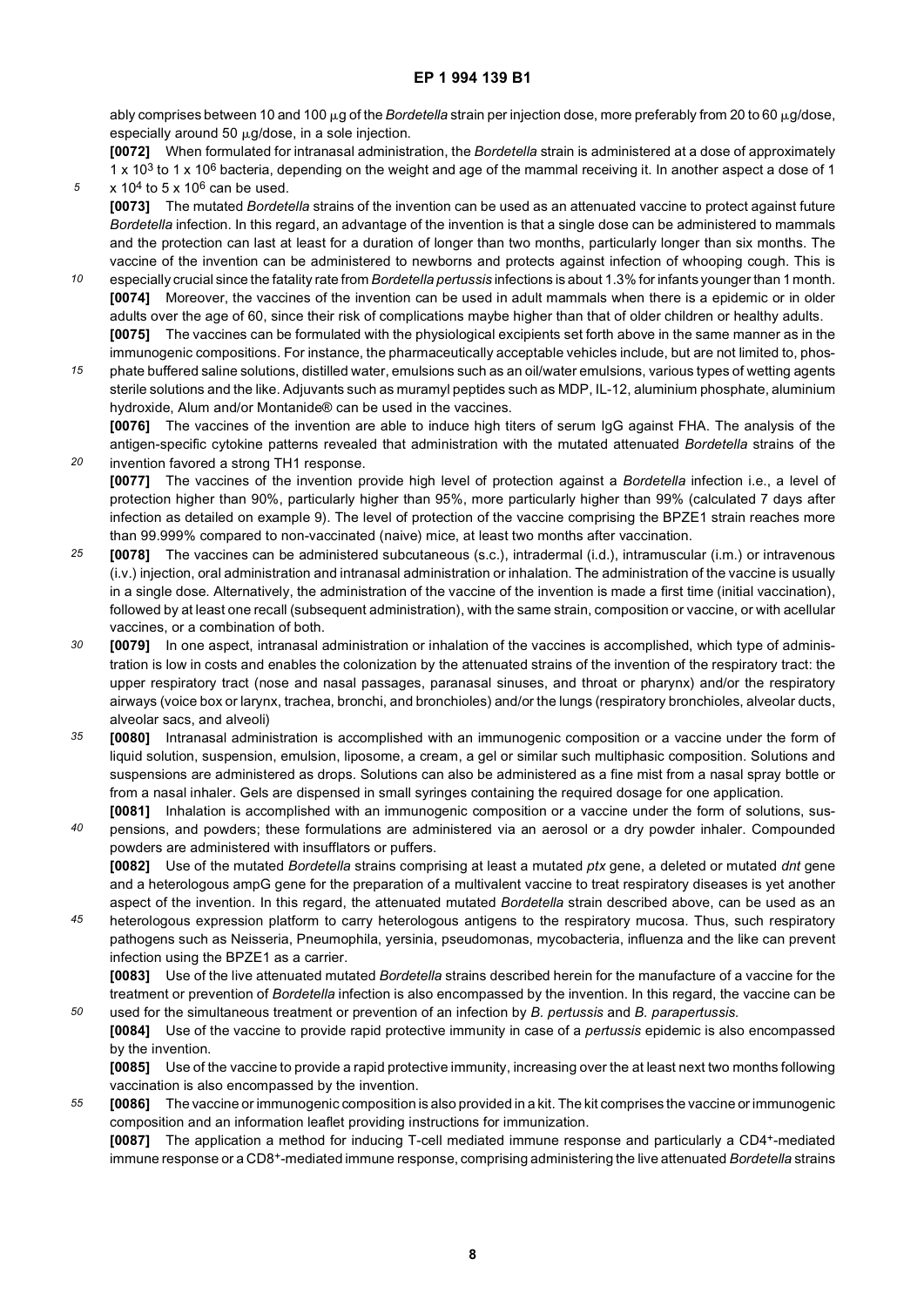of the application in a non-human mammal or a human mammal.

*10*

*30*

*35*

*45*

**[0088]** A method of protecting a mammal against disease caused by infection by *Bordetella* comprising administering to said mammal in need of such treatment a mutated *Bordetella* strain comprising at least a mutated *ptx* gene, a deleted or mutated *dnt* gene, and a heterologous *ampG* gene is another embodiment of the application. This method encompasses

*5* treating or preventing infections against *Bordetella pertussis* and/or *Bordetella parapertussis.* In one aspect the BPZE1 strain is used in this method.

**[0089]** Also a method of providing a rapid protective immunity against a *Bordetella* infection comprising administering to said mammal in need of such treatment a mutated *Bordetella* strain comprising at least a mutated *ptx* gene, a deleted or mutated *dnt* gene, and a heterologous *ampG* gene is encompassed by the application. In one aspect the BPZE1 strain is used in this method.

- **[0090]** Moreover, the mutated live attenuated *Bordetella* strains of the application induce mucosal immunity, as well as systemic immunity. Thus, in another aspect the application also relates to a method of inducing mucosal and systemic immunity by administering to a mammal in need of such treatment the mutated live attenuated *Bordetella* strains of the application. In one aspect the BPZE1 strain is used in this method.
- *15* **[0091]** Besides its role in the prevention and/or treatment of *Bordetella* infection, the mutated strain of the invention may be used as vector, to bear at least one further heterologous nucleic acid sequence encoding a RNA (such as antisense RNA) or a protein of interest. This means that the mutated strain bears at least one further heterologous nucleic acid sequence in addition to the heterologous ampG gene. In one aspect, the protein encoded by this at least one further heterologous nucleic acid sequence is a protein for which the expression is desired in the respiratory tract.
- *20* In another aspect, the protein of interest is an antigen, such as a viral, a bacterial or a tumoral antigen, against which an immune response is desired. Therefore, the mutated *Bordetella* strain bearing at least one further heterologous nucleic acid sequence may also be used as a vaccine. The definitions given above for administration of the vaccine or immunogenic composition also apply to a vaccine comprising mutated *Bordetella* strain bearing at least one further heterologous nucleic acid sequence. Examples of heterologous proteins are antigens of pathogens causing infections
- *25* of or diseases associated with the respiratory track: poliomyelitis, influenza *(influenza virus* from *Orthomyxoviridae* family) or antigens from pneumococcus (such as *Streptococcus pneumoniae).* **[0092]** The application describes the following aspects:
	- 1. A mutated *Bordetella* strain comprising at least a mutated *pertussis* toxin (*ptx*) gene, a deleted or mutated dermonecrotic (*dnt*) gene, and a heterologous *ampG* gene.
		- 2. The mutated *Bordetella* strain according to aspect 1, that is a *Bordetella pertussis* strain.
		- 3. The mutated *Bordetella* strain according to aspect 1 or 2, wherein the *Bordetella ampG* gene is replaced by an *E. coli ampG* gene.
		- 4. The mutated *Bordetella* strain according to any one of aspects 1 to 3, wherein the resulting strain expresses less than 5% residual TCT activity.
			- 5. The mutated *Bordetella* strain according to any one of aspects 1 to 3, wherein the resulting strain expresses less than 1% residual TCT activity.
			- 6. The mutated *Bordetella* strain according to any one of aspects 1 to 5, wherein the mutation of the ptx gene consists in the substitution of one amino acid involved in the substrate binding and/or one amino acid involved in the catalysis.
- *40* 7. The mutated *Bordetella* strain according to aspect 6, that is a *Bordetella pertussis* strain wherein the substitution of the amino acid involved in the substrate binding is R9K and the substitution of the amino acid involved in the catalysis is E129G.
	- 8. The mutated *Bordetella* strain according to any one of aspects 1 to 7 that is a triple mutant strain.
	- 9. The triple mutated *Bordetella* strain according to aspect 8, that it is a BPZE1 strain deposited with the Collection Nationale de Culture Microorganismes (C.N.C.M.) on March 9, 2006, under number I-3585.
		- 10. The mutated *Bordetella* strain according to any one of aspects 1 to 9 that is attenuated.
			- 11. An immunogenic composition comprising a mutated *Bordetella* strain according to any one of aspects 1 to 10.

12. The immunogenic composition according to aspect 11, further comprising a pharmaceutically suitable excipient, vehicle and/or carrier.

- *50* 13. The immunogenic composition according to aspect 11 or 12, further comprising an adjuvant. 14. The immunogenic composition according to any one of aspects 11 to 13, further comprising a molecule having a prophylactic effect against a *Bordetella* infection or the detrimental effects of *Bordetella* infection.
	- 15. The immunogenic composition according to any one of aspects 11 to 14, wherein said mutated *Bordetella* strain is BPZE1.
- *55* 16. A vaccine comprising the attenuated *Bordetella* strain of aspect 10.
	- 17. A vaccine according to aspect 16, formulated for intranasal administration.
	- 18. A kit comprising a vaccine according to aspect 16 or 17, and an information leaflet.
	- 19. The attenuated *Bordetella* strain according to aspect 10 for use as a vaccine against infections caused by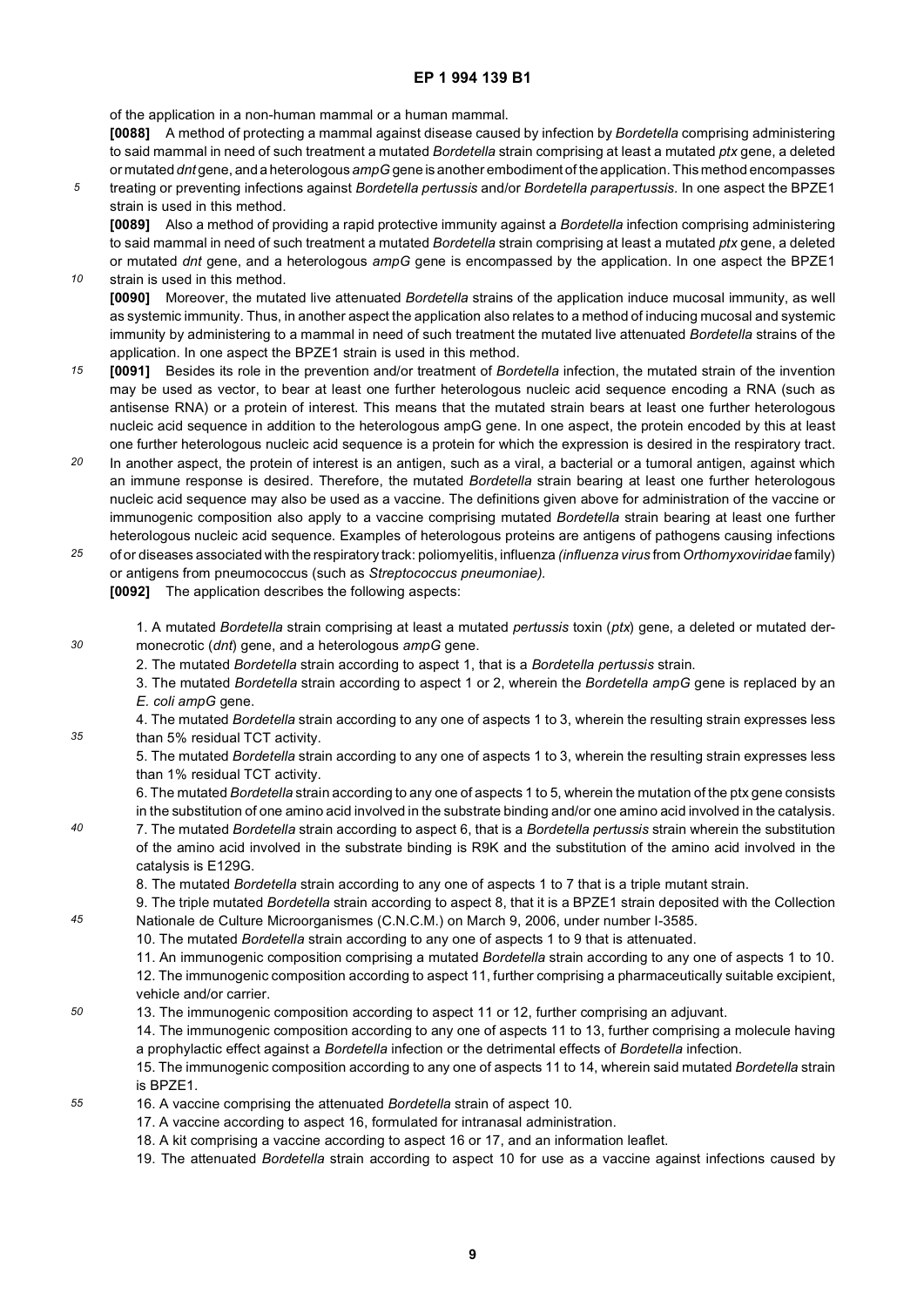*Bordetella* species.

*5*

*15*

*20*

*35*

*45*

20. The attenuated *Bordetella* strain according to aspect 19 for use as a prophylaxis vaccine against infections caused by *Bordetella* species.

21. The attenuated *Bordetella* strain according to aspect 19 or 20, wherein the *Bordetella* species is *B. pertussis* or *B. parapertussis.*

22. The attenuated *Bordetella* strain of aspect 10 or of any one of aspects 19 to 21, wherein said mutated *Bordetella* strain is BPZE1.

23. Use of an attenuated *Bordetella* strain according to aspect 10 for the manufacture of a vaccine for the prevention of a *Bordetella* infection.

*10* 24. Use of an attenuated *Bordetella* strain according to aspect 10 for the manufacture of a vaccine for the simultaneous prevention against a *B. pertussis* and *B. parapertussis* infection.

25. Use of an attenuated *Bordetella* strain according to aspect 10 for the manufacture of a vaccine for the induction of an immune response directed preferentially toward the Th1 pathway against said attenuated *Bordetella.*

26. Use of an attenuated *Bordetella* according to any one of aspects 23 to 25, wherein the vaccine is administered by subcutaneous (s.c.), intradermal (i.d.), intramuscular (i.m.), intravenous (i.v.), oral or intranasal administration, by injection or by inhalation.

27. Use of an attenuated *Bordetella* according to any one of aspects 23 to 25, wherein the vaccine is administered intranasally.

28. Use of an attenuated *Bordetella* according to any one of aspects 23 to 25, wherein the vaccine is administrated to mammals in need of a rapid protective immunity against a *Bordetella* infection.

29. Use of an attenuated *Bordetella* according to aspect 28, wherein the vaccine is administrated to newborns.

30. Use of an attenuated *Bordetella* according to aspect 28, wherein the vaccine is administrated to children.

- 31. Use of an attenuated *Bordetella* according to any one of aspects 28 to 30, wherein the vaccine is administered intranasally.
- *25* 32. Use of an attenuated *Bordetella* according to any one of aspects 28 to 31, wherein the vaccine is administered once in a single dose.

33. Use of an attenuated *Bordetella* according to any one of aspects 23 to 27, comprising a) administrating a strain according to aspect 10 or any one of aspects 19 to 22; and b) carrying out at least one recall with either the same strain or an acellular vaccine or a combination of both.

*30* 34. Use of an attenuated *Bordetella* according to aspect 23, wherein the vaccine is administrated to mammals in need of a rapid protective immunity against a *Bordetella* infection, wherein said protective immunity increases over at least two months after vaccination.

35. Use of a mutated *Bordetella* strain comprising at least a mutated *ptx* gene, a deleted or mutated *dnt* gene and a heterologous ampG gene for the preparation of a multivalent vaccine to treat respiratory diseases.

36. Use according to any one of aspects 23 to 35, wherein said mutated *Bordetella* strain is BPZE1.

37. Use according to any one of aspects 23 to 36, wherein a level of protection against a *Bordetella* infection is more than 95%, particularly more than 99%.

38. Use according to aspect 37, wherein said level of protection against a *Bordetella* infection reaches more than 99.999%.

*40* 39. A method of protecting a mammal against disease caused by infection by *Bordetella* comprising administering to said mammal in need of such treatment a mutated *Bordetella* strain comprising at least a mutated *ptx* gene, a deleted or mutated *dnt* gene, and a heterologous ampG gene.

40. A method of providing a rapid protective immunity against a *Bordetella* infection comprising administering to said mammal in need of such treatment a mutated *Bordetella* strain comprising at least a mutated *ptx* gene, a deleted or mutated *dnt* gene, and a heterologous ampG gene.

41. The method according to aspect 39 or 40, wherein said Bordetella infection is from *Bordetella pertussis* and *Bordetella parapertussis.*

- 42. The method according to any one of aspects 39 to 41, wherein said mammal is a newborn.
- 43. The method according to any one of aspects 39 to 41, wherein said mammal is a child.
- *50* 44. The method according to any one of aspects 39 to 43, wherein said mutated *Bordetella* strain is administered subcutaneously (s.c.), intradermally (i.d.), intramuscularly (i.m.), intravenously (i.v.), orally or intranasally, by injection or by inhalation.

45. The method according to any one of aspects 39 to 43, wherein said mutated *Bordetella* strain is administered intranasally.

*55* 46. A method to provide a mucosal response and a systemic response to treat *Bordetella* infections in mammals said method comprising administering to mammals in need of such treatment the attenuated *Bordetella* strain according to aspect 10.

47. A method of providing a rapid protective immunity against a *Bordetella* infection comprising administering to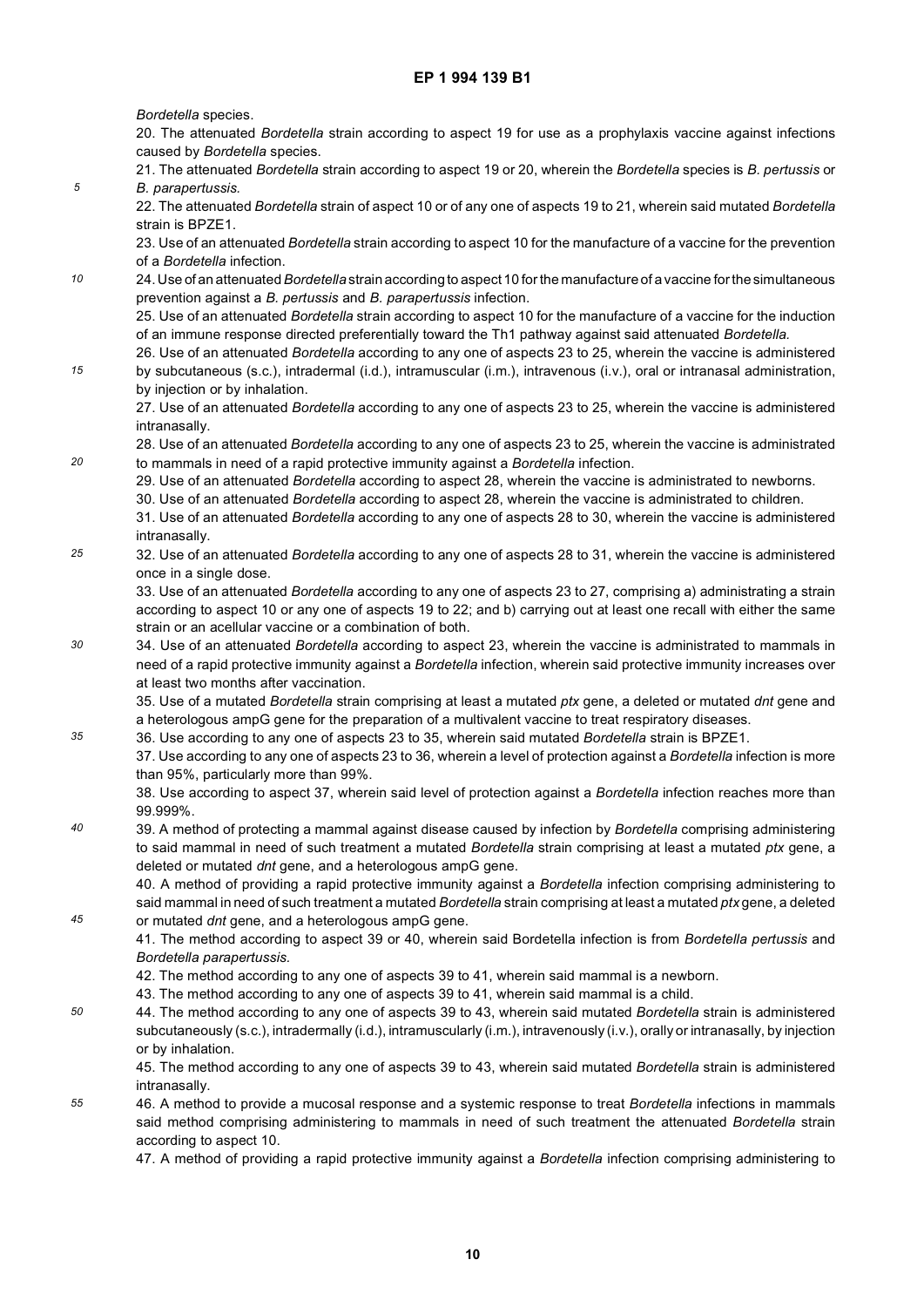said mammal in need of such treatment a mutated *Bordetella* strain comprising at least a mutated *ptx* gene, a deleted or mutated *dnt* gene, and a heterologous ampG gene, wherein said method provides further an increase in said protective immunity over at least two months after vaccination.

- 48. The method of aspect 39,40 or 47, wherein said mutated *Bordetella* strain is BPZE1.
- 49. The method of any one of aspects 39 to 41 or of 47, wherein a level of protection against a *Bordetella* infection is more than 95%, particularly more than 99%.

50. The method according to aspect 49, wherein said level of protection against a *Bordetella* infection reaches more than 99.999%.

51. The mutated *Bordetella* strain according to any one of aspects 1 to 10, further comprising at least one heterologous nucleic acid sequence encoding an RNA or a protein.

52. The mutated *Bordetella* strain according to aspect 51, wherein said at least one heterologous nucleic acid sequence encodes an antigen.

53. The mutated *Bordetella* strain according to aspect 52, wherein said at least one heterologous nucleic acid sequence encodes a viral or bacterial antigen.

54. Use of a mutated *Bordetella* strain according to any one of aspects 1 to 10 as a vector for expressing at least one heterologous antigen.

55. A mutated *Bordetella* strain according to any one of aspects 51 to 53, for use as a vaccine.

#### EXAMPLES

*5*

*10*

*15*

*20*

#### **MATERIALS AND METHODS**

#### **Example 1 -** *Bordetella* **strains and growth conditions**

- *25* **[0093]** The *B. Pertussis* strains used in this study were all derived from *B. pertussis* BPSM [13], and *B. parapertussis* is a streptomycin-resistant derivative of strain 12822 (kindly provided by Dr. N. Guiso, Institut Pasteur Paris, France). All *Bordetella* strains were grown on Bordet-Gengou (BG) agar (Difco, Detroit, Mich.) supplemented with 1% glycerol, 20% defibrinated sheep blood, and 100 μg/ml streptomycin. For cell adherence assays, exponentially growing *B. pertussis* was inoculated at an optical density of 0.15 at 600 nm in 2.5 ml modified Stainer-Scholte medium [14] containing 1 g/l
- *30* heptakis(2,6-di-o-methyl) ß-cyclodextrin (Sigma) and supplemented with 65  $\mu$ Ci/ml L-[<sup>35</sup>S]methionine plus L-[<sup>35</sup>S]cysteine (NEN, Boston, Mass.) and grown for 24 h at 37°C. The bacteria were then harvested by centrifugation, washed three times in phosphate-buffered saline (PBS) and resuspended in RPMI 1640 (Gibco, Grand Island, N. Y.) at the desired density.

#### *35* **Example 2 - Construction of** *B. pertussis* **BPZE1.**

**[0094]** To construct *B. pertussis* BPZE1, the *B. pertussis ampG* gene was replaced by *Escherichia coli* ampG using allelic exchange. A PCR fragment named *met* and located at position 49,149 to 49,990 of the *B. pertussis* genome (http://www.sanger.ac.uk/Projects/B\_pertussis/), upstream of the *B. pertussis ampG* gene, was amplified using oligo-

- *40* nucleotides A : 5'-TATAAATCGATATTCCTGCTGGTTTCGTTCTC-3' (SEQ ID No:5) and B : 5'-TATAGCTAGCAAGTT-GGGAAACGACACCAC-3' (SEQ ID No:6), and *B*. *pertussis* BPSM [13] genomic DNA as a template. This 634-bp fragment was inserted into Topo PCRII (InVitrogen Life Technology, Groningen, The Netherlands) and then excised as a *Cla*I*-Nhe*I fragment and inserted into *Cla*I- and *Nhe*I-digested pBP23 [50], a suicide vector containing the *E. coli ampG* gene with flanking *B. pertussis* DNA of 618 bp (from position 50,474 to 51,092 of the *B. pertussis* genome) and 379 bp (from
- *45* position 52,581 to 52,960 of the *B. pertussis* genome) at the 5' and 3' end of *E. coli ampG,* respectively. The resulting plasmid was transferred into *E. coli* SM10 [51], which was then conjugated with BPSM, and two successive homologous recombination events were selected as described [52]. Ten individual colonies were screened by PCR as follows. The colonies were suspended in 100  $\mu$ l H<sub>2</sub>O, heated for 20 min. at 95°C, and centrifuged for 5 min at 15,000 x g. One  $\mu$ l of supernatants was then used as template for PCR using oligonucleotides A and C: 5'-TAAGAAGCAAAATAAGCCAG-
- *50* GCATT-3' (SEQ ID No:7) to verify the presence of *E. coli* ampG and using oligonucleotides D : 5'-TATACCAT-GGCGCCGCTGCTGGTGCTGGGC-3'(SEQ ID No:8) and E : 5'-TATATCTAGACGCTGGCCGTAACCTTAGCA-3'(SEQ ID No:9) to verify the absence of *B. pertussis ampG.* One of the strains containing *E*. *coli ampG* and lacking *B. pertussis ampG* was then selected, and the entire ampG locus was sequenced. This strain was then used for further engineering. **[0095]** The *ptx* genes were deleted from the chromosome of this strain as described [21] and then replaced by mutated
- *55 ptx* coding inactive PTX. The *Eco*RI fragment containing the mutated *ptx* locus from pPT-RE [16] was inserted into the *Eco*RI site of pJQ200mp18rpsl [53]. The resulting plasmid was integrated into the *B. pertussis* chromosome at the *ptx* locus by homologous recombination after conjugation via *E*. *coli* SM10. The *ptx* locus in the chromosome of the resulting *B. pertussis* strain was sequenced to confirm the presence of the desired mutations. Toxin production was analyzed by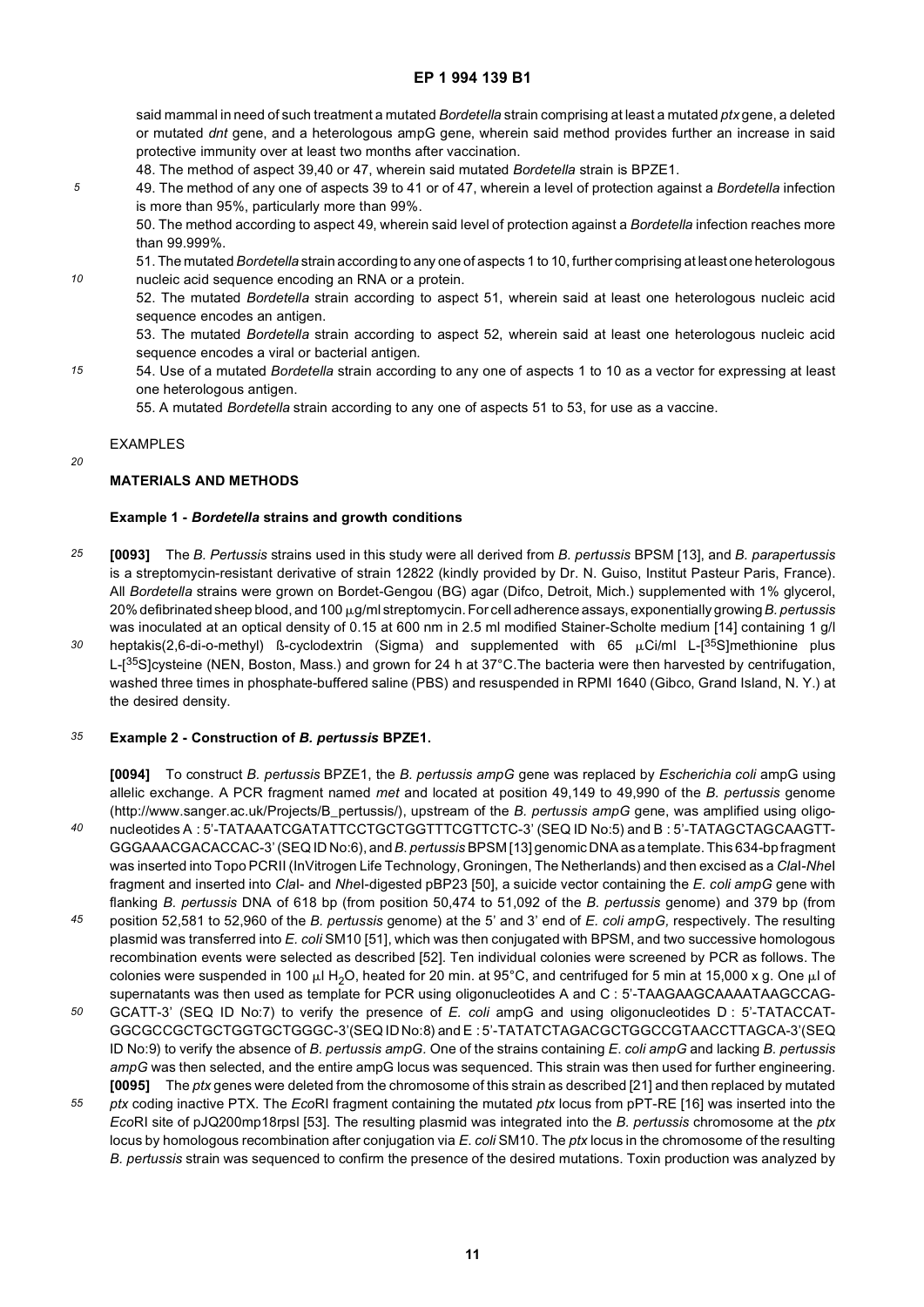immunoblotting using a mix of monoclonal antibodies IB7 [54] specific for subunit S1, and 11 E6 [55] specific for subunits S2 and S3 of PTX.

**[0096]** Finally, the *dnt* gene was deleted from the resulting *B. pertussis* strain as the *dnt* flanking regions were amplified by PCR using BPSM genomic DNA as a template and oligonucleotides F: 5'-TATAGAATTCGCTCGGTTCGCTGGT-

- *5* CAAG G-3' (SEQ ID No:10) and G: 5'-TATATCTAGAGCAATGCCGATTCATCTTTA-3' (SEQ ID No:11) for the *dnt* upstream region, and H: 5'-TATATCTAGAGCGGCCTT TATTGCTTTTCC-3' (SEQ ID No:12) and I: 5'-TATAAAGCT-TCTCATGCACGCCG GCTTCTC-3' (SEQ ID No:13) for the *dnt* downstream region, as primers. The resulting 799-bp and 712-bp DNA fragments were digested with EcoRI/XbaI and *Xba*I/*Hin*dIII, respectively, and linked together using the Fast Link kit (Epicentre Biotechnologies, Madison, WI). The ligated fragment was amplified by PCR using oligonucleotides
- *10* F and I, and the 1505-bp PCR fragment was then inserted into pCR2.1-Topo (Invitrogen), re-isolated from the resulting plasmid as an *Eco*RI fragment and inserted into then unique *Eco*RI site of pJQmp200rpsL18. The resulting plasmid was introduced into *B. pertussis* by conjugation via *E. coli* SM10. Successful deletion of the *dnt* gene by allelic exchange was verified by Southern blot analysis on Pvull-digested *B. pertussis* genomic DNA using the PCR fragment corresponding to the *dnt* upstream region as a probe. The probe was labeled with digoxigenin (DIG) using the DIG Easy Hyb labeling
- *15* kit (Roche, Meylan, France). The sizes of the hybridizing bands were determined from the migration distance of the Diglabeled DNA molecular marker III (Roche). The *dnt* locus of this final strain, named BPZE1 was sequenced.

#### **Example 3 - Analysis of TCT production.**

- *20* **[0097]** For sensitive quantitation of TCT production, culture supernatants of *B. pertussis* grown to logarithmic phase were collected, subjected to solid phase extraction [15] and derivatized with phenylisothiocyanate (PITC, Pierce). The resulting phenylthiocarbamyl (PTC) derivatives were separated by reversed-phase HPLC using a C8 column (Perkin Elmer) and detected at 254 nm. The amount of *B. pertussis* PTC-TCT in each sample was determined by comparing the peak area and elution time with an identically processed TCT standard.
- *25*

*30*

#### **Example 4 - Cell-adherence assay.**

**[0098]** To analyze adherence properties of the *B. pertussis* strains, their attachment rates to the human pulmonary epithelial cell line A549 (ATCC n°CCL-185) and the murine macrophage cell line J774 (ATCC n°TIB-67) were measured as previously described [16].

#### **Example 5 - Transmission electron microscopy.**

*35* **[0099]** The single droplet-negative staining procedure was used as described previously [17] with the following modifications. 20  $\mu$  of a suspension at approximately 10<sup>9</sup> bacteria/ml were absorbed for 2 min. onto form formvard carboncoated nickel grids (400 mesh; Electron Microscopy Sciences EMS, Washington, PA). After 30 seconds air-drying the grids were stained for 2 minutes with 20  $\mu$  of 2% phosphotungstic acid (pH7; EMS) and examined after air-drying under a transmission electron microscope (Hitachi 7500, Japan) at 60 kvolts and high resolution.

#### *40* **Example 6 - Intranasal infection and vaccination.**

**[0100]** 3-week and 8-week old female Balb/C were kept under specific pathogen-free conditions, and all experiments were carried out under the guidelines of the Institut Pasteur de Lille animal study board. Mice were intranasally infected with approximately  $4x10^6$  bacteria in 20  $\mu$  PBS, and kinetics of CFU in the lungs were measured as previously described [18]. For vaccination with aPV (Tetravac; Aventis-Pasteur, France), mice were immunized intraperitoneally (i.p.) with

*45* 20% of the human dose and boosted one month later using the same dose.

#### **Example 7 - Antibody determination.**

*50* **[0101]** Sera were collected, and antibody titers were estimated by enzyme-linked immunosorbent assays (ELISA) as previously described [18].

#### **Example 8 - Cytokine assays.**

*55* **[0102]** Spleen cells from individual mice were tested at different time points after immunization for *in vitro* cytokine production in response to heat-killed *B. pertussis* BPSM (106 cells/ml), 5.0 mg/ml PTX (purified from *B. pertussis* BPGR4 [19] as previously described [20] and heat-inactivated at 80 $^{\circ}$ C for 20 min), 5.0  $\mu$ g filamentous hemagglutinin (FHA, purified from *B. pertussis* BPRA [21] as previously described [22]), 5 μg/ml concanavalin A (Sigma Chemical Co., St.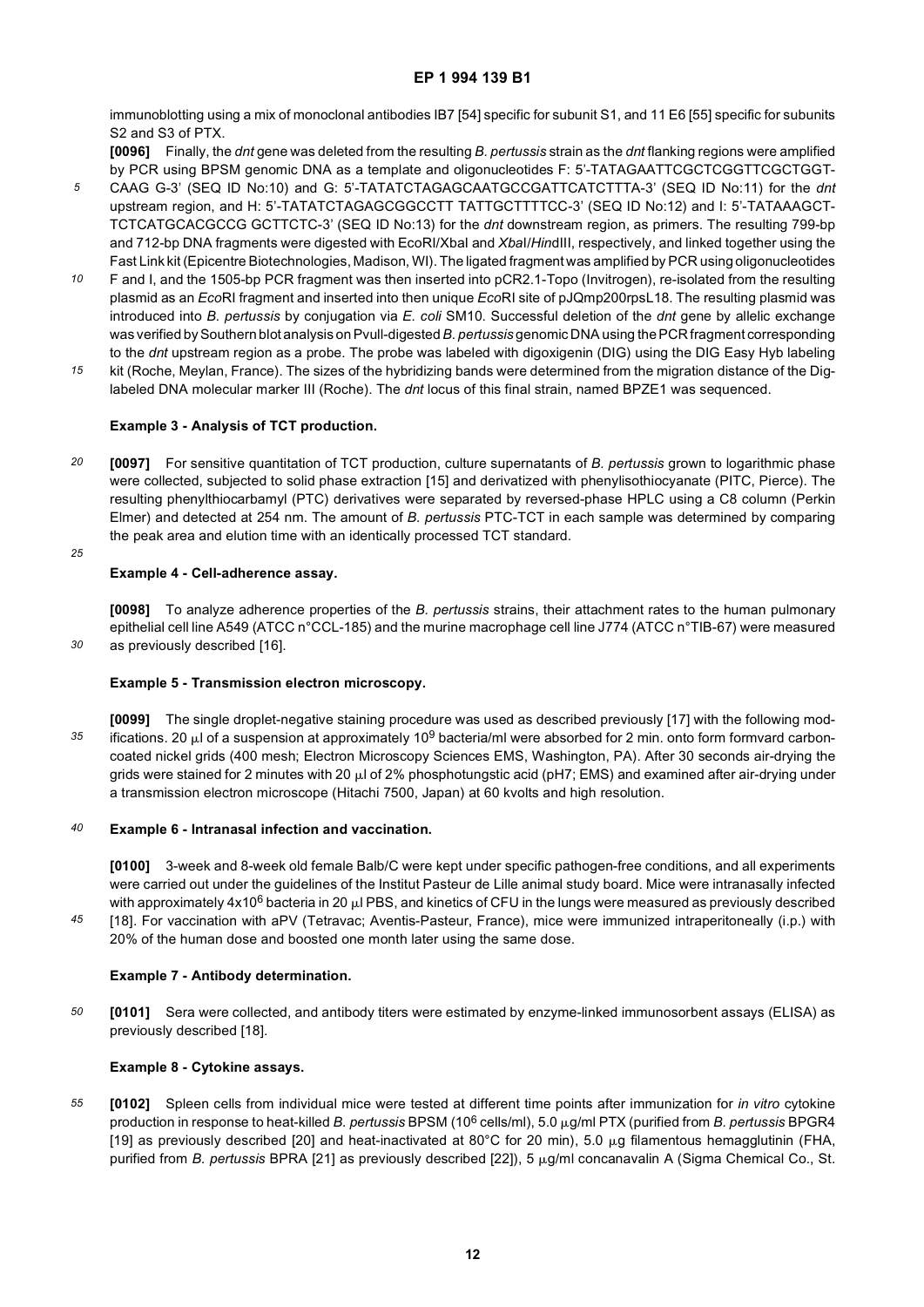Louis, Mo.) or medium alone as control. Supernatants were removed from triplicate cultures after 72 h incubation at 37°C and 5% CO<sub>2</sub>, and IFN- $\gamma$  and IL-5 concentrations were determined by immunoassays (BD OptEIA set, Pharmingen).

#### **Example 9 - Intranasal infection and vaccination: challenge at 1, 2, 3 and 4 weeks.**

*5*

**[0103]** An infant (3 weeks-old) mouse model [29] was used to compare the efficiency of vaccination with BPZE1 with the one of vaccination with acellular *pertussis* vaccine (aPv). Female Balb/C mice were intranasally infected with approximately 1x10<sup>6</sup> BPZE1 strain in 20  $\mu$  PBS. For vaccination with aPv (Tetravac; Aventis-Pasteur, France), mice were immunized intraperitoneally with 20% of the human dose. One, two, three or four weeks after vaccination with BPZE1

- *10* or aPv, mice were intranasally challenged with virulent *B. pertussis* BPSM/bctA-lacZ strain [53]. This strain is a BPSMderivative gentamycin-resistant which allows the discrimination with BPZE1 (gentamycin-sensitive) on Bordet-Gengou agar plates containing 10µg/ml of gentamycin and 100µg/ml of streptomycin (BGgs). Control group corresponds to naive mice challenged with BPSM/bctA-lacZ. One week after challenge infection, lungs were aseptically removed, homogenized and plates on BGgs for CFU determination as previously described [18].
- *15* **[0104]** Mice were vaccinated with BPZE1 or aPv and challenged with virulent *B. pertussis* one, two, three or four weeks after vaccination. Lung CFUs counts were determined 3 hours or 7 days later. Results are expressed as mean  $(±$ standard error) CFUs from three to five mice per group. Levels of protection are calculated for each challenge infection as mean percentages of CFUs of each group relative of the average of CFUs in non-immunized group, 7 days after challenge infection (Tables 2 to 5).
- *20*

*25*

#### **Example 10 - Statistical analysis.**

**[0105]** The results were analyzed using the unpaired Student's *t* test and the Kruskal-Wallis test followed by the Dunn's post-test (GraphPad Prism program) when appropriate. Differences were considered significant at P ≤0.05.

#### **RESULTS**

#### **Construction of** *B. pertussis* **BPZE1**

*30* **[0106]** Three virulence factors were genetically targeted: tracheal cytotoxin (TCT), pertussis toxin (PTX) and dermonecrotic toxin (DNT).

**[0107]** TCT is responsible for the destruction of ciliated cells in the trachea of infected hosts [24, 25] and may thus be involved in the cough syndrome. TCT is a breakdown product of peptidoglycan in the cell wall of Gram-negative bacteria, which generally internalize it into the cytosol by then AmpG transporter protein to be re-utilized during cell wall biosyn-

- *35* thesis. *B. pertussis* AmpG is inefficient in the internalization of peptidoglycan breakdown products. We therefore replaced the B. *pertussis* ampG gene by *E. coli ampG.* The resulting strain expressed less than 1 % residual TCT activity (Fig. 1). **[0108]** PTX is a major virulence factor responsible for the systemic effects of B. *pertussis* infections and is composed of an enzymatically active moiety, called S1, and a moiety responsible for binding to target cell receptors (for review, see 26). However, it is also one of the major protective antigens, which has prompted us to replace the natural *ptx* genes
- *40* by a mutated version coding for an enzymatically inactive toxin. This was achieved by replacing Arg-9 by Lys and Glu-129 by Gly in S1, two key residues involved in substrate binding and catalysis, respectively. Allelic exchange was used to first delete the *ptx* operon, and then to insert the mutated version. The presence of the relevant toxin analogues in the *B. pertussis* culture supernatants was evaluated by immunoblot analysis **(Fig. 2).**
- *45* **[0109]** Finally, allelic exchange was used to remove the *dnt* gene **(Fig. 3).** Although the role of DNT in the virulence of *B. pertussis* is not certain, it has been identified as an important toxin in the closely related species *Bordetella bronchiseptica* and displays lethal activity upon injection of minute quantities (for review, see 26).

#### *In vitro* **characterization of** *B. pertussis* **BPZE1**

- *50* **[0110]** Since some of the genetic alterations in BPZE1 may potentially affect the bacterial cell wall synthesis, the size and shape, as well as the *in vitro* growth rate of BPZE1 was compared with those of the parental strain BPSM. The growth rate of BPZE1 did not differ from that of BPSM **(Fig. 4),** and no difference in bacterial shape or size was detected between BPZE1 and BPSM, as evidenced by electron microscopy analysis **(Fig. 5).** However, the cell wall of BPZE1 appeared to be consistently somewhat thinner than that of BPSM.
- *55* **[0111]** To determine whether the absence or alterations of any of the targeted toxins in BPZE1 affects adherence properties of *B. pertussis,* the attachment rates of BPZE1 was compared with those of BPSM, using the human pulmonary epithelial cell line A549 and the murine macrophage cell line J774, as two cellular models often used to study the adherence of *B. pertussis.* No significant difference in the adherence capacities to either cell line was observed between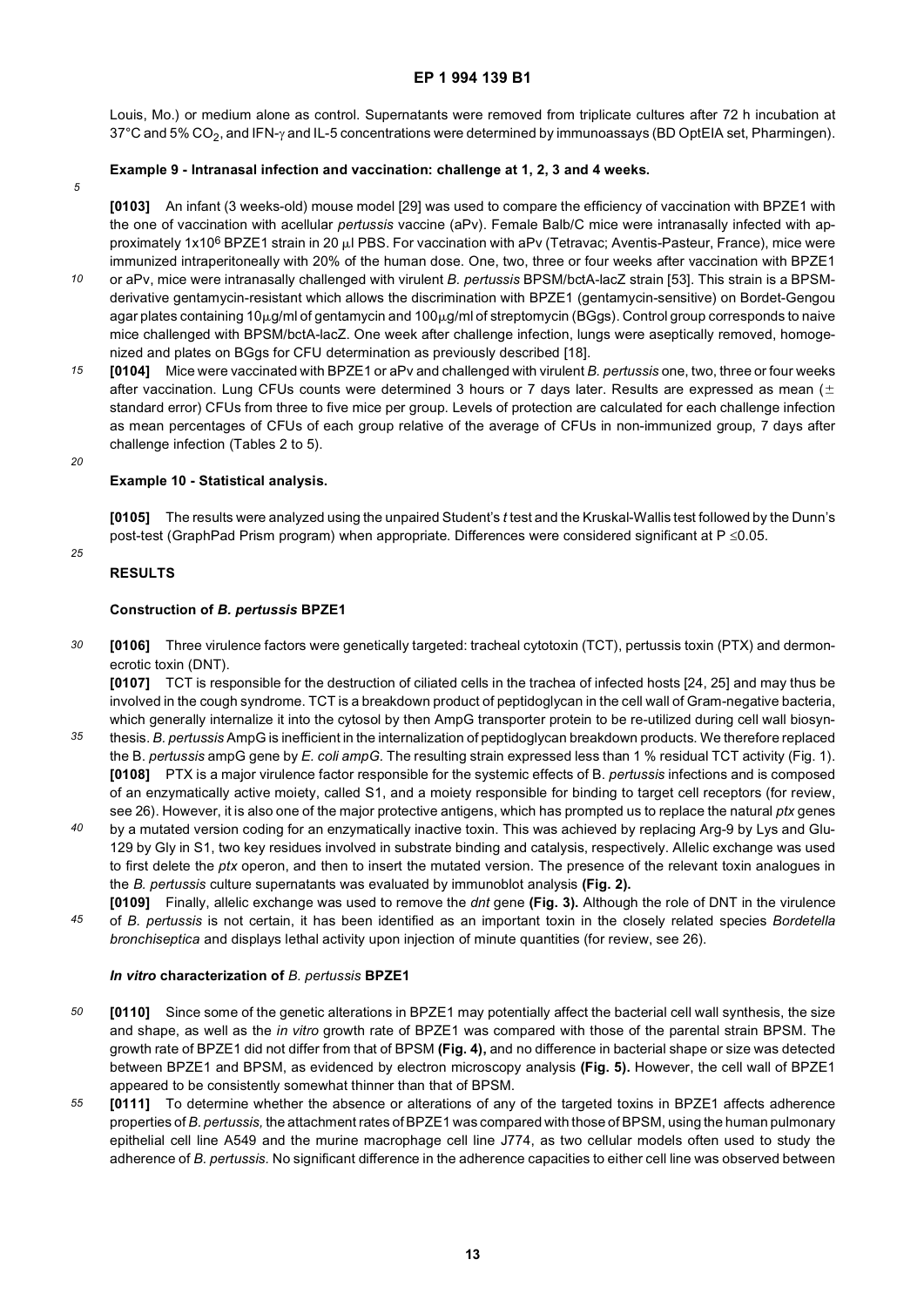the two strains **(Fig. 6).**

#### **Attenuation of** *B. pertussis* **BPZE1**

- *5* **[0112]** To determine whether the mutations introduced into *B. pertussis* BPZE1 have resulted in attenuation, yet allow the organism to colonize the respiratory tract, Balb/C mice were intranasally infected with BPZE1 or BPSM, and colonization was followed over time. BPZE1 was able to colonize and persist in the lungs of mice as long as BPSM **(Fig. 7).** However, the peak of multiplication seen 7 days after infection with BPSM was consistently lacking in mice infected with BPZE1. Studies done with strains mutated in individual toxin genes indicated that this is due to the mutations in the *ptx*
- *10* locus (data not shown). When the lungs were examined for histopathological changes and inflammatory infiltration, infection with BPSM was found to induce strong peri-bronchiovascular infiltrates and inflammatory cell recruitment 7 days after infection, associated with a strong hypertrophy of the bronchiolar epithelial cells **(Fig. 8).** In contrast, no such changes were seen in BPZE1-infected animals, and the histology of the BPZE1-infected mice was similar to that of the control mice that had received PBS instead of the bacteria. The BPSM-infection induced inflammation lasted for at least
- *15* two months (data not shown). These results indicate that the mutations introduced into BPZE1 have resulted in drastic attenuation, but allow the bacteria to colonize and persist in the lungs.

#### **Protection against** *B. pertussis* **challenge after intranasal vaccination of adult mice with BPZE1**

- *20* **[0113]** To evaluate the protection offered by BPZE1, the effect of a single intranasal administration of this strain to 8 weeks old Balb/C mice on the subsequent colonization by the wild type challenge strain BPSM was compared with that of two i. p. immunizations with 1/5 of a human dose of aPV. This aPV immunization protocol has been described as the best to correlate with pertussis vaccine efficacy in human clinical trials [27, 28]. As shown by the total clearance of bacterial colony counts in the lungs seven days after challenge infection, a single intranasal administration of BPZE1
- *25* and two i.p. immunizations with aPV provided similar levels of protection **(Fig. 9a).** High bacterial loads were found in the control mice that had received two injections of PBS instead of the vaccine.

#### **Protection against** *B. pertussis* **challenge after intranasal vaccination of infant mice with BPZE1**

- *30* **[0114]** Since the principal targets of novel *pertussis* vaccines are young infants, that are not protected with the currently available vaccines, an infant (3 weeks-old) mouse model [29] was developed and used to compare the efficiency of vaccination with BPZE1 with that of vaccination with aPV. A single nasal administration of BPZE1 fully protected infant mice against challenge infection (**Fig**. **9b),** as complete bacterial clearance was observed in the lungs one week after challenge. In contrast, substantial numbers of bacteria remained in the aPV-vaccinated animals one week after challenge
- *35* infection. The difference in bacterial load between the BPZE1-vaccinated and the aPV-vaccinated mice was statistically significant, indicating that in the infant mouse model a single intranasal administration with BPZE1 provides better protection than two systemic administrations of aPV.

**[0115]** In addition, a strong reduction in the bacterial load of the challenge strain 3 hours after administration when the mice had been immunized with BPZE1 was consistently observed compared to the aPV-immunized animals **(Fig.**

*40* **9c),** indicating that vaccination with BPZE1 reduces the susceptibility to infection by the challenge strain. This effect was seen in both 8-weeks old and in infant mice. In contrast, aPV had no effect on the bacterial counts 3 hours after infection, when compared to the control mice.

#### **Protection against** *B. parapertussis* **challenge after intranasal vaccination with BPZE1**

*45*

**[0116]** There is increasing concern about *B. parapertussis* infection in children, especially in immunized populations [30, 31]. *B. parapertussis* causes a milder *pertussis*-like syndrome, the frequency of which is probably largely underestimated. Furthermore, the incidence of *B. parapertussis* infections has been increasing over the last decades, possibly due to the fact that *pertussis* vaccines are known to have very low or no protective efficacy against *B. parapertussis* [32,

- *50* 33]. In contrast, infection by *B. pertussis* has recently been reported to protect against *B. parapertussis* infection [34]. BPZE1 was also assessed for protection against *B. parapertussis* using the infant mouse model. Whereas two administrations of aPV did not provide any protection against *B. parapertussis,* as previously reported, a single intranasal administration of BPZE1 provided strong protection, as measured by the low numbers of *B. parapertussis* counts in the lungs of the vaccinated mice 1 week after challenge **(Fig. 9d).**
- *55*

#### **Immune responses induced by BPZE1 vaccination**

**[0117]** Although the mechanisms of protective immunity against *B. pertussis* infection are not yet completely under-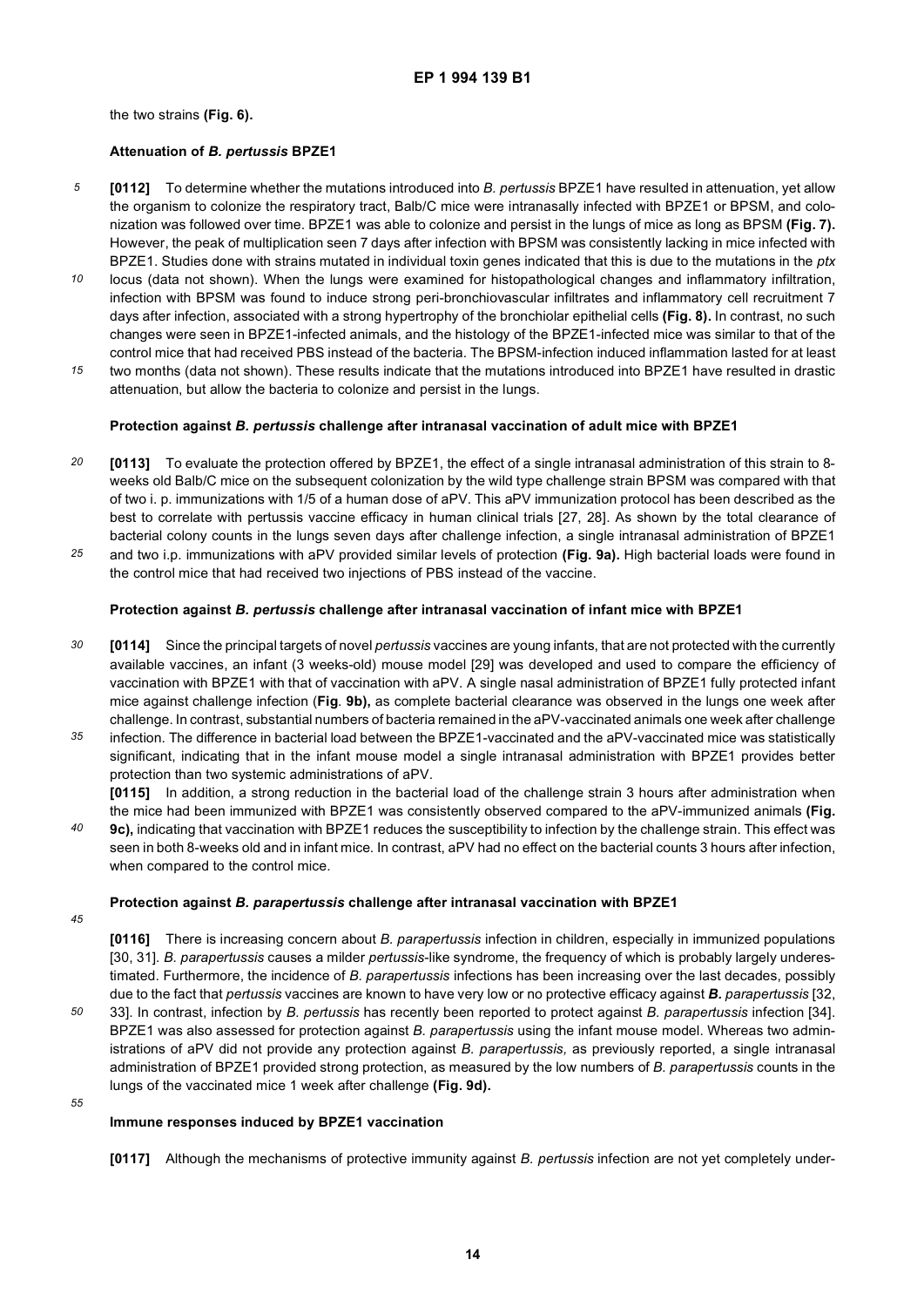stood, clear evidence of a role for both B cells and IFN-γ has been demonstrated in mice [28]. Vaccination with either one nasal dose of BPZE1 or two i. p. administrations of aPV induced high titers of serum IgG against FHA, a major surface antigen of *B. pertussis* [35], also present in aPV (**Fig. 10a**). Following *B. pertussis* challenge, positive anamnestic responses were measured in BPZE1- and in aPV-vaccinated animals, as indicated by an increase in anti-FHA IgG titers,

- *5* compared to primary responses before *B*. *pertussis* infection. Examination of the anti-FHA IgG1/IgG2a ratios showed that theses ratios were higher after aPV administration, characteristic of a Th2 type response, than after BPZE1 vaccination (**Fig. 10b**). Although the anti-FHA-IgG1/IgG2a decreased after challenge in the aPV vaccinated mice, it remained still substantially higher than in the BPZE1-vaccinated animals after *B. pertussis* challenge.
- *10* **[0118]** Analysis of *B. Pertussis* antigen-specific cytokine patterns induced by BPZE1 or aPV vaccination confirmed that BPZE1 administration favors a stronger Th1 type response than aPV vaccination. This was revealed by the fact that the ratios of IFN-γ over IL-5 produced by splenocytes stimulated with FHA or PT, or with the polyclonal activator ConA were significantly higher in BPZE1 vaccinated mice than in aPV vaccinated mice (**Fig. 10c**).

#### **Protective immunity of BPZE1 over time (from 1 week to 4 weeks)**

#### *15*

*25*

**[0119]** As shown in Tables 1 to 5 below, whereas administration of aPv provided limited protection (reduction of 75% of bacterial load compared to non-vaccinated mice at 1 week) against *B. pertussis,* a single intranasal administration of BPZE1 already provided high level of protection (reduction of 97.64 % of bacterial load) against a *B. pertussis* challenge infection performed one week after vaccination. If challenge infection occurred two weeks after vaccination, the level of

*20* protection induced by BPZE1 reached more than 99.999 % compared to non-vaccinated mice and is significantly superior to the protection induced by aPv vaccine (approximately 92 % compared to non-vaccinated mice). Therefore, vaccine efficacy of BPZE1 against *B. pertussis* challenge is already significant one week after vaccination and is increasing over the at least next two months.

|    | Time between vaccination | Time between lungs     | Log10 cfu / lungs of mice |                                    |                         |  |
|----|--------------------------|------------------------|---------------------------|------------------------------------|-------------------------|--|
|    | and challenge            | recovery and challenge | <b>Naive</b>              | aPv-vaccinated                     | <b>BPZE1-vaccinated</b> |  |
| 30 | 1 week                   | 3 hours                | 5.71 $\pm$<br>0.03        | $5.8 \pm 0.07$                     | $5.74 \pm 0.01$         |  |
|    |                          | 7 days                 | 6.71 $\pm$<br>0.06        | $5.97 \pm 0.20$                    | $4.86 \pm 0.35$         |  |
| 35 | 2 weeks                  | 3 hours                | 5.77 $\pm$<br>0.10        | $5.60 \pm 0.02$                    | $5.49 \pm 0.05$         |  |
|    |                          | 7 days                 | 6.49 $\pm$<br>0.08        | $5.31 \pm 0.16$<br>$3.22 \pm 0.33$ |                         |  |
| 40 | 3 weeks                  | 3 hours                | 6.03 $\pm$<br>0.11        | $5.88 \pm 0.04$                    | $5.33 \pm 0.08$         |  |
|    |                          | 7 days                 | $6.58 \pm$<br>0.09        | $5.62 \pm 0.11$                    | $3.14 \pm 0.38$         |  |
| 45 |                          | 3 hours                | 6.31 $\pm$<br>0.01        | $6.15 \pm 0.02$                    | $5.83 \pm 0.05$         |  |
|    | 4 weeks                  | 7 days                 | 6.36 $\pm$<br>0.04        | $5.21 \pm 0.11$                    | $1.83 \pm 0.46$         |  |

**Table 1 : Kinetics of vaccines efficacy against** *B. pertussis* **challenge in infant mice.**

*50*

*55*

| Table 2: level of protection of aPv-vaccinated and BPZE1-vaccinated mice as compared to non-vaccinated |
|--------------------------------------------------------------------------------------------------------|
| mice at week 1.                                                                                        |

| Nonvaccinated<br>mice | <b>Number of bacteria</b><br>in lungs | Mean number of bacteria |
|-----------------------|---------------------------------------|-------------------------|
| Non-vaccinated        | $4.7\times10^6$                       |                         |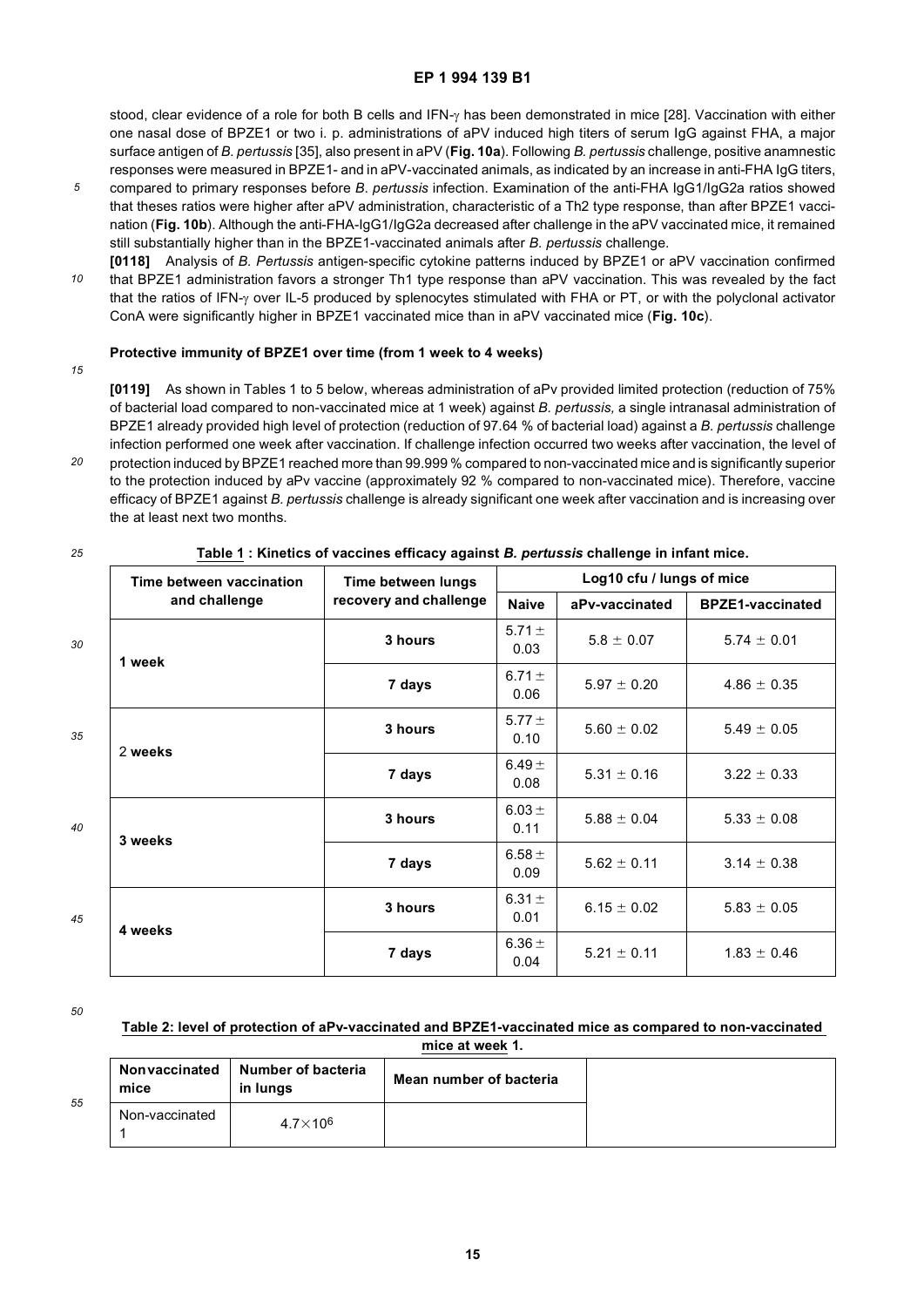| Nonvaccinated<br>mice            | <b>Number of bacteria</b><br>in lungs | Mean number of bacteria                            |                                          |                        |
|----------------------------------|---------------------------------------|----------------------------------------------------|------------------------------------------|------------------------|
| Non-vaccinated<br>$\overline{2}$ | $3.8\times10^6$                       |                                                    |                                          |                        |
| Non-vaccinated<br>3              | $8.2\times10^6$                       | 5.36.10 <sup>6</sup>                               |                                          |                        |
| Non-vaccinated<br>4              | $4.1 \times 10^{6}$                   |                                                    |                                          |                        |
| Non-vaccinated<br>5              | $6\times10^6$                         |                                                    |                                          |                        |
|                                  |                                       |                                                    |                                          |                        |
|                                  | Number of bacteria<br>in lungs        | Percentage of remaining<br>bacteria <sup>(1)</sup> | Mean percentage of<br>remaining bacteria | Level of<br>protection |
|                                  |                                       | aPv-vaccinated mice                                |                                          |                        |
| aPv1                             | $1.95 \times 10^{6}$                  | 36.38                                              |                                          |                        |
| aPv2                             | $2.9 \times 10^6$                     | 54.1                                               |                                          |                        |
|                                  | $2.9 \times 10^5$                     | 5.41                                               |                                          | 75%                    |
|                                  |                                       |                                                    | 25%                                      |                        |
|                                  | $3.6 \times 10^5$                     | 6.72                                               |                                          |                        |
|                                  | $1.2 \times 10^6$                     | 22.39                                              |                                          |                        |
|                                  |                                       | <b>BPZE1-vaccinated mice</b>                       |                                          |                        |
| aPv3<br>aPv4<br>aPv5<br>BPZE1-1  | $3.2 \times 10^5$                     | 5.97                                               |                                          |                        |
| BPZE1-2                          | $2 \times 10^4$                       | 0.004                                              | 2.36%                                    | 97.64%                 |

(continued)

#### **Table 3: Level of protection of aPv-vaccinated and BPZE1-vaccinated mice as compared to non-vaccinated mice at week 2.**

| 40 | Nonvaccinated<br>mice            | <b>Number of bacteria</b><br>in lungs | Mean number of bacteria |
|----|----------------------------------|---------------------------------------|-------------------------|
|    | Non-vaccinated                   | $5\times10^6$                         |                         |
| 45 | Non-vaccinated<br>2              | $3.6\times10^6$                       |                         |
|    | Non-vaccinated<br>3              | $1.7\times10^6$                       | $3.34\times10^6$        |
| 50 | Non-vaccinated<br>$\overline{4}$ | $2.4\times10^6$                       |                         |
|    | Non-vaccinated<br>5              | $4\times10^6$                         |                         |
| 55 |                                  |                                       |                         |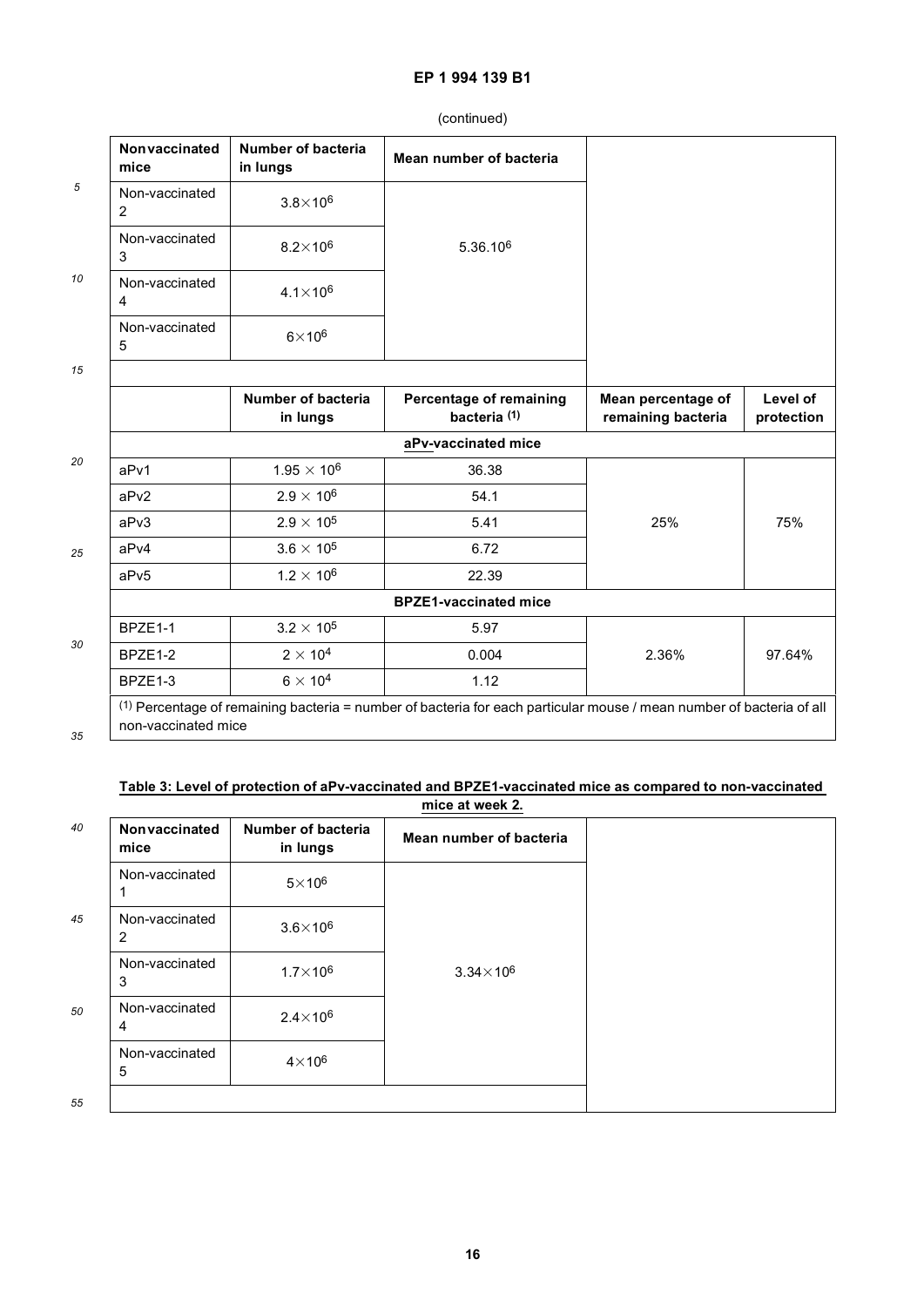### (continued)

|         | Number of bacteria<br>in lungs | Percentage of remaining<br>bacteria <sup>(1)</sup> | Mean percentage of<br>remaining bacteria | Level of<br>protection |
|---------|--------------------------------|----------------------------------------------------|------------------------------------------|------------------------|
|         |                                | aPv-vaccinated mice                                |                                          |                        |
| aPv1    | $9.5\times10^4$                | 2.84                                               |                                          |                        |
| aPv2    | $2.9 \times 10^{5}$            | 8.68                                               |                                          |                        |
| aPv3    | $1\times 10^5$                 | 2.99                                               | 8.11%                                    | 91.89%                 |
| aPv4    | $6.8\times10^{5}$              | 20.36                                              |                                          |                        |
| aPv5    | $1.9\times10^{5}$              | 5.69                                               |                                          |                        |
|         |                                | <b>BPZE1-vaccinated mice</b>                       |                                          |                        |
| BPZE1-1 | $9.5 \times 10^{3}$            | $2.8 \times 10^{-3}$                               |                                          |                        |
| BPZE1-2 | 450                            | $1.35\times10^{-4}$                                |                                          |                        |
| BPZEI-3 | 3500                           | $1.05 \times 10^{-3}$                              | $1.03\times10^{-3}$ %                    | 99.999 %               |
| BPZE1-4 | 500                            | $1.5 \times 10^{-4}$                               |                                          |                        |

#### *25* **Table 4: Level of protection of aPv-vaccinated and BPZE1-vaccinated mice as compared to non-vaccinated**

|    |                                  |                                   | mice at week 3.                                    |                                          |                        |
|----|----------------------------------|-----------------------------------|----------------------------------------------------|------------------------------------------|------------------------|
| 30 | Nonvaccinated<br>mice            | Number of<br>bacteria in<br>lungs | Mean number of bacteria                            |                                          |                        |
|    | Non-vaccinated<br>1              | $1.8\times10^{6}$                 |                                                    |                                          |                        |
| 35 | Non-vaccinated<br>2.             | $5.75 \times 10^6$                |                                                    |                                          |                        |
|    | Non-vaccinated<br>3              | $4.7\times10^6$                   | 4.04x10 <sup>6</sup>                               |                                          |                        |
| 40 | Non-vaccinated<br>$\overline{4}$ | $3.2\times10^6$                   |                                                    |                                          |                        |
|    | Non-vaccinated<br>5              | $4.75 \times 10^6$                |                                                    |                                          |                        |
| 45 |                                  | Number of<br>bacteria in<br>lungs | Percentage of remaining<br>bacteria <sup>(1)</sup> | Mean percentage of<br>remaining bacteria | Level of<br>protection |
|    |                                  |                                   | aPv-vaccinated mice                                |                                          |                        |
| 50 | aPv1                             | $1.99\times10^{5}$                | 4.94                                               |                                          |                        |
|    | aPv <sub>2</sub>                 | $6\times10^5$                     | 14.85                                              | 11.26 %                                  | 88.74 %                |
|    | aPv3                             | $6\times 10^5$                    | 14.85                                              |                                          |                        |
|    | aPv4                             | $4.2\times10^5$                   | 10.40                                              |                                          |                        |

*55*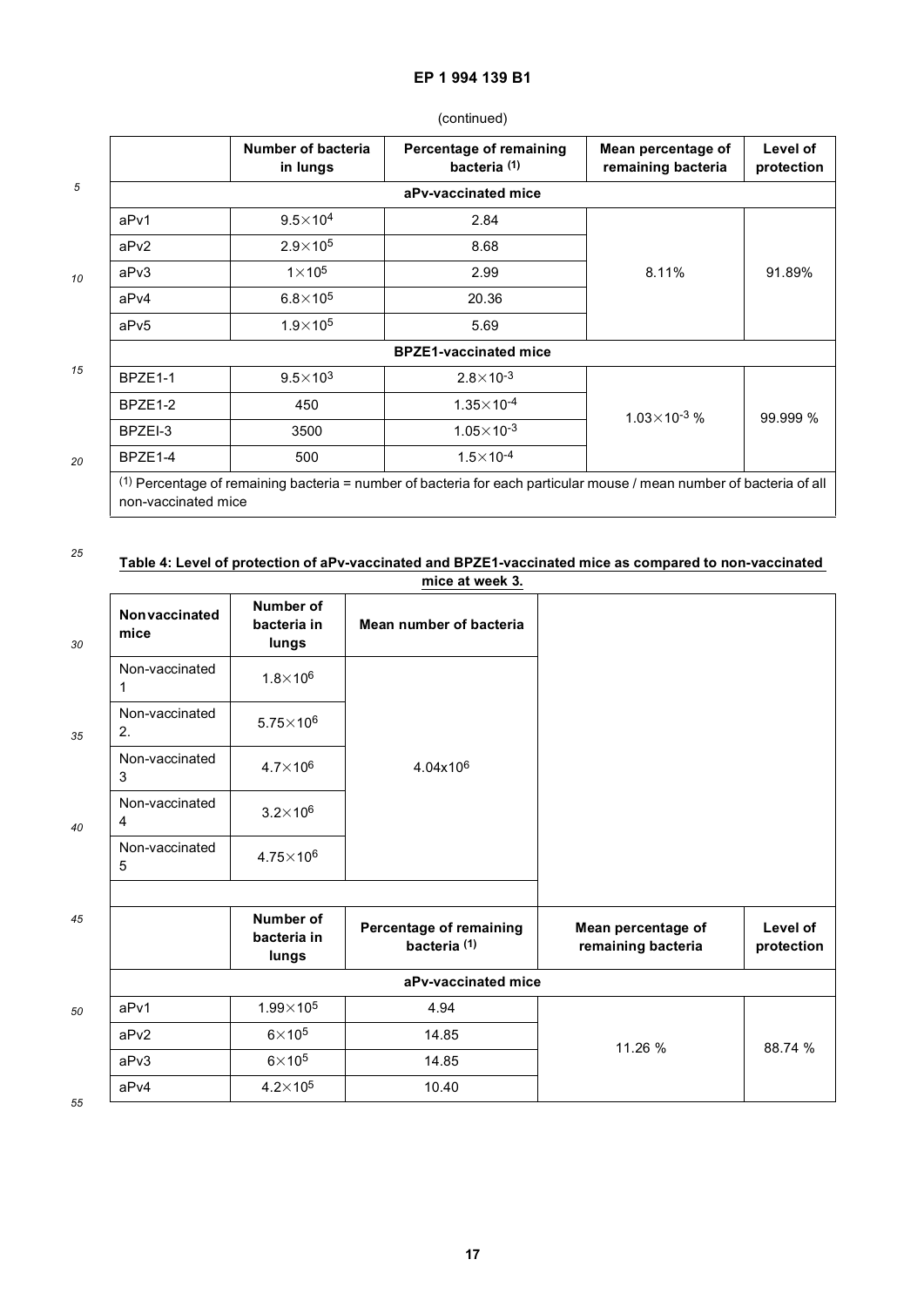### (continued)

|    |                     |      | <b>BPZE1-vaccinated mice</b> |                                                                                                                                 |          |
|----|---------------------|------|------------------------------|---------------------------------------------------------------------------------------------------------------------------------|----------|
| 5  | <b>BP7F1-1</b>      | 3640 | $9.01 \times 10^{-4}$        |                                                                                                                                 |          |
|    | HPZE <sub>1-2</sub> | 9720 | $2.4 \times 10^{-3}$         | $8.65 \times 10^{-4}$ %                                                                                                         |          |
|    | BPZE1-3             | 300  | $7.43 \times 10^{-5}$        |                                                                                                                                 | 99.999 % |
|    | BPZE <sub>1-4</sub> | 340  | $8.42 \times 10^{-5}$        |                                                                                                                                 |          |
| 10 | non-vaccinated mice |      |                              | <sup>(1)</sup> Percentage of remaining bacteria = number of bacteria for each particular mouse / mean number of bacteria of all |          |

#### *15* **Table 5: Level of protection of aPv-vaccinated and BPZE1-vaccinated mice as compared to non-vaccinated**

|                                                                |                                   | mice at week 4.                                    |                                          |                        |
|----------------------------------------------------------------|-----------------------------------|----------------------------------------------------|------------------------------------------|------------------------|
| Nonvaccinated<br>mice                                          | number of<br>bacteria in<br>lungs | Mean number of bacteria                            |                                          |                        |
| Non-vaccinated<br>1                                            | $2.1 \times 10^6$                 |                                                    |                                          |                        |
| Non-vaccinated<br>$\overline{2}$                               | $2.2\times10^6$                   |                                                    |                                          |                        |
| Non-vaccinated<br>$3.1\times10^6$<br>2.36x10 <sup>6</sup><br>3 |                                   |                                                    |                                          |                        |
| Non-vaccinated<br>4                                            | $2.6 \times 10^{6}$               |                                                    |                                          |                        |
| Non-vaccinated<br>5                                            | $1.8 \times 10^{6}$               |                                                    |                                          |                        |
|                                                                | Number of<br>bacteria in<br>lungs | Percentage of remaining<br>bacteria <sup>(1)</sup> | Mean percentage of<br>remaining bacteria | Level of<br>protection |
|                                                                |                                   | aPv-vaccinated mice                                |                                          |                        |
| aPv1                                                           | $2.52\times10^{5}$                | 10.68                                              |                                          |                        |
| aPv2                                                           | $3.28\times10^5$                  | 13.90                                              |                                          |                        |
| aPv3                                                           | $1.04\times10^{5}$                | 4.41                                               | 7.76%                                    | 92.24%                 |
| aPv4                                                           | $8.4\times10^5$                   | 3.56                                               |                                          |                        |
| aPv5                                                           | $1.48\times10^{5}$                | 6.27                                               |                                          |                        |
|                                                                |                                   | <b>BPZE1-vaccinated mice</b>                       |                                          |                        |
| BPZE1-1                                                        | 190                               | $8.05\times10^{-5}$                                |                                          |                        |
| BPZE1-2                                                        | $\pmb{0}$                         | $\mathbf 0$                                        |                                          |                        |
| BPZE1-3                                                        | 110                               | $4.66 \times 10^{-5}$                              | $7.13 \times 10^{-5}$ %                  | 99.999 %               |
|                                                                |                                   |                                                    |                                          |                        |
| BPZE1-4                                                        | 320                               | $1.36 \times 10^{-4}$                              |                                          |                        |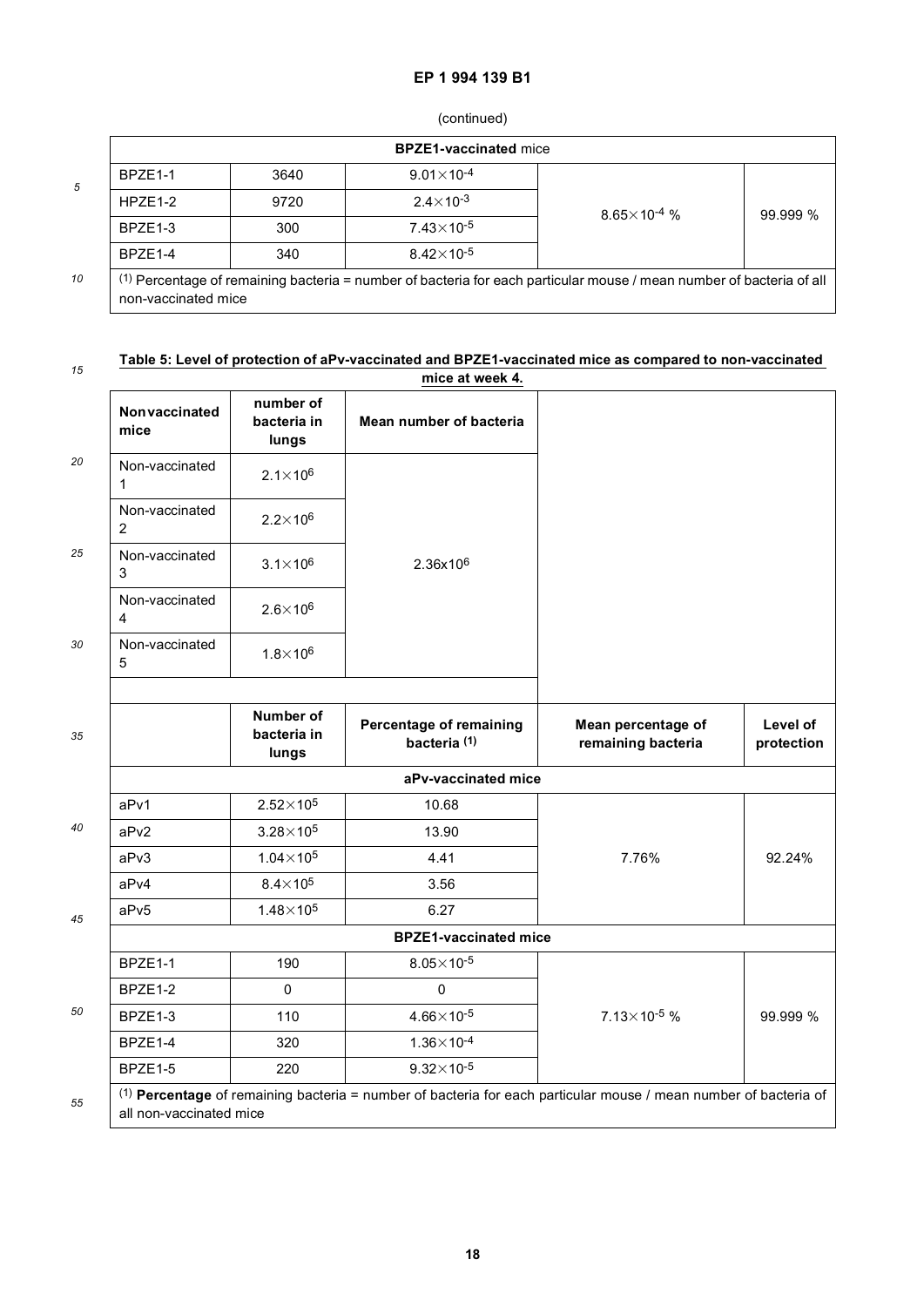#### **DISCUSSION**

**[0120]** *Pertussis* is the first infectious disease whose incidence is increasing in countries with high vaccine coverage. This paradoxical situation is most likely linked to the epidemiological changes observed since the massive introduction

- *5* of highly efficacious vaccines. In contrast to the pre-vaccination era, cases of adolescent and adult *pertussis* are now increasingly more frequent. Although generally not life-threatening in that age group, *B. pertussis-infected* adults are an important reservoir for infection of the very young children, too young to be protected by vaccination. Early vaccination, possibly at birth, would therefore be highly desirable, but is hampered by the immaturity of the immune system of neonates and infants. However, the fact that natural *B. pertussis* infection, even very early in life, is able to induce a strong Th1
- *10* response in infants [12] prompted us to develop a live attenuated *B. pertussis* vaccine strain to be given by the nasal route as an alternative over the currently available vaccines. **[0121]** Based on experimental infections of primates, Huang *et al.* had already in 1962 come to the conclusion that ultimate protection against whooping cough probably best follows a live *B. pertussis* inoculation [36]. In veterinary
- *15* medicine, attenuated *Bordetella* strains have been used to vaccinate against bordetellosis in dogs and piglets. A live attenuated *Bordetella bronchiseptica* strain has been shown to provide strong protection against kennel cough in dogs [37] after nasal administration. This protection was seen as early as 48 h after vaccination. Intranasal vaccination with live attenuated *B. bronchiseptica* has also been shown to protect against atrophic rhinitis in two-days old piglets [38], indicating that in a live attenuated form *Bordetella* vaccines can be highly active in new-bom animals.
- *20* **[0122]** Previous attempts to genetically attenuate *B. pertussis* as a live vaccine candidate have met with rather limited success. Based on a strategy used for the successful attenuation of *Salmonella* vaccine strains [39], Roberts *et al.* have deleted the *aroA* gene of *B. pertussis* [40]. The *aroA* mutant was indeed highly attenuated, but had also lost its capacity to colonize the respiratory tract of the intranasally vaccinated animals and induced protective immunity only after repeated administrations of high doses. We took advantage of the knowledge on the molecular mechanisms of *B*. *pertussis* virulence and developed the highly attenuated strain BPZE1. This strain contains genetic alterations leading to the
- *25* absence or inactivation of three major toxins, PTX, TCT and DNT. In contrast to the *aroA* mutant, this strain was able to colonize the mouse respiratory tract and to provide full protection after a single intranasal administration. The protection in adult mice was indistinguishable from that induced by two administrations of 1/5 of a human dose of aPV. An important difference, however, was seen in infant mice, where a single administration of BPZE1 fully protected, whereas aPV only offered partial protection. In the context of the difficulties to induce protection in infants with the currently available
- *30* vaccines early in life, these results provide hope for the development of novel vaccination strategies that may be used in the very young children, possibly at birth. In addition, BPZE1 protected against *B. parapertussis,* whereas aPV did not. Therefore the use of BPZE1 should also have an impact on the incidence of whooping cough caused by *B. parapertussis* in infants.
- *35* **[0123]** Although the recent replacement of first generation whole-cell. vaccines by new aPV in many countries has significantly reduced the systemic adverse reactions observed with whole-cell vaccines, it has not abolished the need for repeated vaccination to achieve protection. This makes it unlikely to obtain protection in very young children (<6 months) that present the highest risk to develop severe disease. In addition, the wide-spread use of aPV has revealed new, unforeseen problems. Repeated administration of aPV may cause extensive swelling at the site of injection [41], which was not observed with whole-cell vaccines. In approximately 5 % of the cases this swelling involves almost the
- *40* entire limb and lasts for more than a week. Although the mechanism of this swelling has not been characterized yet, it has been proposed to be due to an Arthus hypersensitivity reaction caused by high antibody levels induced by the primary immunization [42]. However, it could also be related to the Th2 skewing of the immune response, as, compared to whole-cell vaccines, aPV administration induces more Th2-type cytokines in vaccinated children [10] and causes a delay in the Th1 development (Mascart *et al.,* in preparation). Delayed maturation of Th1 function has been associated
- *45* with a risk for atopy in genetically pre-disposed individuals [33]. The two mechanisms are not mutually exclusive. Compared to aPV, the immune response to BPZE1 administration is less biased towards the Th2 arm, and since BPZE1 is administered mucosally, no swelling reaction can occur.

**[0124]** The use of live attenuated bacteria as vaccines raises the issue of their biosafety. As such, they fall under the directives and guidelines for genetically modified organisms susceptible to be released into the environment. These

- *50* guidelines and directives describe several objectives that have to be met, including hazard identification and environmental risk assessment [44]. Potential pathogenicity needs to be carefully considered, especially in immuno-compromized individuals, such as those infected with HIV. The natural biology of *B. pertussis* is particularly interesting in that regard. Although pertussis in HIV-infected subjects has been described occasionally, it is rather rare in AIDS patients [45]. In its genetically attenuated form, *B. pertussis* would therefore not be expected to cause major problems in HIV-
- *55* infected children, especially if severe AIDS is an exclusion criterion, as it is for many vaccines. *B. pertussis* colonization is strictly limited to the respiratory epithelium, without extrapulmonary dissemination of the bacteria, which naturally excludes systemic bacteremia of the BPZE1 vaccine strain. If nevertheless unforeseeable safety problems occurred, the vaccine strain can easily be eliminated by the use of macrolide antibiotics, such as erythromycin, to which essentially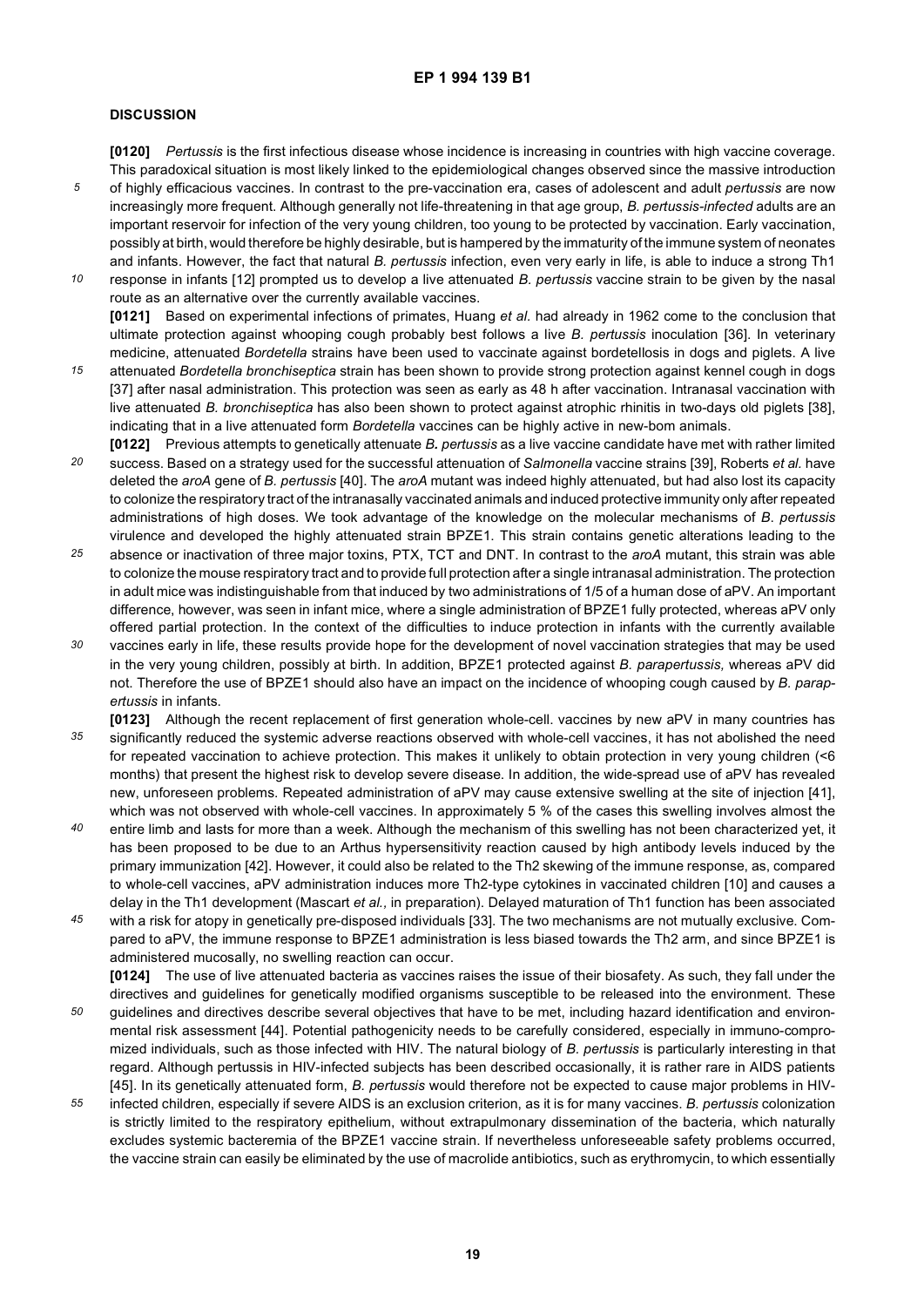all *B. pertussis* isolates are highly sensitive.

**[0125]** A further concern, like for any live vaccine, is the potential release of the vaccine strain in the environment and the consequences of such a release. *B. pertussis* is a strictly human pathogen, and there is no animal vector or reservoir. Moreover, unlike *B. bronchiseptica,* survival of wild-type *B*. *pertussis* in the environment is extremely limited [46]. *Pertussis*

- *5* is only spread by coughing individuals, and there appears to be no asymptomatic carriage [47]. Coughing cannot be assessed in the mouse models used in this study. However, due to the nature of the genetic alterations in BPZE1, in particular the strong reduction of TCT and the genetic inactivation of PTX, this strain would not be expected to induce coughing. Active PTX has been shown to be required for cough induction in a coughing rat model, although the mechanism is not known [48]. If the vaccine strain were nevertheless to be transmitted to non-vaccinated individuals, this would at
- *10* worst result in increased vaccine coverage. The consequences of each of these potential hazards can thus be graded as negligible and can easily and rapidly be controlled by antibiotic treatment if necessary. **[0126]** Advantages of the use of BPZE1 include the relatively low production costs, making it especially attractive for developing countries, its needle-free easy and safe mode of administration and its potential to induce mucosal immunity in addition to systemic immunity. Although the role of mucosal immunity against *pertussis* has surprisingly not been
- *15* much addressed, the fact that *B. pertussis* is a strictly mucosal pathogen, makes it likely that mucosal immune responses may contribute significantly to protection. None of the currently available vaccines induces any significant mucosal response.

**[0127]** Other advantages of the use of BPZE1 in vaccination are:

- *20* **-** the rapid protective immune response obtained after a single intranasal dose of BPZE1, since induction of the immunity can be detected 1 week after vaccination,
	- **-** an increase of the protective immunity over the at least next two months after vaccination, and
	- **-** the complete protective immunity, since a level of protection of more than 99.999% is obtained 2 weeks after vaccination.
- *25*

**[0128]** The use of live attenuated *B. pertussis* for mucosal vaccination offers yet another advantage. *B. pertussis* can be used for the presentation of heterologous antigens to the respiratory mucosa (for review see 49). The use of BPZE1 as a heterologous expression platform may thus be helpful for the generation of multivalent vaccines against a variety of respiratory pathogens. However, since intranasal delivery of BPZE1 also induces strong systemic immune responses,

*30* as shown here by both the high levels of anti-FHA antibodies and of antigen-specific IFN-γ production, it may also be used for the production of antigens to which systemic immune responses are desired.

#### **REFERENCES**

#### *35* **[0129]**

*45*

- 1. WHO (2004) The world health report 2004-changing history, Geneva, WHO.
- 2. Das P (2002) Whooping cough makes global comeback. Lancet ii: 322.
- 3. Tan T, Trindade E, Skowronski D (2005) Epidemiology of Pertussis. Pediatr Infect Dis J 24: S10-S18.
- *40* 4. Centers for Disease Control and Prevention. Pertussis. Available : http://www.cdc.gov/nip/publications/pink/pert.pdf via the Internet.

5. Wirsing von König CH, Halperin S, Riffelmann M, Guiso N (2002) Pertussis of adults and infants. Lancet Infect Dis 2: 744-750.

6. Lewis DB, Yu CC, Meyer J, English BK, Kahn SJ, et al. (1991) Cellular and molecular mechanisms for reduced interleukin-4 and interferon-γ production by neonatal T cells. J Clin Invest 87: 194-202.

- 7. Siegrist CA (2001) Neonatal and early life vaccinology. Vaccine. 19: 3331-3346.
- 8. Mills KHG (2001) Immunity to Bordetella pertussis. Microbes Infect 3: 655-677.

9. Lewis DB, Larsen A, Wilson CB (1986) Reduced interferon-γ mRNA levels in human neonates. J Exp Med 163: 1018-1023.

*50* 10. Ausiello CM, Urbani F, La Sala A, Lande R, Cassone A (1997) Vaccine- and antigen-dependent type 1 and type 2 cytokine induction after primary vaccination in infants with whole-cell or acellular pertussis vaccines. Infect Immun 65: 2168-2174.

11. Wirsing von König CH, Postels-Multani S, Bock HL, Schmitt HJ (1995) Pertussis in adults : frequency of transmission after household exposure. Lancet 346: 1326-1329.

*55* 12. Mascart F, Verscheure V, Malfroot A, Hainaut M, Piérard D, et al. (2003) Bordetella pertussis infection in 2 months-old infants promotes Type 1 T cell responses. J Immunol 170: 1504-1509. 13. Menozzi FD, Mutombo R, Renauld G, Gantiez C, Hannah JH, et al. (1994) Heparin-inhibitable lectin activity of the filamentous hemagglutinin adhesin of Bordetella pertussis. Infect Immun 62: 769-778.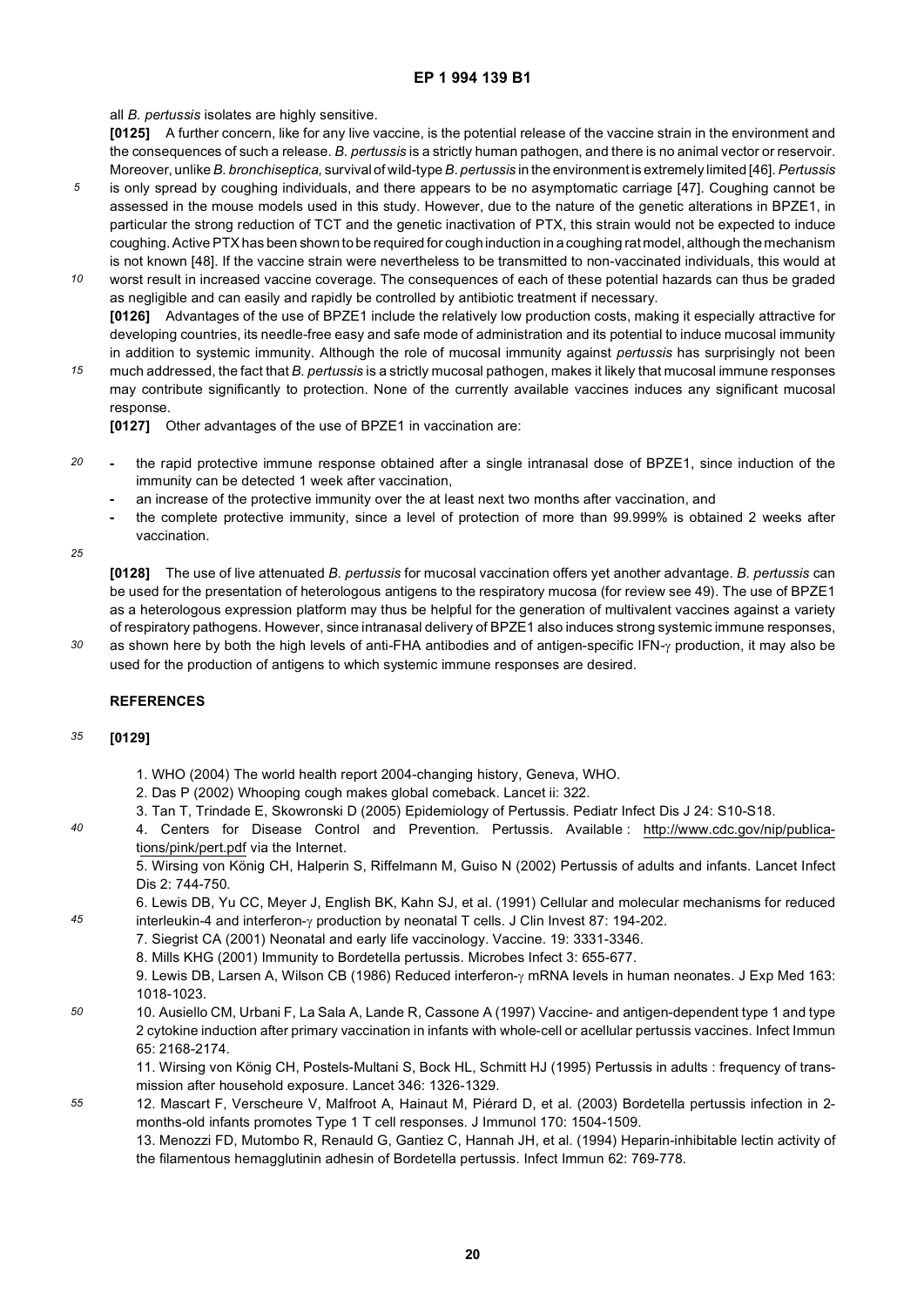14. Imaizumi A, Suzuki Y, Ono S, Sato H, Sato Y (1983) Effect of heptakis (2,6-O-dimethyl)-beta-cyclodextrin on the production of pertussis toxin by Bordetella pertussis. Infect Immun 41: 1138-1143.

15. Cookson BT, Cho H-L, Herwaldt LA, Goldman WE (1989) Biological activities and chemical composition of purified tracheal cytotoxin of Bordetella pertussis. Infect Immun 57: 2223-2229.

*5* 16. Alonso S, Pethe K, Mielcarek N, Raze D, Locht C (2001) Role of ADP-ribosyltransferase activity of pertussis toxin in toxin-adhesin redundancy with filamentous hemagglutinin during Bordetella pertussis infection. Infect Immun 69: 6038-6043.

17. Collyn F, Lety MA, Nair S, Escuyer V, Ben Younes A, et al. (2002) Yersinia pseudotuberculosis harbors a type IV pilus gene cluster that contributes to pathogenicity. Infect Immun 70: 619-620.

*10* 18. Mielcarek N, Cornette J, Schacht AM, Pierce RJ, Locht C, et al. (1997) Intranasal priming with recombinant Bordetella pertussis for the induction of a systemic immune response against a heterologous antigen. Infect Immun 65: 544-550.

*15*

*25*

19. Locht C, Geoffroy MC, Renauld G (1992) Common accessory genes for the Bordetella pertussis filamentous hemagglutinin and fimbriae share sequence similarities with the papC and papD gene families. EMBO J 11: 3175-3183.

20. Sekura RD, Fish F, Manclark CR, Meade B, Zhang YL (1983) Pertussis toxin. Affinity purification of a new ADPribosyltransferase. J Biol Chem 258: 14647-14651.

21. Antoine R, Locht C (1990) Roles of the disulfide bond and the carboxy-terminal region of the S1 subunit in the assembly and biosynthesis of pertussis toxin. Infect Immun 58: 1518-1526.

*20* 22. Menozzi FD, Gantiez C, Locht C (1991) Interaction of the Bordetella pertussis filamentous haemagglutinin with heparin. FEMS Microbiol Lett 62: 59-64.

23. Locht C, Antoine R, Jacob-Dubuisson F (2001) Bordetella pertussis, molecular pathogenesis under multiple aspects. Curr Opin Microbiol 4: 82-89.

24. Heiss LN, Flak TA, Lancaster JR, McDaniel ML, Goldman WE (1993) Nitric oxide mediates Bordetella pertussis tracheal cytotoxin damage to the respiratory epithelium. Infect Agents Dis 2: 173-177.

25. Goldman WE, Cookson BT (1988) Structure and functions of the Bordetella tracheal cytotoxin. Tokai J Exp Clin Med 13 Suppl: 187-191.

26. Locht C, Antoine R (1999) Bordetella pertussis protein toxins. In: Alouf JE, Freer JH, editors. Comprehensive sourcebook of bacterial protein toxins. Academic Press, pp. 130-146.

- *30* 27. Guiso N, Capiau C, Carletti G, Poolman J, Hauser P (1999) Intranasal murine model of Bordetella pertussis infection. I. Prediction of protection in human infants by acellular vaccines. Vaccine 17: 2366-2376. 28. Mills KH, Ryan M, Ryan E, Mahon BP (1998) A murine model in which protection correlates with pertussis vaccine efficacy in children reveals complementary roles for humoral and cell-mediated immunity in protection
- *35* against Bordetella pertussis. Infect Immun 66: 594-602. 29. Roduit C, Bozzotti P, Mielcarek N, Lambert PH, Del Giudice G, et al. (2002) Immunogenicity and protective efficacy of neonatal immunization against Bordetella pertussis in a murine model: Evidence for early control of Pertussis. Infect Immun 70: 3521-3528.

30. He Q, Viljanen MK, Arvilommi H, Aittanen B, Mertsola J (1998) Whooping cough caused by Bordetella pertussis and Bordetella parapertussis in an immunized population. JAMA 280: 635-637.

*40* 31. Watanabe M, Nagai M (2004) Whooping cough due to Bordetella parapertussis: an unresolved problem. Expert Rev Anti Infect Ther 2: 447-454.

32. Mastrantonio P, Stefanelli P, Giuliano M, Herrera Rojas Y, Ciofi degli Atti M, et al. (1998) Bordetella parapertussis infection in children: epidemiology, clinical symptoms, and molecular characteristics of isolates. J Clin Microbiol 36: 999-1002.

*45* 33. Liese JG, Renner C, Stojanov S, Belohradsky BH, Munich Vaccine Study Group. (2003) Clinical and epidemiological picture of B. pertussis and B. parapertussis infections after introduction of acellular pertussis vaccines. Arch Dis Child 88: 684-687.

34. Watanabe M, Nagai M (2001) Reciprocal protective immunity against Bordetella pertussis and Bordetella parapertussis in a murine model of respiratory infection. Infect Immun 69: 6981-6986.

*50* 35. Locht C, Bertin P, Menozzi FD, Renauld G (1993) The filamentous haemagglutinin, a multifaceted adhesin produced by virulent Bordetella spp. Mol Microbiol 9: 653-660.

36. Huang CC, Chen PM, Kuo JK, Chui WH, Lin ST, et al. (1962) Experimental whooping cough. N Engl J.Med 266: 105-111.

*55* 37. Bey RF, Shade FJ, Goodnow RA, Johnson RC (1981) Intranasal vaccination of dogs with live avirulent Bordetella bronchiseptica : correlation of serum aggutination titer and the formation of secretory IgA with protection against experimentally induced infectious tracheobronchitis. Am J Vet Res 42: 1130-1132.

38. De Jong MF (1987) Prevention of atrophic rhinitis in piglets by means of intranasal administration of a live non-AR-pathogenic Bordetella bronchiseptica vaccine. Vet Q 9: 123-133.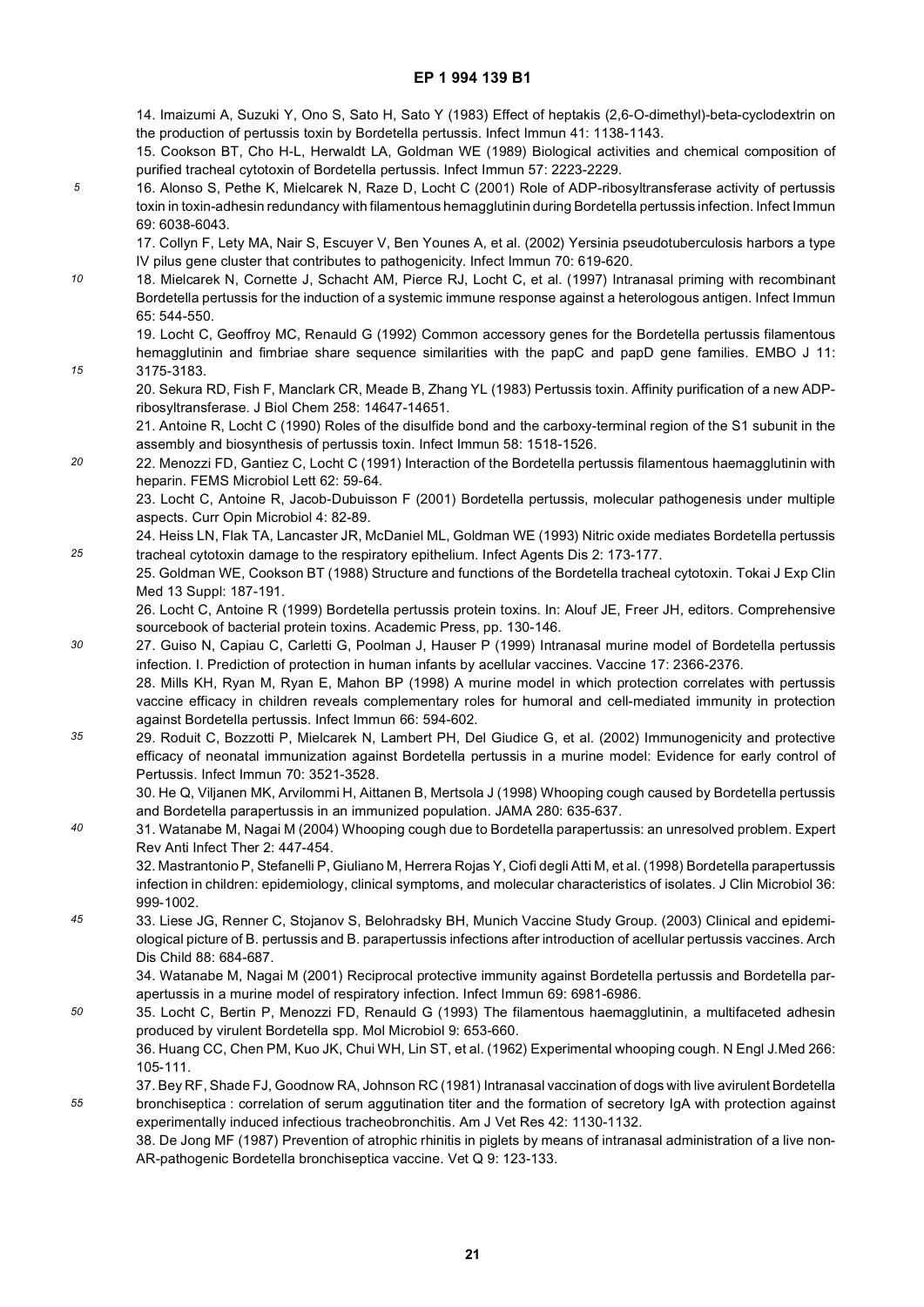39. Hoiseth SK, Stocker BAD (1981) Aromatic-dependent Salmonella typhimurium are non-virulent and effective as live vaccines. Nature 291: 238 - 239.

- 40. Roberts M, Maskell D, Novotny P, Dougan G (1990) Construction and characterization in vivo of Bordetella pertussis aroA mutants. Infect Immun 58: 732-739.
- *5* 41. Rennels MB (2003) Extensive swelling reactions occurring after booster doses of diphtheria-tetanus-acellular pertussis vaccines. Semin Pediatr Infect Dis 14: 196-198.
	- 42. Robbins JB, Schneerson R, Trollfors B, Sato H, Sato Y, et al. (2005) The diphtheria and pertussis components of diphtheria-tetanus toxoids-pertussis vaccine should be genetically inactivated mutant toxins. J Infect Dis 191: 81-88.
- *10* 43. Holt PG, Clough JB, Holt BJ, Baron-Hay MJU, Rose AH, et al. (1992) Genetic "risk" for atopy is associated with delayed postnatal maturation of T-cell competence. Clin Exp Allergy 22: 1093-1099. 44. Favre D, Viret JF (2006) Biosafety evaluation of recombinant live oral bacterial vaccines in the context of European regulation. Vaccine. May 1;24(18):3856-64.
- *15* 45. Cohn SE, Knorr KL, Gilligan PH, Smiley ML, Weber DJ (1993) Pertussis is rare in human immunodeficiency virus disease. Am Rev Respir Dis 147: 411-413.
	- 46. Porter JF, Wardlaw AC (1993) Long-term survival of Bordetella bronchiseptica in lakewater and in buffered saline without added nutrients. FEMS Microbiol Lett 110: 33-36.
		- 47. Linnemann CCJr, Bass JW, Smith MHD (1968) The carrier state in pertussis. Am J Epidemiol 88: 422-427.

48. Parton R, Hall E, Wardlaw AC (1994) Responses to Bordetella pertussis mutant strains and to vaccination in the coughing rat model of pertussis. J Med Microbiol 40: 307-312.

*20*

49. Mielcarek N, Alonso S, Locht C (2001) Nasal vaccination using live bacterial vectors. Adv Drug Del Rev 51: 55-69. 50. Lyon RS, Engle JT, Goldman WE. Manuscript in preparation

51. Simon R, Priefer U, Pühler A (1983) A broad host range mobilization system for in vivo genetic engineering: transposon mutagenesis in Gram-negative bacteria. Bio/Technology 1: 784-791.

*25* 52. Stibitz S (1994) Use of conditionally counterselectable suicide vectors for allelic exchange. Method Enzymol 235: 458-465.

53. Antoine R, Huvent I, Chemlal K, Deray I, Raze D, et al. (2005) The periplasmic binding protein of tripartite tricarboxylate transporter is involved in signal transduction. J Mol Biol 351: 799-809.

- *30* 54. Sato H, Ito A, Chiba J, Sato Y (1984) Monoclonal antibodies against pertussis toxin: effect on toxin activity and pertussis infections. Infect Immun 46: 422-428.
	- 55. Sato H, Sato Y, Ito A, Ohishi I (1987) Effect of monoclonal antibody to pertussis toxin on toxin activity. Infect Immun 55: 909-915.

56.Tuomanen, E. And Weiss A. (1985) Characterization of two adhesions of Bordetella pertussis for human ciliated respiratory epithelial cells. J. Infect. Dis. 152:118-125.

- *35* 57. Locht, C., Antoine, R., Veithen A. and Raze D. 2000. Pertussis Toxin: Structure-Function-Relationship. In Aktories K. Just I editors. Handbook of Experimental Pharmacology, Bacterial Protein Toxins, Springer, vol 145, pp. 167-185. 58. Horiguchi Y, Matsuda, H. Koyama H, Nakai T and Kume K. (1992) Bordetella bronchiseptica dermonecrotizing toxin suppreeses in vivo antibody responses in mice. FEMS Microbiol. Lett. 69:229-234.
- 59. Bordet et Genysa (1909) L'endotoxine coquelucheuse ; Ann. Inst. Pasteur 23 : 415-419.
- *40* 60. lida & Okonogi (1971) Lieno toxicity of Bordetella pertussis in mice ; J. Med. Microbiol. 4: 51-61. 61. R. Parton (1985) Effect of prednisone on the toxicity of Bordetela pertussis in mice, J. Med. Microbiol. 19: 391-400. 62. Magyar et al (1988) The pathogenesis of turbinate atrophy in pigs caused by Bordetella bronchiseptica, Vet. Microbiol. 3 : 1719-1728.
- *45* 63. Roop et al (1987) Virulence factors of Bordetella bronchiseptica associated with the production of infectious atropic rhinitis and pneumonia in experimentally infected neonatal swine, Infect. Immun. 55 : 217-222.
	- 64. Weiss & Goodman (1989) Lethal infection by Bordetella pertussis mutants in the infant mouse model, Infect. Immun. 57 : 3757-3764.

65. Allan & Maskell (1996) The identification, cloning and mutagenesis of a genetic locus required for lipopacysaccharide biosynthesis in Bordetella pertussis, Mol. Microbiol. 19: 37-52.

*50* 66. Alonso et al (2002) Eighty kilodalton N-terminal moiety of Bordetella pertussis filamentous hemagglutinin: adherence, immunogenicity, and protective role, Infection & Immunity, 70, 4142-4147.

67. Cummings, C.A., Bootsma, H.J., Relman D.A. and Miller J.F. (2006) Species- and Strain-specific Control of a Complex, Flexible Regulon by Bordetella BvgAS.J. Bacteriol. 188:1775-1785.

*55* 68. Kashimoto T., Katahira J, Cornejo WR, Masuda M, Fukuoh A, Matsuzawa T, Ohnishi T, Horiguchi Y. (1999) Identification of functional domains of Bordetella dermonecrotizing toxin. Infect. Immun. 67(8) 3727-32.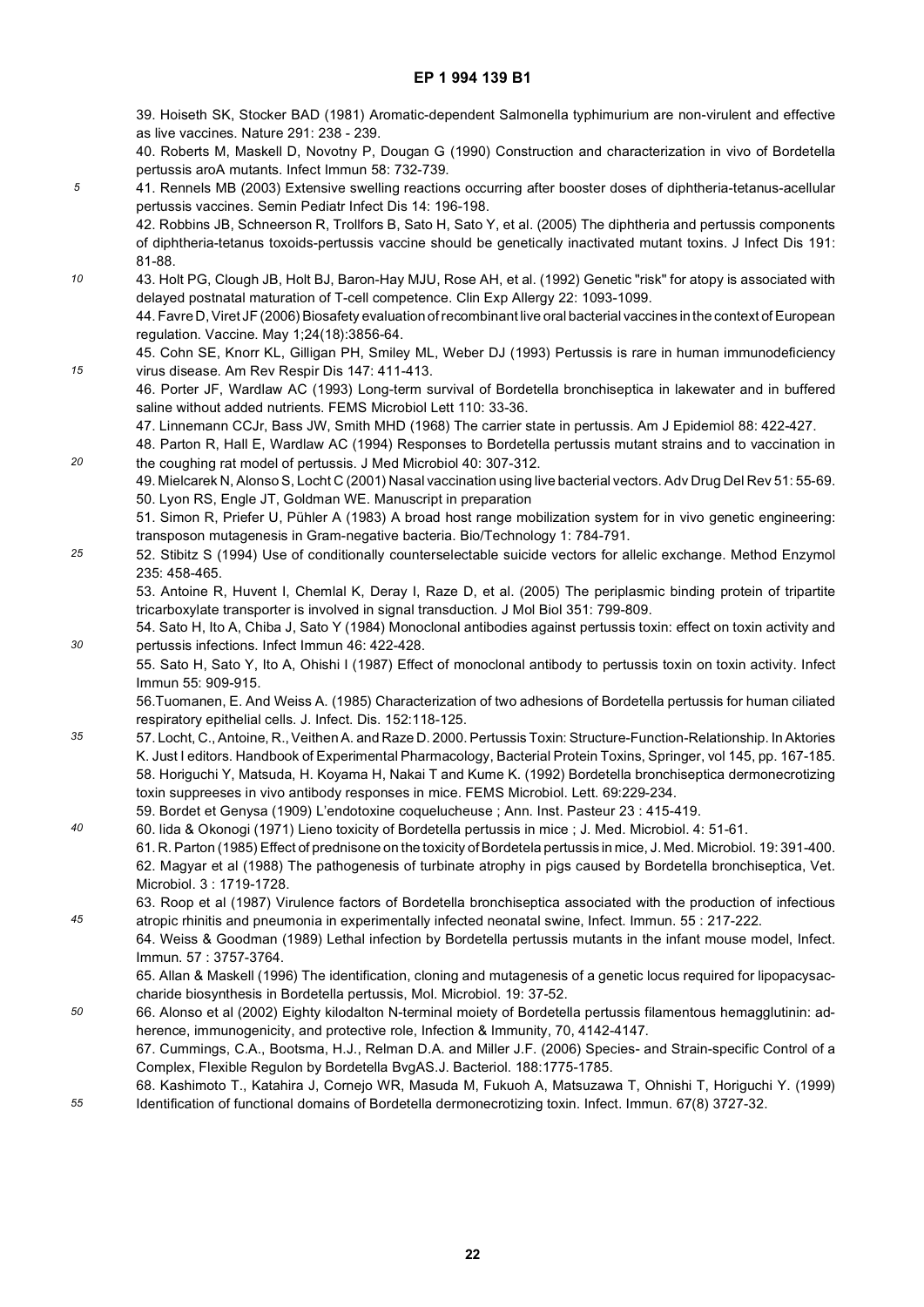#### **Claims**

*5*

*10*

*20*

- **1.** A mutated *Bordetella* strain comprising at least:
	- (a) a mutated *pertussis* toxin (*ptx*) gene, wherein the S1 moiety of said mutated *ptx* gene codes for a toxin, which is enzymatically inactive but immunologically not affected,

(b) a deleted dermonecrotic (*dnt*) gene or a mutated *dnt* gene, wherein said mutated *dnt* gene is mutated by point mutation or by insertion of a genetic sequence or plasmid interrupting the open reading frame of the *dnt* gene, and wherein said mutated *dnt* gene codes for an enzymatically-inhibited DNT protein, and (c) an *E*. *coli ampG* gene which replaces the *Bordetella ampG* gene,

wherein said strain expresses less than 5% residual TCT activity.

- *15* **2.** The mutated *Bordetella* strain according to claim 1, wherein said point mutation of the *dnt* gene results in the replacement of Cys-1305 by Ala-1305.
	- **3.** The mutated *Bordetella* strain according to claim 1 or 2, which, is a *Bordetella pertussis* strain.
	- **4.** The mutated *Bordetella* strain according to claim 3, wherein said enzymatically inactive toxin which keeps its immunogenic properties is obtained by replacing the arginine at position 9 by a lysine and the glutamic acid at position 129 by a glycine.
		- **5.** The mutated *Bordetella* strain according to any one of claims 1 to 4, which is a triple mutant strain.
- *25* **6.** The triple mutated *Bordetella* strain according to claim 5, which is a BPZE1 strain deposited with the Collection Nationale de Culture Microorganismes (C.N.C.M.) on March 9, 2006, under number I-3585.
	- **7.** The mutated *Bordetella* strain according to any one of claims 1 to 6, which is attenuated.
- *30* **8.** The mutated *Bordetella* strain according to any one of claims 1 to 7, further comprising at least one heterologous nucleic acid sequence encoding an RNA or a protein.
	- **9.** The mutated *Bordetella* strain according to claim 8, wherein said at least one heterologous nucleic acid sequence encodes an antigen.
- *35*

*55*

- **10.** The attenuated *Bordetella* strain according to claim 7 for use as a vaccine against infections caused by *Bordetella* species, wherein said *Bordetella* species is/are at least one of *B. pertussis, B. parapertussis,* and *B. bronchiseptica.*
- *40* **11.** The attenuated *Bordetella* strain according to claim 10 for use as a prophylaxis vaccine against infections caused by *Bordetella* species, wherein said *Bordetella* species is/are at least one of *B. pertussis, B. parapertussis,* and *B*. *bronchiseptica.*
	- **12.** An immunogenic composition comprising a mutated *Bordetella* strain according to any one of claims 1 to 7.
- *45* **13.** The immunogenic composition according to claim 12, further comprising a pharmaceutically suitable excipient, vehicle and/or carrier.
	- **14.** The immunogenic composition according to claim 12 or 13, further comprising an adjuvant.
- *50* **15.** A vaccine comprising the attenuated *Bordetella* strain of claim 7.
	- **16.** A vaccine according to claim 15, formulated for intranasal administration.
	- **17.** A kit comprising a vaccine according to claim 15 or 16 and an information leaflet.
		- **18.** Use of an attenuated *Bordetella* strain according to claim 7 for the manufacture of a vaccine for the prevention of a *Bordetella* infection, wherein said *Bordetella* species is/are at least one of *B. pertussis, B. parapertussis,* and *B. bronchiseptica.*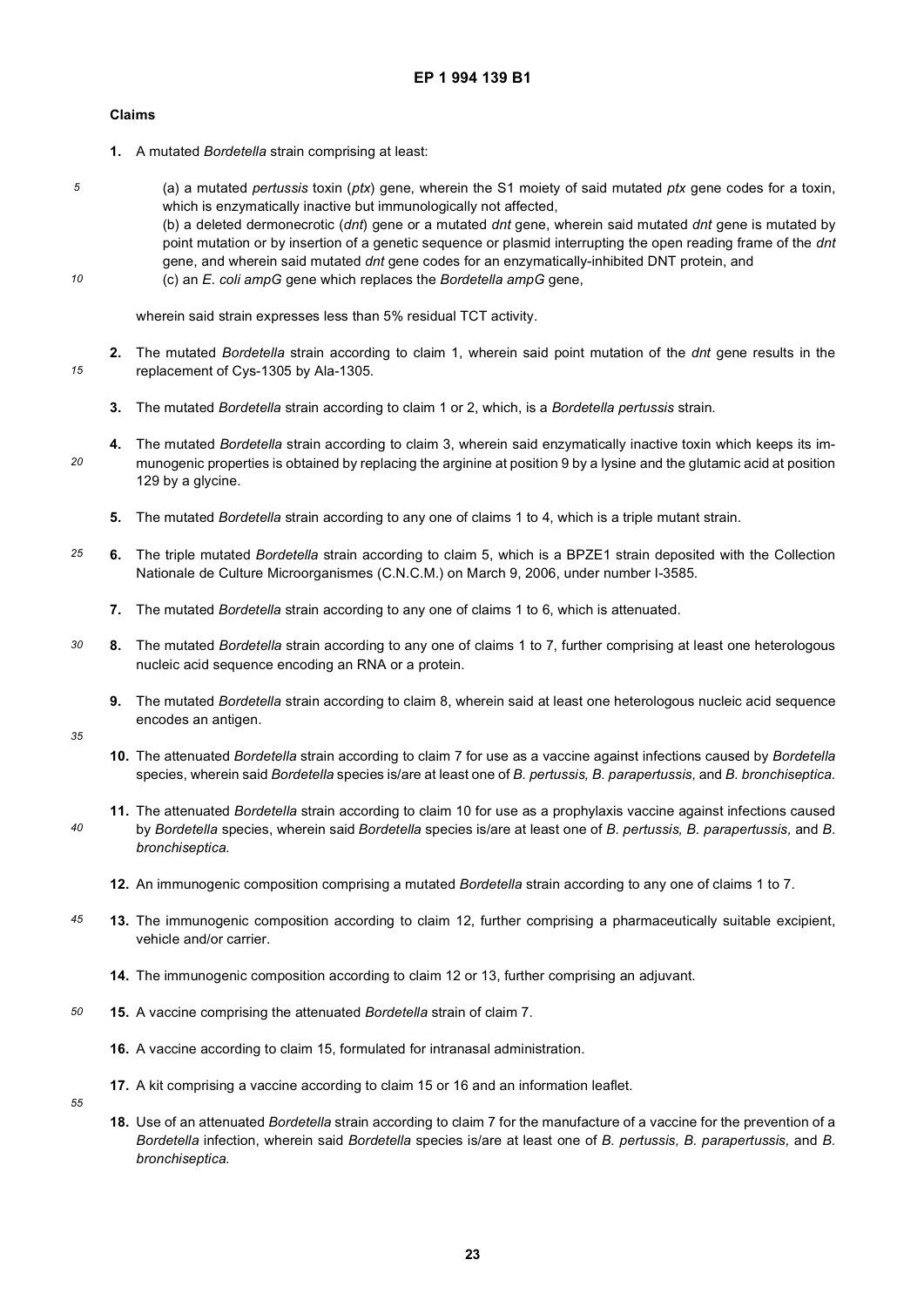- **19.** Use of an attenuated *Bordetella* strain according to claim 7 for the manufacture of a vaccine for the simultaneous prevention against a *B. pertussis* and *B. parapertussis* infection.
- **20.** Use of an attenuated *Bordetella* strain according to claim 18 or 19, wherein the vaccine is administered by subcutaneous (s.c.), intradermal (i.d.), intramuscular (i.m.), intravenous (i.v.), oral or intranasal administration, by injection or by inhalation.
	- **21.** Use of an attenuated *Bordetella* strain according to claim 18 or 19, wherein the vaccine is administered intranasally.
- *10* **22.** Use of an attenuated *Bordetella* strain according to claim 18 or 19, wherein the vaccine is administrated to mammals in need of a rapid protective immunity against a *Bordetella* infection.
	- **23.** Use of an attenuated *Bordetella* strain according to claim 22, wherein the vaccine is administrated to newborns.
- *15* **24.** Use of an attenuated *Bordetella* strain according to claim 22, wherein the vaccine is administrated to children.
	- **25.** Use of an attenuated *Bordetella* strain according to any one of claims 22 to 24, wherein the vaccine is administered intranasally.
- *20* **26.** Use of an attenuated *Bordetella* strain according to any one of claims 22 to 25, wherein the vaccine is administered once in a single dose.
	- **27.** Use of an attenuated *Bordetella* strain according to claim 18 or 19, comprising a) administrating a strain according to claim 7; and b) carrying out at least one recall with either the same strain or an acellular vaccine or a combination of both.
	- **28.** Use of a mutated *Bordetella* strain comprising at least (a) a mutated *ptx* gene, wherein the S1 moiety of said mutated ptx gene codes for a toxin, which is enzymatically inactive but immunologically not affected, (b) a deleted *dnt* gene or a mutated *dnt* gene, wherein said mutated *dnt* gene is mutated by point mutation or by insertion of a genetic sequence or plasmid interrupting the open reading frame of the *dnt* gene, and wherein said mutated *dnt* gene codes for an enzymatically-inhibited DNT protein, and (c) an *E*. *coli ampG* gene replacing the *Bordetella ampG* gene, said strain expressing less than 5% residual TCT activity, for the preparation of a multivalent vaccine to treat respiratory diseases.
- *35* **29.** The use of claim 28, wherein said point mutation of the *dnt* gene results in the replacement of Cys-1305 by Ala-1305.
	- **30.** Use according to any one of claims 18 to 29, wherein a level of protection against a *Bordetella* infection is more than 95%, preferably more than 99%.
- *40* **31.** Use of an attenuated *Bordetella* strain according to claim 7, for the manufacture of a vaccine to provide a mucosal response and a systemic response to treat *Bordetella* infections in mammals.
	- **32.** The mutated *Bordetella* strain according to any one of claims 1 to 9, for use as a vector for expressing at least one heterologous antigen.
- *45*

*25*

*30*

*5*

#### **Patentansprüche**

**1.** Mutierter *Bordetella-Stamm* umfassend mindestens:

*50*

*55*

(a) ein mutiertes *Pertussis*-Toxin (*ptx*) Gen, wobei der S1-Anteil des mutierten *ptx* Gens ein Toxin kodiert, das enzymatisch inaktiv aber immunologisch nicht beeinträchtigt ist,

(b) ein deletiertes dermonekrotisches (*dnt*)-Gen oder ein mutiertes *dnt*-Gen, wobei das mutierte *dnt*-Gen durch Punktmutation oder durch Insertion einer genetischen Sequenz oder durch ein Plasmid, welches das offene Leseraster des *dnt*-Gens unterbricht, mutiert ist, und wobei das mutierte *dnt*-Gen ein enzymatisch-inhibiertes DNT-Protein kodiert, und

(c) ein *E*. *coli ampG*-Gen, welches das *Bordetella ampG*-Gen ersetzt,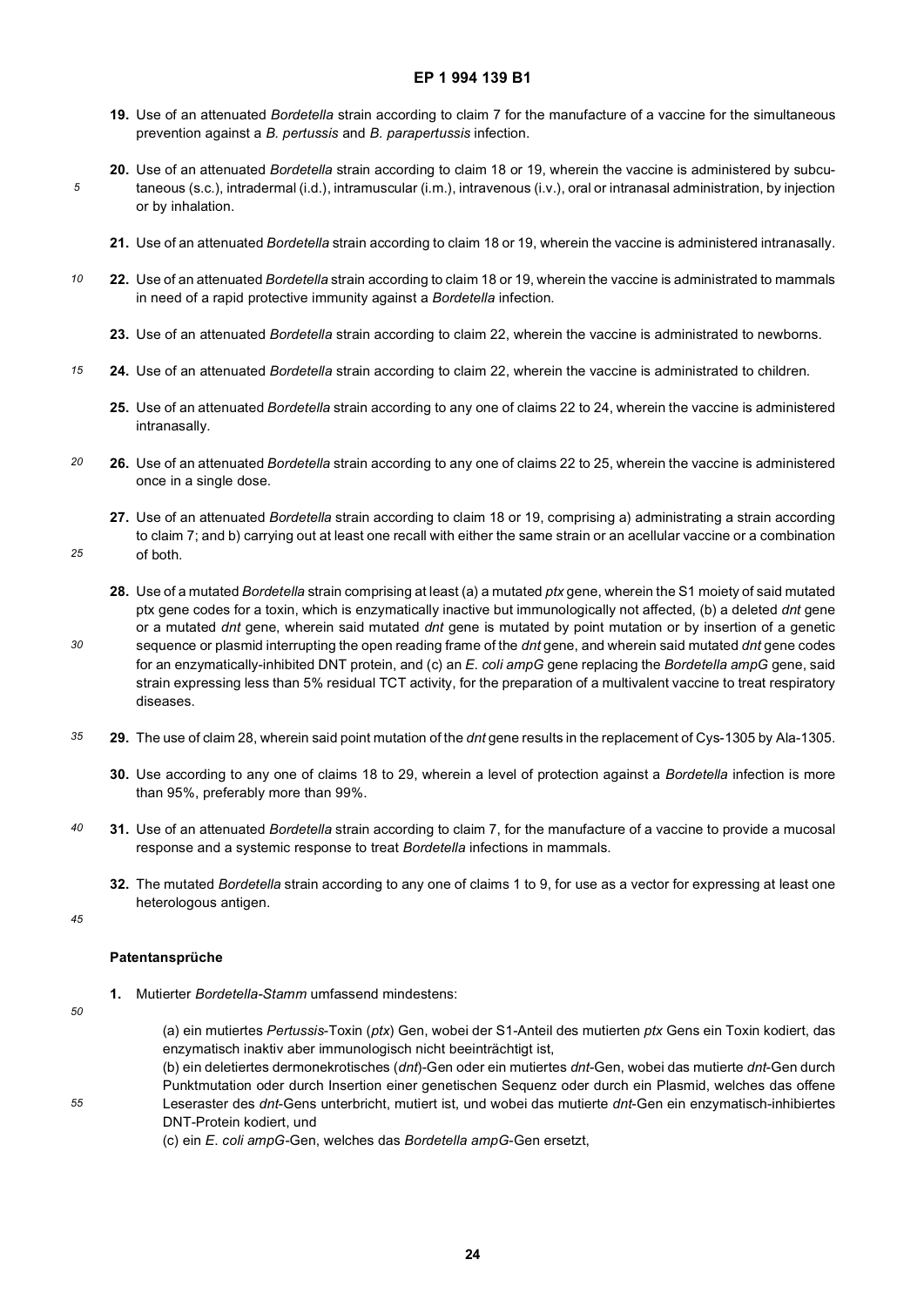wobei der Stamm weniger als 5 % restliche TCT-Aktivität aufweist.

- **2.** Mutierter *Bordetella-Stamm* nach Anspruch 1, wobei die Punktmutation des *dnt* Gens in dem Austausch von Cys-1305 durch Ala-1305 resultiert.
- **3.** Mutierter *Bordetella-Stamm* nach Anspruch 1 oder 2, der ein *Bordetella Pertussis*-Stamm ist.
- **4.** Mutierter *Bordetella-Stamm* nach Anspruch 3, wobei das enzymatisch inaktive Toxin, welches seine immunogenen Eigenschaften behält, durch Austausch des Arginins an Position 9 durch ein Lysin und der Glutaminsäure an Position 129 durch ein Glycin, erhalten wird.
- **5.** Mutierter *Bordetella-Stamm* nach einem beliebigen der Ansprüche 1 bis 4, der ein dreifach mutierter Stamm ist.
- *15* **6.** Dreifach mutierter *Bordetella-Stamm* nach Anspruch 5, der ein BPZE1-Stamm ist, der mit der Collection Nationale de Culture Microorganismes (C.N.C.M.) am 9. März 2006, unter Nummer I-3585 hinterlegt wurde.
	- **7.** Mutierter *Bordetella-Stamm* nach einem beliebigen der Ansprüche 1 bis 6, der attenuiert ist.
	- **8.** Mutierter *Bordetella-Stamm* nach einem beliebigen der Ansprüche 1 bis 7, des Weiteren umfassend mindestens eine heterologe Nukleinsäure-Sequenz, die eine RNA oder ein Protein kodiert.
		- **9.** Mutierter *Bordetella-Stamm* nach Anspruch 8, wobei die mindestens eine heterologe Nukleinsäure-Sequenz ein Antigen kodiert.
- *25* **10.** Attenuierter *Bordetella-Stamm* nach Anspruch 7 zur Verwendung als ein Impfstoff gegen Infektionen, die durch *Bordetella*-Spezies verursacht werden, wobei die *Bordetella*-Spezies mindestens eine von *B. Pertussis, B. Parapertussis,* und *B. Bronchiseptica* ist/sind.
	- **11.** Attenuierter *Bordetella-Stamm* nach Anspruch 10 zur Verwendung als ein Prophylaxis-Impfstoff gegen Infektionen, die durch *Bordetella*-Spezies verursacht werden, wobei die *Bordetella*-Spezies mindestens eine von *B. Pertussis, B. Parapertussis,* und *B. Bronchiseptica* ist/sind.
		- **12.** Immunogene Zusammensetzung umfassend einen mutierten *Bordetella-Stamm* gemäß einem beliebigen der Ansprüche 1 bis 7.
- *35*

*30*

*5*

*10*

*20*

- **13.** Immunogene Zusammensetzung nach Anspruch 12, des Weiteren umfassend einen pharmazeutisch-verträglichen Hilfsstoff, ein Vehikel und/oder einen Träger.
- **14.** Immunogene Zusammensetzung nach Anspruch 12 oder 13, des Weiteren umfassend ein Adjuvans.
- *40*
- **15.** Impfstoff umfassend den attenuierten *Bordetella-Stamm* gemäß Anspruch 7.
- **16.** Impfstoff gemäß Anspruch 15, für intranasale Verabreichung formuliert.
- *45* **17.** Kit umfassend einen Impfstoff gemäß Anspruch 15 oder 16 und einen Beipackzettel.
	- **18.** Verwendung eines attenuierten *Bordetella-Stamms* gemäß Anspruch 7 für die Herstellung eines Impfstoffs für die Prävention einer *Bordetella*-Infektion, wobei die *Bordetella*-Spezies mindestens eine von *B. Pertussis, B. Parapertussis,* und *B. Bronchiseptica* ist/sind.
- *50*

*55*

- **19.** Verwendung eines attenuierten *Bordetella-Stamms* gemäß Anspruch 7 für die Herstellung eines Impfstoffs für die gleichzeitige Prävention gegen *B. Pertussis* und *B. Parapertussis*-Infektion.
- **20.** Verwendung eines attenuierten *Bordetella-Stamms* nach Anspruch 18 oder 19, wobei der Impfstoff durch subkutane (s.c.), intradermale (i.d.), intramuskuläre (i.m.), intravenöse (i.v.), orale oder intranasale Verabreichung, durch Injektion oder durch Inhalation verabreicht wird.
	- **21.** Verwendung eines attenuierten *Bordetella-Stamms* nach Anspruch 18 oder 19, wobei der Impfstoff intranasal ver-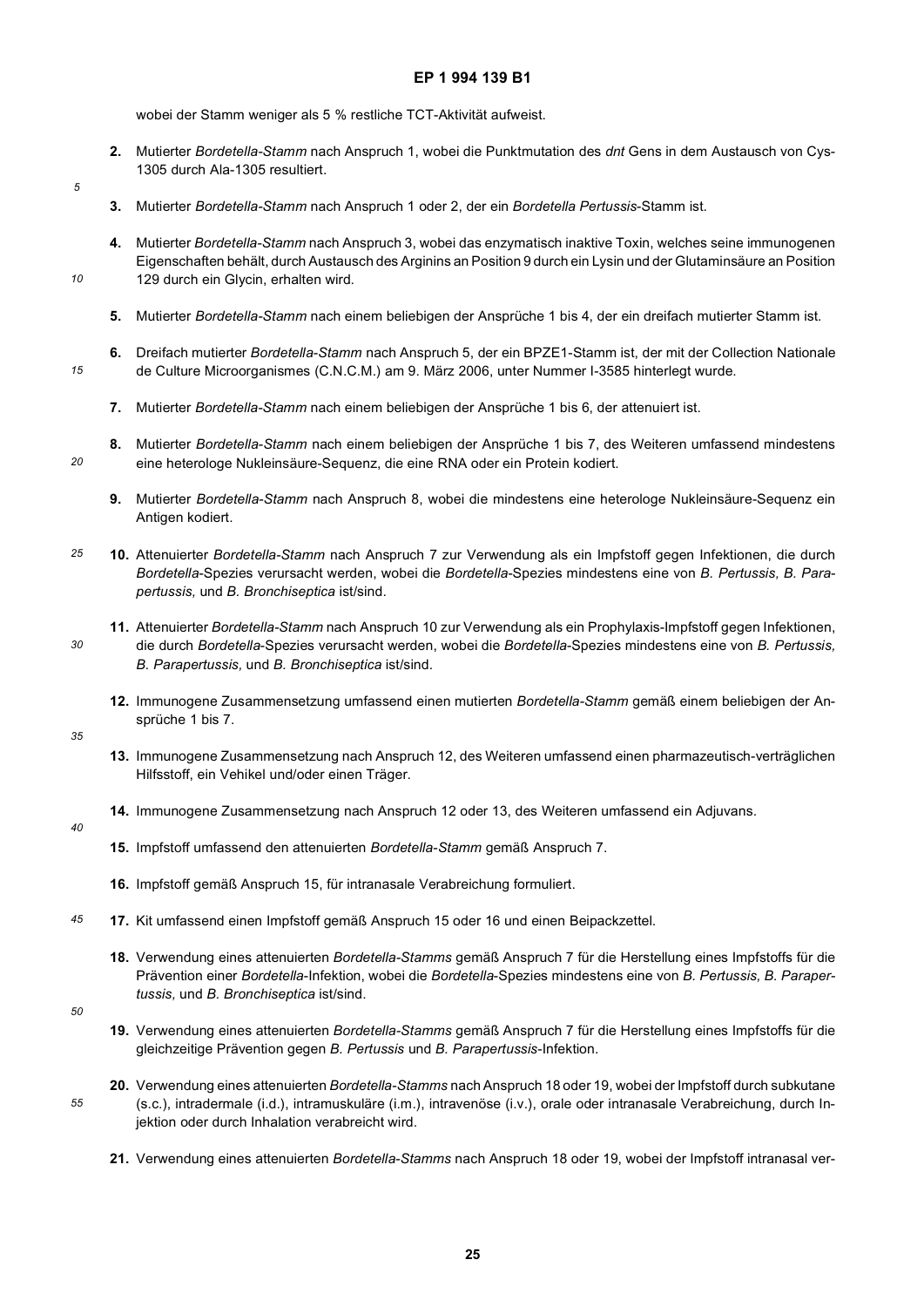abreicht wird.

- **22.** Verwendung eines attenuierten *Bordetella-Stamms* nach Anspruch 18 oder 19, wobei der Impfstoff an Säuger verabreicht wird, die eine schnelle Schutzimmunität gegenüber einer *Bordetella*-Infektion benötigen.
- **23.** Verwendung eines attenuierten *Bordetella-Stamms* nach Anspruch 22, wobei der Impfstoff an Neugeborene verabreicht wird.
- **24.** Verwendung eines attenuierten *Bordetella-Stamms* nach Anspruch 22, wobei der Impfstoff an Kinder verabreicht wird.
	- **25.** Verwendung eines attenuierten *Bordetella-Stamms* nach einem der beliebigen der Ansprüche 22 bis 24, wobei der Impfstoff intranasal verabreicht wird.
- *15* **26.** Verwendung eines attenuierten *Bordetella-Stamms* nach einem der beliebigen der Ansprüche 22 bis 25, wobei der Impfstoff einmal in einer Einzeldosis verabreicht wird.
	- **27.** Verwendung eines attenuierten *Bordetella-Stamms* gemäß Anspruch 18 oder 19, umfassend a) Verabreichen eines Stamms gemäß Anspruch 7; und b) Ausführen von mindestens einer Folgeverabreichung mit entweder dem gleichen Stamm oder einem azellulären Impfstoff oder einer Kombination der beiden.
	- **28.** Verwendung eines muttierten *Bordetella-Stamms* umfassend mindestens (a) ein mutiertes *ptx*-Gen, wobei der S1-
- *25* Anteil des mutierten ptx-Gens ein Toxin kodiert, das enzymatisch inaktiv aber immunologisch nicht beeinflusst ist, (b) ein deletiertes *dnt*-Gen oder ein mutiertes *dnt*-Gen, wobei das mutierte *dnt*-Gen durch Punktmutation oder durch Insertion einer genetischen Sequenz oder durch ein Plasmid, welches das offene Leseraster des *dnt*-Gens unterbricht, mutiert ist, und wobei das mutierte *dnt*-Gen ein enzymatisch-inhibiertes DNT-Protein kodiert, und (c) ein *E*. *coli ampG-*Gen, welches das *Bordetella ampG*-Gen ersetzt, wobei der Stamm weniger als 5 % restliche TCT-Aktivität aufweist, für die Herstellung eines multivalenten Impfstoffs für die Behandlung von respiratorischen Krankheiten.
- *30* **29.** Verwendung nach Anspruch 28, wobei die Punktmutation des *dnt*-Gens in dem Austausch von Cys-1305 durch Ala-1305 resultiert.
	- **30.** Verwendung nach einem beliebigen der Ansprüche 18 bis 29, wobei ein Schutzgrad gegen eine *Bordetella*-Infektion höher als 95 %, vorzugsweise höher als 99 % ist.
- *35*

*5*

*10*

*20*

- **31.** Verwendung eines attenuierten *Bordetella-Stamms* nach Anspruch 7, für die Herstellung eines Impfstoffs, um eine mucosale Antwort und eine systemische Antwort bereitzustellen, um Bordetella-Infektionen in Säugern zu behandeln.
- *40* **32.** Mutierter *Bordetella-Stamm* gemäß einem beliebigen der Ansprüche 1 bis 9, zur Verwendung als ein Vektor für das Exprimieren von mindestens einem heterologen Antigen.

#### **Revendications**

#### *45*

*50*

- **1.** Souche de *Bordetella* mutée comprenant au moins :
	- (a) un gène de toxine *pertussis (ptx)* muté, dans lequel la partie S1 dudit gène *ptx* muté code pour une toxine, qui est enzymatiquement inactive mais non immunologiquement affectée,
- (b) un gène dermonécrotique (dnt) délété, ou un gène *dnt* muté, dans lequel ledit gène *dnt* muté est muté par mutation ponctuelle ou par insertion d'une séquence génétique ou d'un plasmide interrompant le cadre de lecture ouvert du gène *dnt,* et dans lequel ledit gène *dnt* muté code pour une protéine DNT enzymatiquement inhibée, et

(c) un gène *ampG* de *E. coli* qui remplace le gène *ampG* de *Bordetella,*

dans laquelle ladite souche exprime moins de 5 % d'activité TCT résiduelle.

**2.** Souche de *Bordetella* mutée selon la revendication 1, dans laquelle ladite mutation ponctuelle du gène *dnt* entraine

*<sup>55</sup>*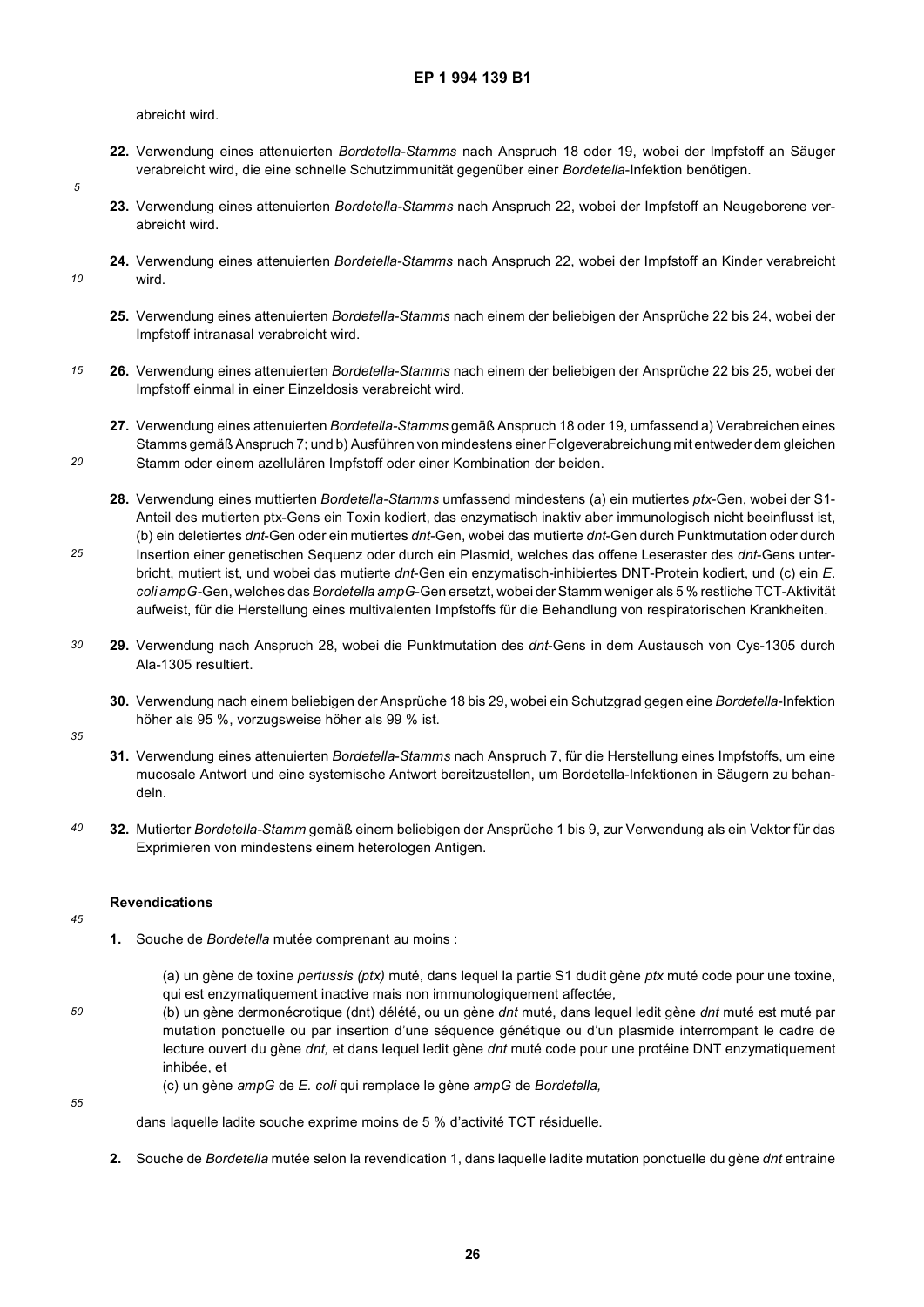le remplacement de Cys-1305 par Ala-1305.

- **3.** Souche de *Bordetella* mutée selon la revendication 1 ou 2, qui est une souche de *Bordetella pertussis.*
- **4.** Souche de *Bordetella* mutée selon la revendication 3, dans laquelle ladite toxine enzymatiquement inactive qui conserve ses propriétés immunogènes est obtenue par remplacement de l'arginine en position 9 par une lysine et de l'acide glutamique en position 129 par une glycine.
	- **5.** Souche de *Bordetella* mutée selon l'une quelconque des revendications 1 à 4, qui est une souche triplement mutante.
- *10*

*15*

*20*

*5*

- **6.** Souche de *Bordetella* triplement mutée selon la revendication 5, qui est une souche BPZE1 déposée à la Collection Nationale de Culture de Microorganismes (CNCM) le 9 mars 2006, sous le numéro 1-3585.
- **7.** Souche de *Bordetella* mutée selon l'une quelconque des revendications 1 à 6, qui est atténuée.
	- **8.** Souche de *Bordetella* mutée selon l'une quelconque des revendications 1 à 7, comprenant en outre au moins une séquence d'acide nucléique hétérologue codant pour un ARN ou une protéine.
	- **9.** Souche de *Bordetella* mutée selon la revendication 8, dans laquelle ladite au moins une séquence d'acide nucléique hétérologue code pour un antigène.
		- **10.** Souche atténuée de *Bordetella* selon la revendication 7, destinée à une utilisation en tant que vaccin contre les infections causées par des espèces de *Bordetella,* dans laquelle ladite/lesdites espèce(s) de *Bordetella* est/sont au moins une espèce parmi *B. pertussis, B. parapertussis* et *B. bronchiseptica.*
- *25*
- **11.** Souche de *Bordetella* atténuée selon la revendication 10, destinée à une utilisation en tant que vaccin prophylactique contre les infections causées par des espèces de *Bordetella,* dans laquelle ladite/lesdites espèce(s) de *Bordetella* est/sont au moins une espèce parmi *B. pertussis, B. parapertussis* et *B. bronchiseptica.*
- *30* **12.** Composition immunogène comprenant une souche de *Bordetella* mutée selon l'une quelconque des revendications 1 à 7.
	- **13.** Composition immunogène selon la revendication 12, comprenant en outre un excipient, un véhicule et/ou un support pharmaceutiquement approprié.
- *35*
- **14.** Composition immunogène selon la revendication 12 ou 13, comprenant en outre un adjuvant.
- **15.** Vaccin comprenant la souche atténuée de *Bordetella* selon la revendication 7.
- *40* **16.** Vaccin selon la revendication 15, formulé pour une administration intranasale.
	- **17.** Kit comprenant un vaccin selon la revendication 15 ou 16 et une notice d'information.
	- **18.** Utilisation d'une souche atténuée de *Bordetella* selon la revendication 7, pour la fabrication d'un vaccin destiné à la prévention d'une infection par *Bordetella,* dans laquelle ladite/lesdites espèce(s) de *Bordetella* est/sont au moins une espèce parmi *B. pertussis, B. parapertussis* et *B. bronchiseptica.*
	- **19.** Utilisation d'une souche atténuée de *Bordetella* selon la revendication 7, pour la fabrication d'un vaccin destiné à la prévention simultanée contre une infection par *B. pertussis* et B. *parapertussis.*
- *50*

*45*

- **20.** Utilisation d'une souche atténuée de *Bordetella* selon la revendication 18 ou 19, dans laquelle le vaccin est administré par voie sous-cutanée (s.c.), intradermique (i.d.), intramusculaire (i.m.), intraveineuse (i.v.), administration orale ou intranasale, par injection ou par inhalation.
- *55* **21.** Utilisation d'une souche atténuée de *Bordetella* selon la revendication 18 ou 19, dans laquelle le vaccin est administré par voie intranasale.
	- **22.** Utilisation d'une souche atténuée de *Bordetella* selon la revendication 18 ou 19, dans laquelle le vaccin est administré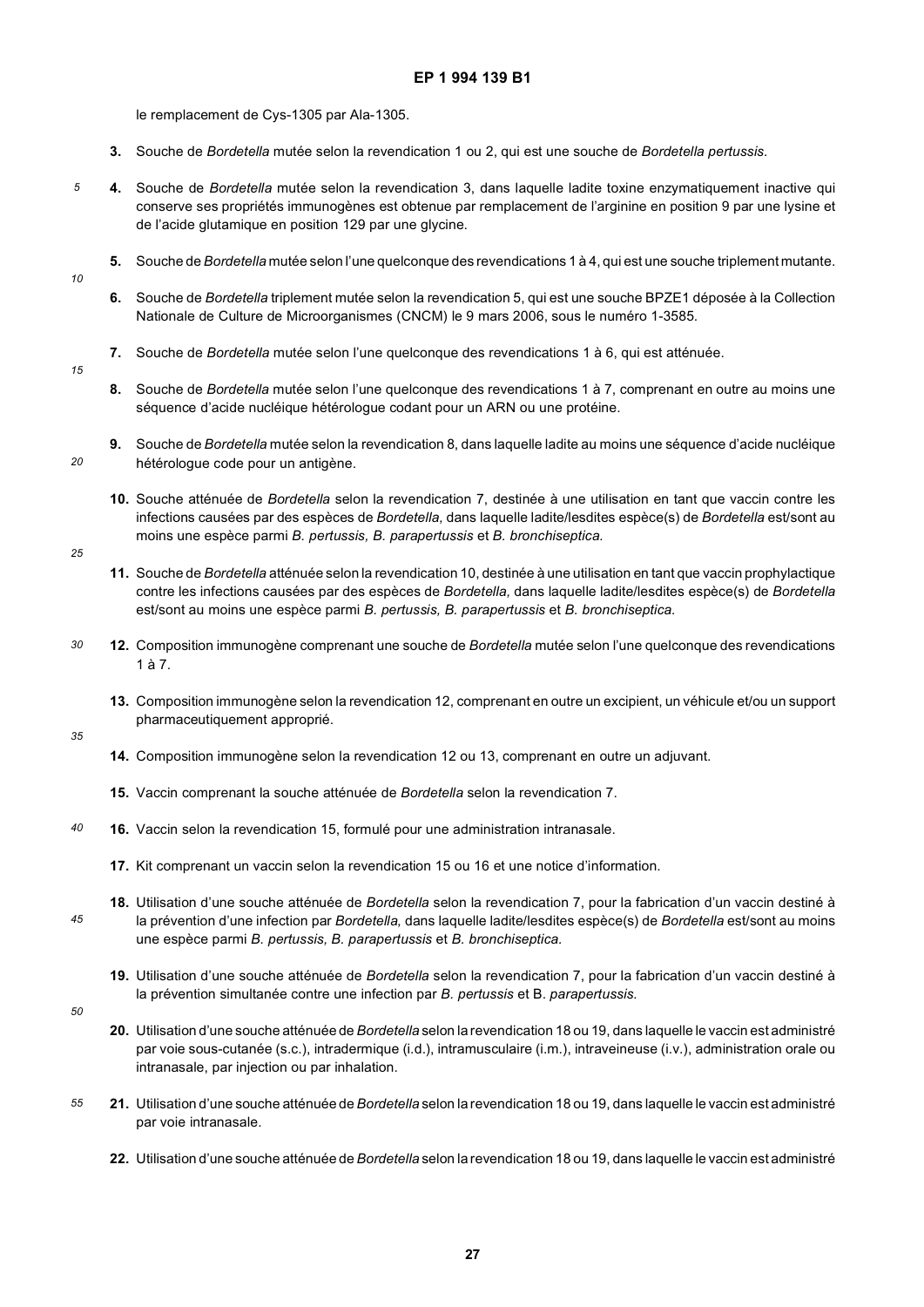à des mammifères ayant besoin d'une immunité protectrice rapide contre une infection par *Bordetella.*

- **23.** Utilisation d'une souche atténuée de *Bordetella* selon la revendication 22, dans laquelle le vaccin est administré à des nouveau-nés.
- *5*

*10*

- **24.** Utilisation d'une souche atténuée de *Bordetella* selon la revendication 22, dans laquelle le vaccin est administré à des enfants.
- **25.** Utilisation d'une souche atténuée de *Bordetella* selon l'une quelconque des revendications 22 à 24, dans laquelle le vaccin est administré par voie intranasale.
- **26.** Utilisation d'une souche atténuée de *Bordetella* selon l'une quelconque des revendications 22 à 25, dans laquelle le vaccin est administré une fois en une seule dose.
- *15* **27.** Utilisation d'une souche atténuée de *Bordetella* selon la revendication 18 ou 19, comprenant a) l'administration d'une souche selon la revendication 7 ; et b) la réalisation d'au moins un rappel avec soit la même souche soit un vaccin acellulaire soit une combinaison des deux.
- *20 25* **28.** Utilisation d'une souche de *Bordetella* mutée comprenant au moins (a) un gène *ptx* muté, dans lequel la partie S1 dudit gène ptx muté code pour une toxine, qui est enzymatiquement inactive mais non immunologiquement affectée, (b) un gène *dnt* délété ou un gène *dnt* muté, dans lequel ledit gène *dnt* muté est muté par mutation ponctuelle ou par insertion d'une séquence génétique ou d'un plasmide interrompant le cadre de lecture ouvert du gène *dnt,* et dans lequel ledit gène *dnt* muté code pour une protéine DNT enzymatiquement inhibée, et (c) un gène *ampG* de *E. coli* remplaçant le gène *ampG* de *Bordetella,* ladite souche exprimant moins de 5 % d'activité TCT résiduelle, pour la préparation d'un vaccin multivalent destiné à traiter des maladies respiratoires.
	- **29.** Utilisation selon la revendication 28, dans laquelle ladite mutation ponctuelle du gène *dnt* entraine le remplacement de Cys-1305 par Ala-1305.
- *30* **30.** Utilisation selon l'une quelconque des revendications 18 à 29, dans laquelle un taux de protection contre une infection par *Bordetella* est supérieur à 95 %, de préférence supérieur à 99 %.
	- **31.** Utilisation d'une souche atténuée de *Bordetella* selon la revendication 7, pour la fabrication d'un vaccin destiné à procurer une réponse muqueuse et une réponse systémique pour traiter des infections par *Bordetella* chez des mammifères.
		- **32.** Souche de *Bordetella* mutée selon l'une quelconque des revendications 1 à 9, destinée à une utilisation en tant que vecteur pour l'expression d'au moins un antigène hétérologue.

*40*

*35*

*45*

*50*

*55*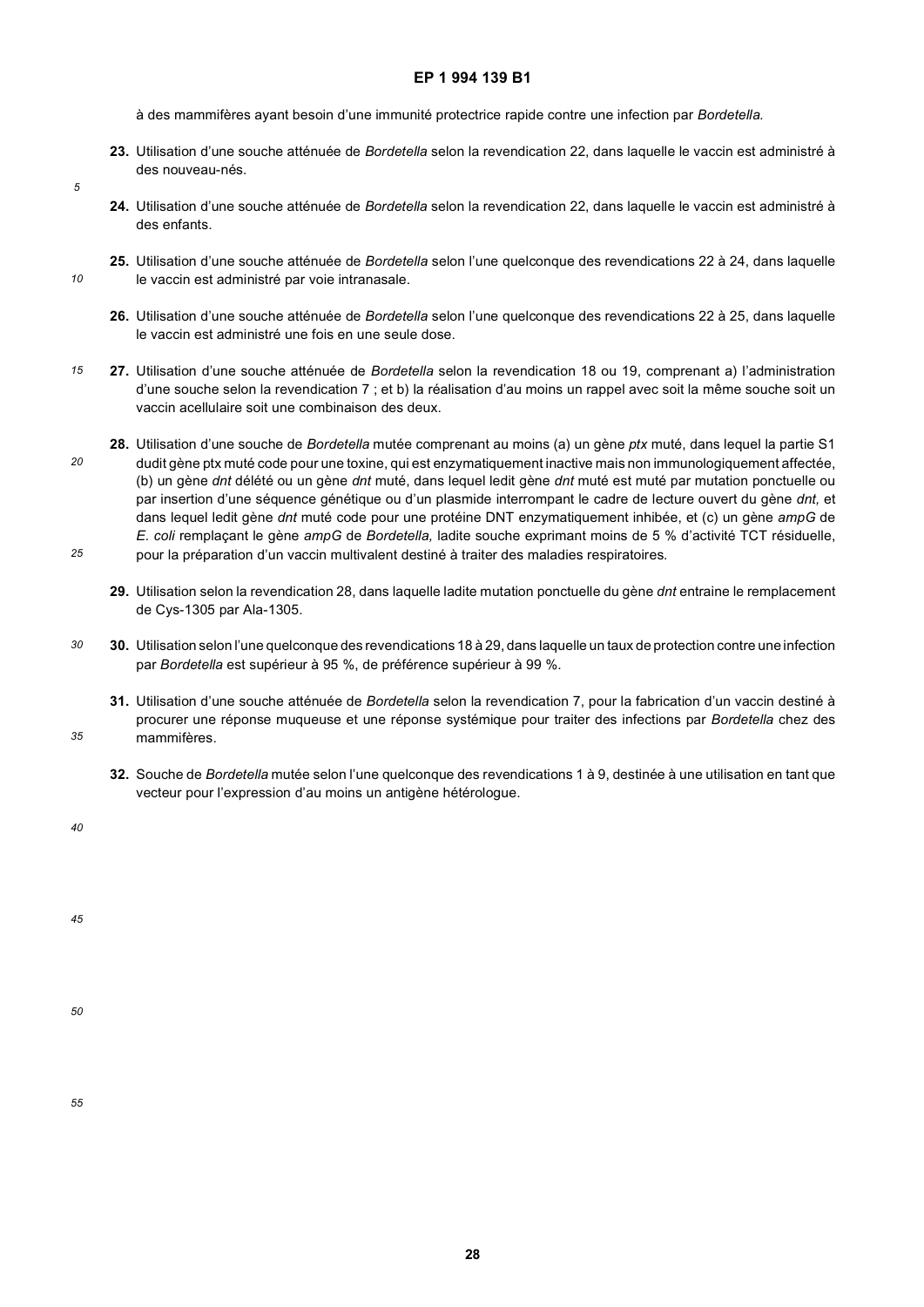

Fig. 1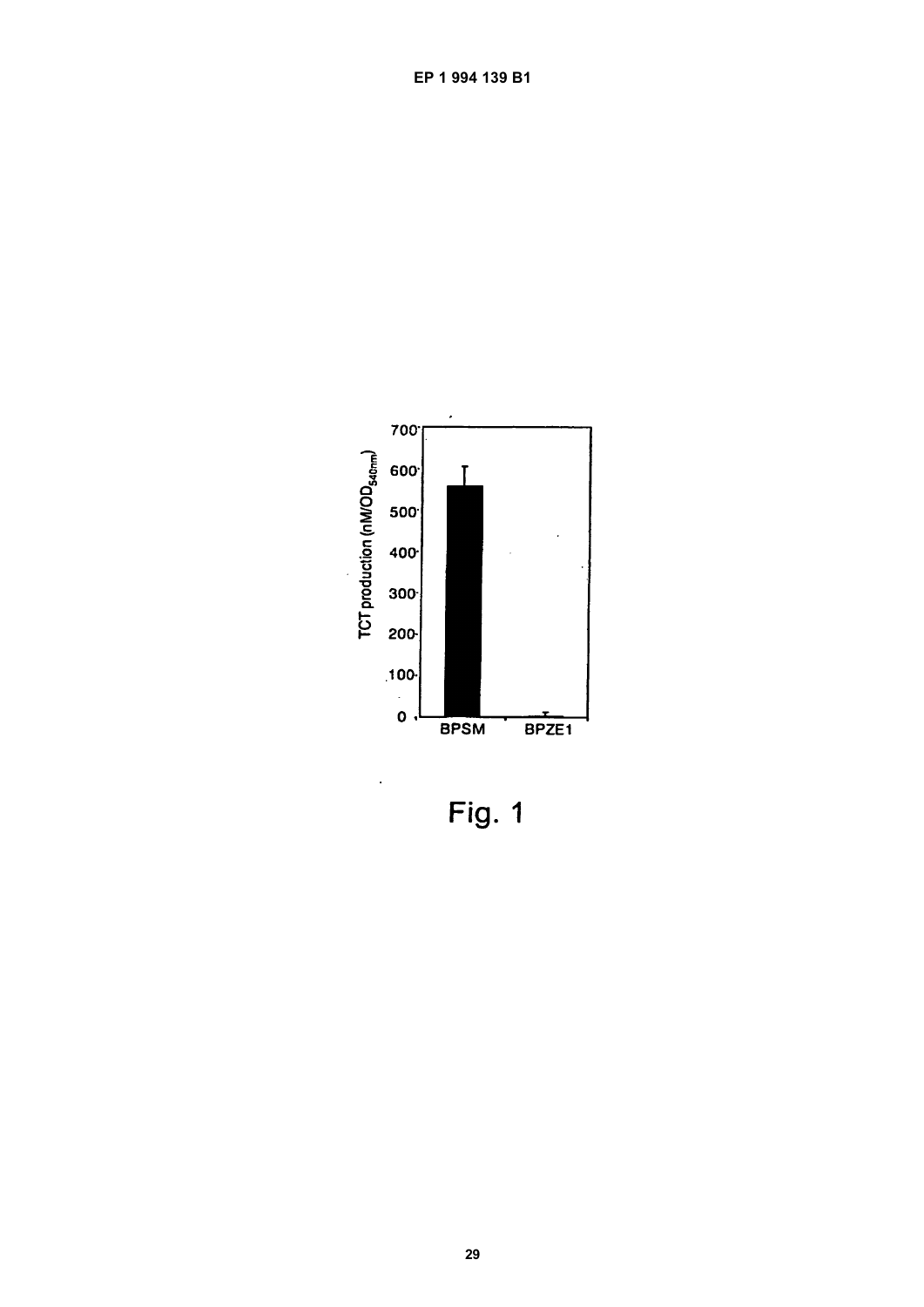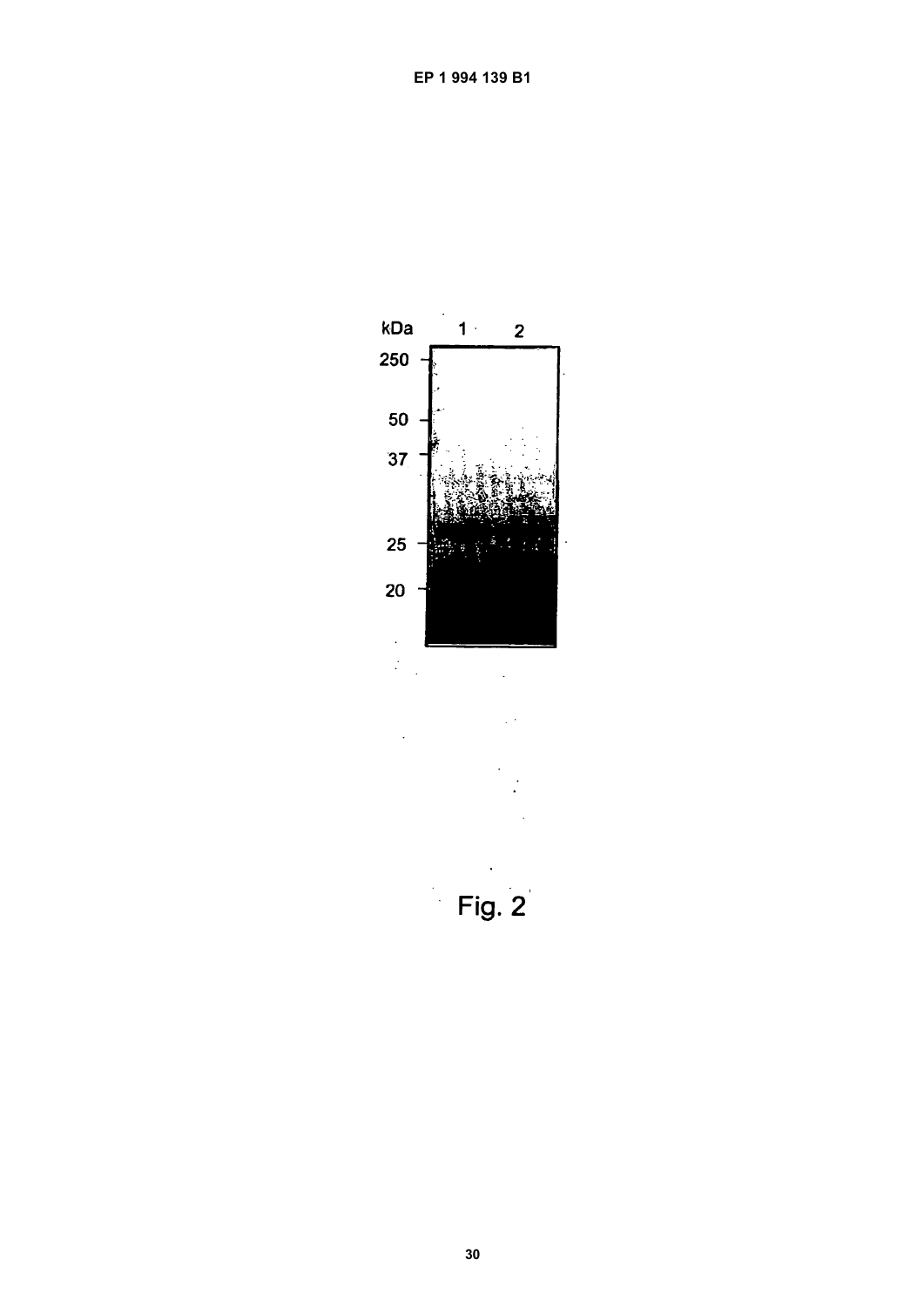

 $\ddot{\phantom{a}}$ 

 $\ddot{\phantom{a}}$ Fig. 3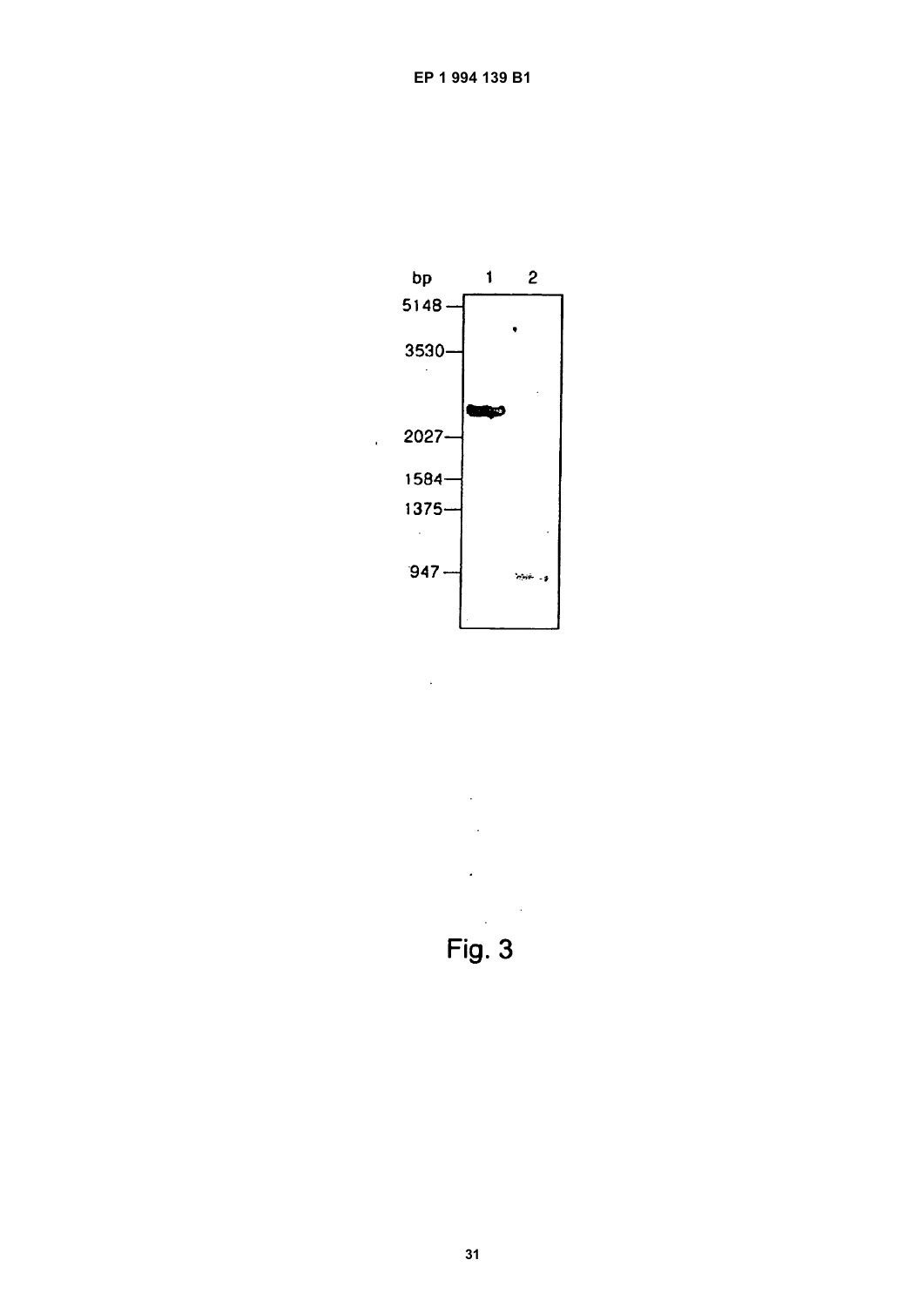

Fig. 4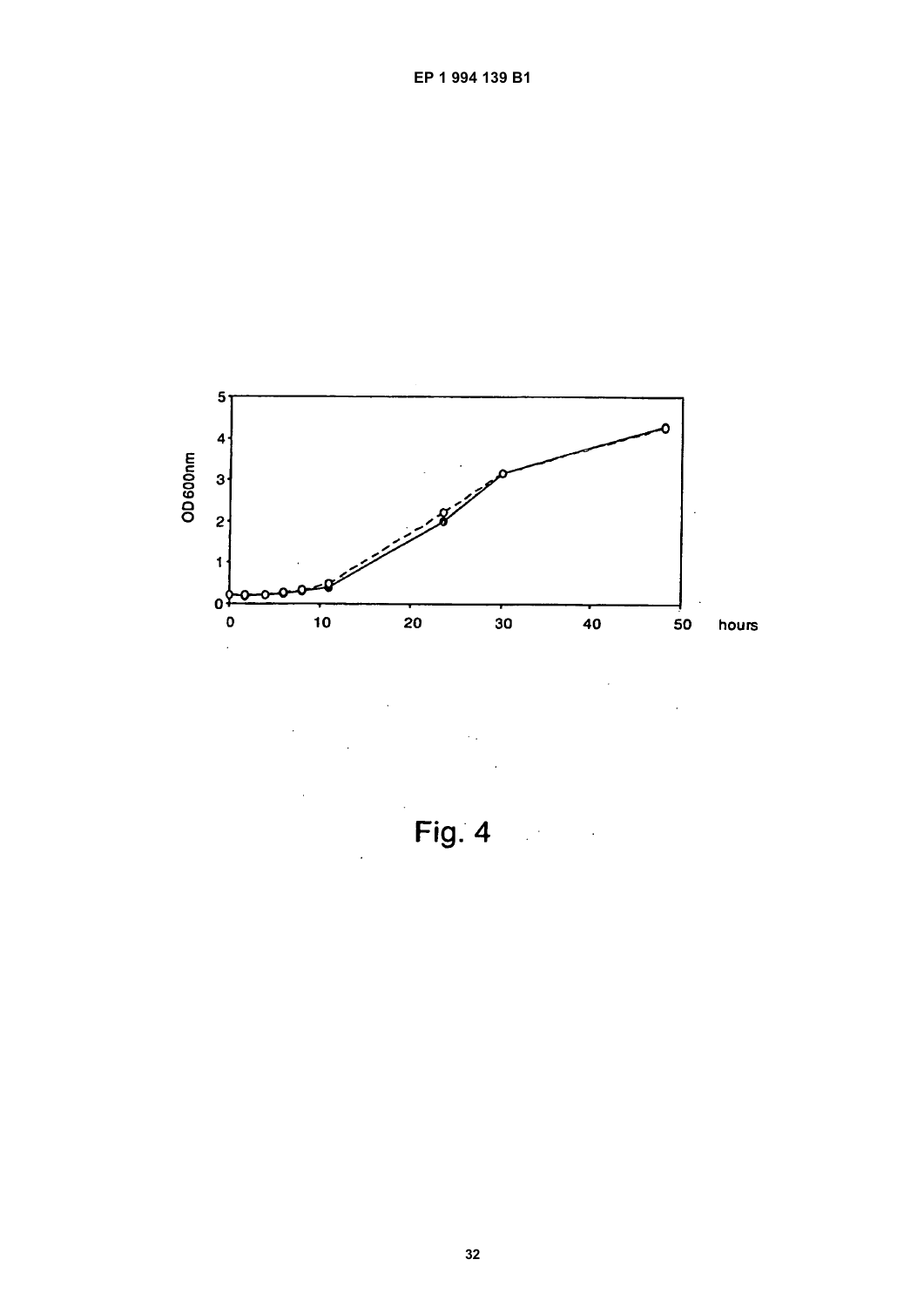

 $\ddot{\phantom{a}}$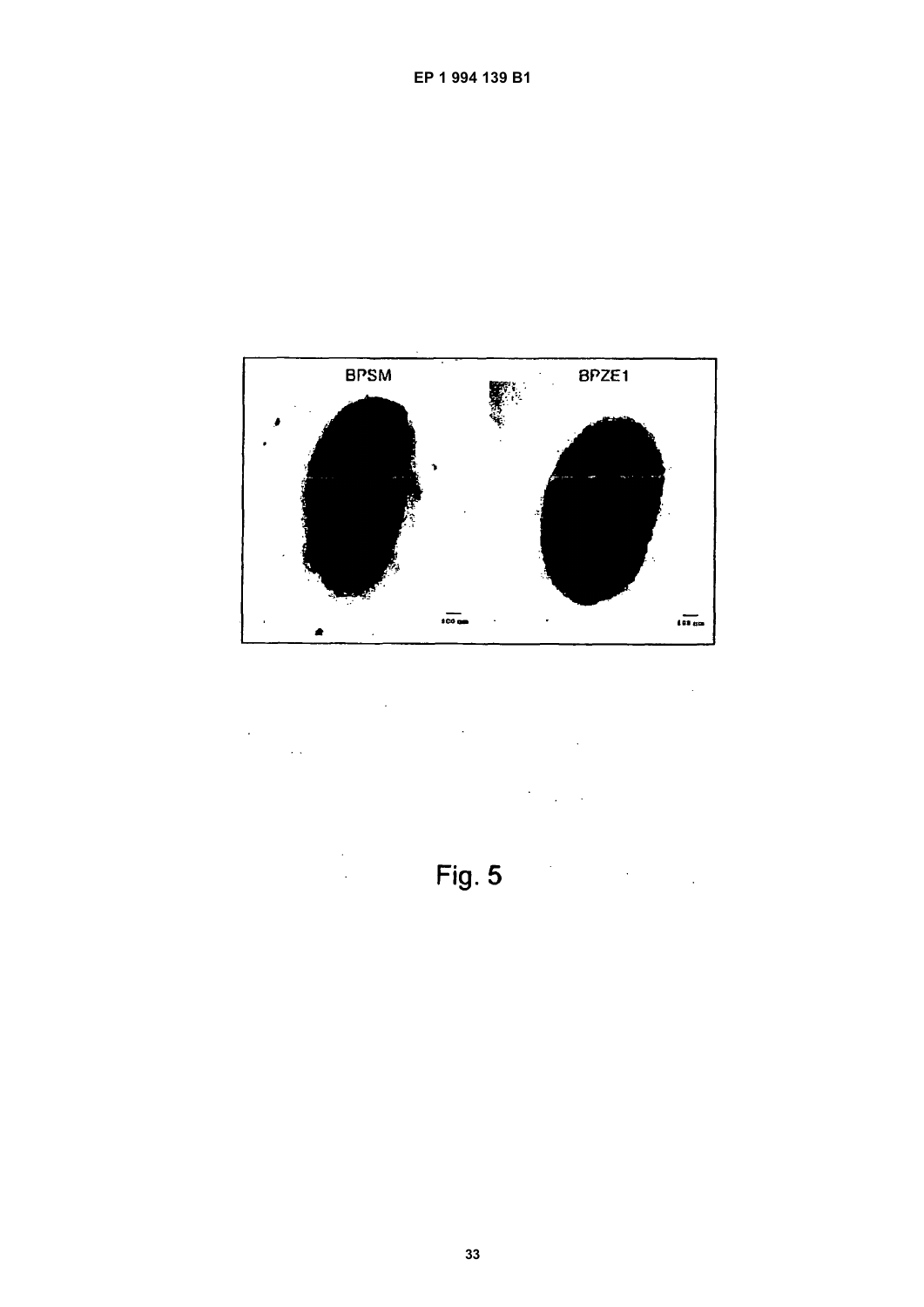

Fig. 6

 $\frac{1}{2}$  ).

EP 1 994 139 B1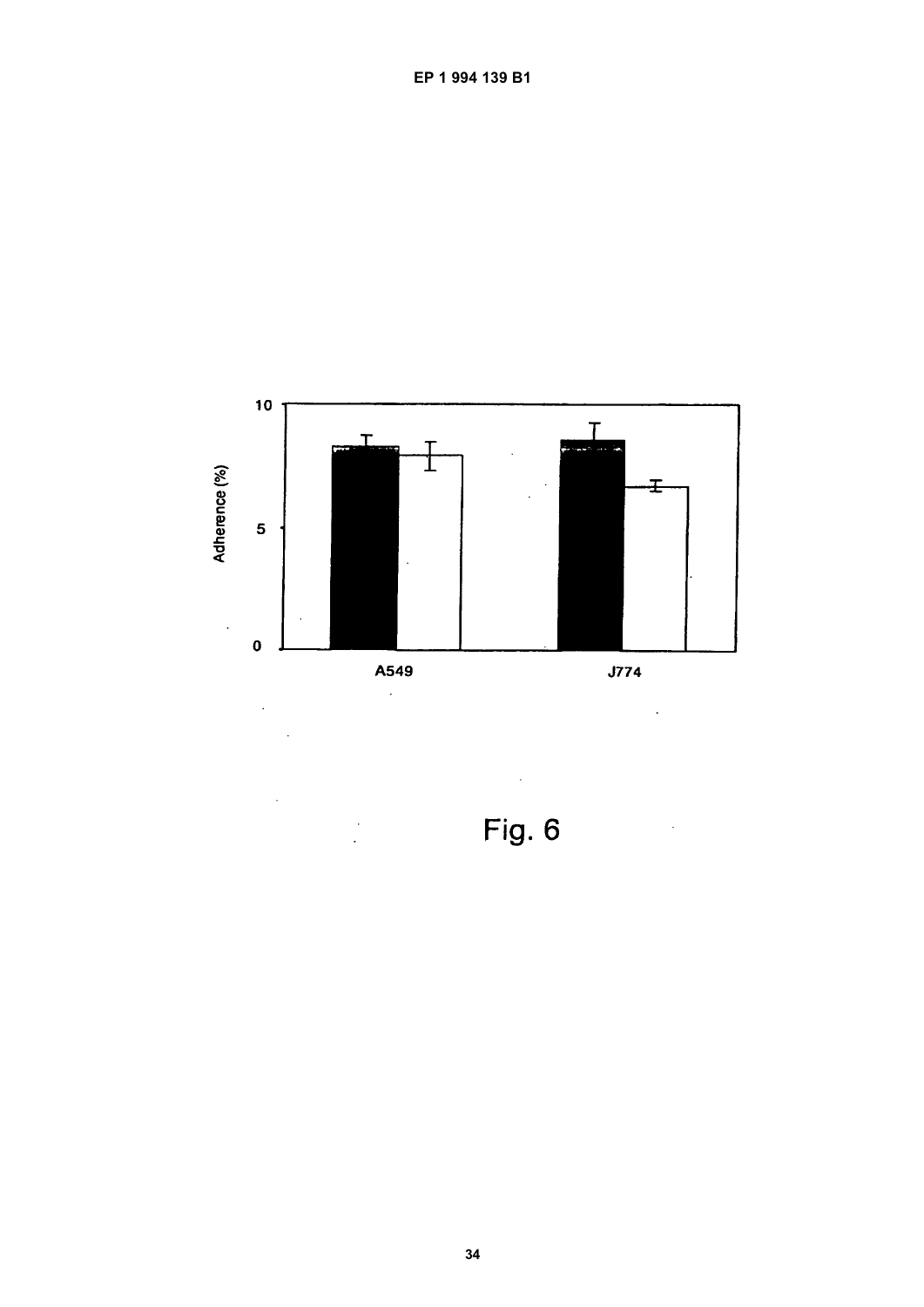

Fig. 7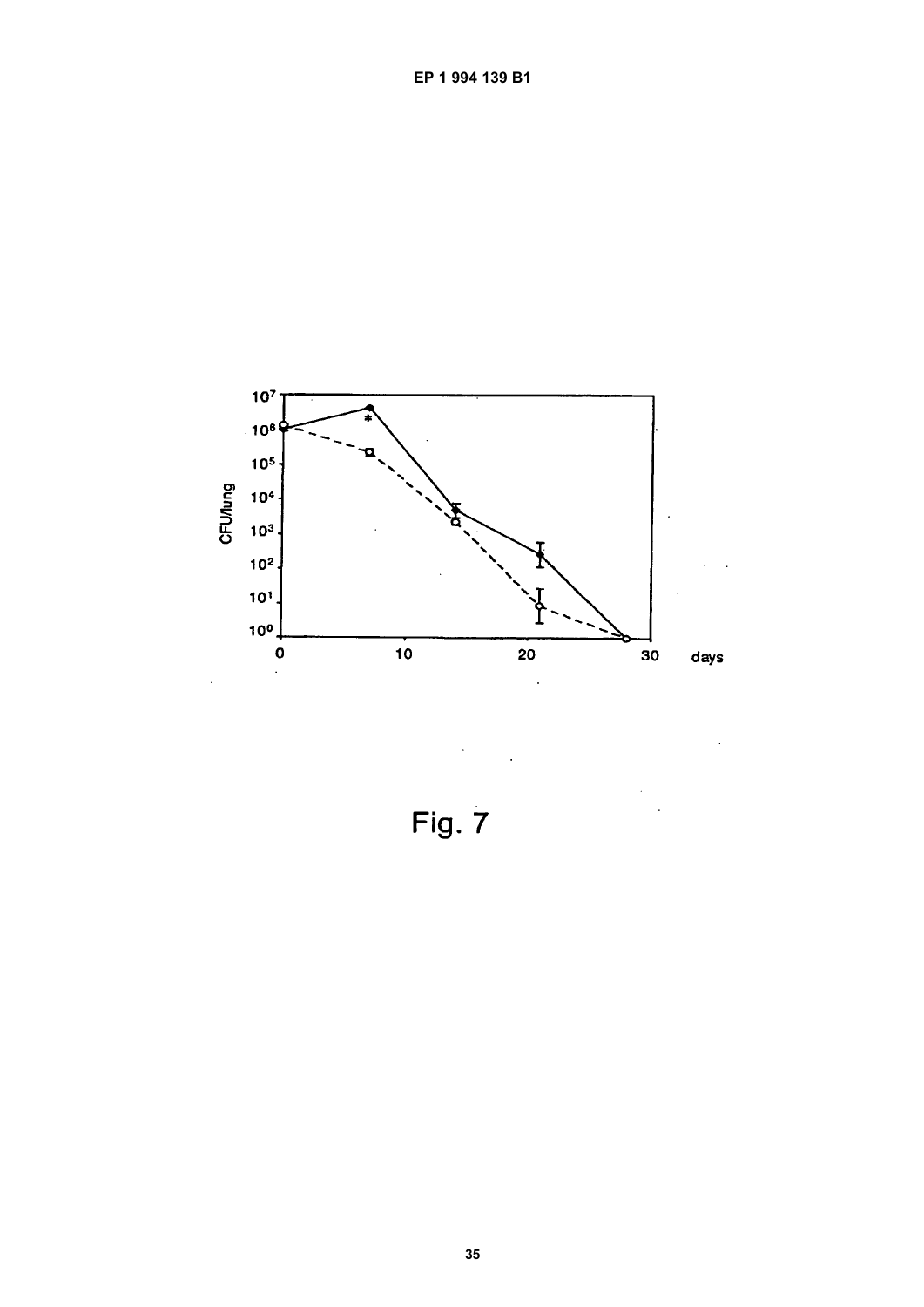

Fig. 8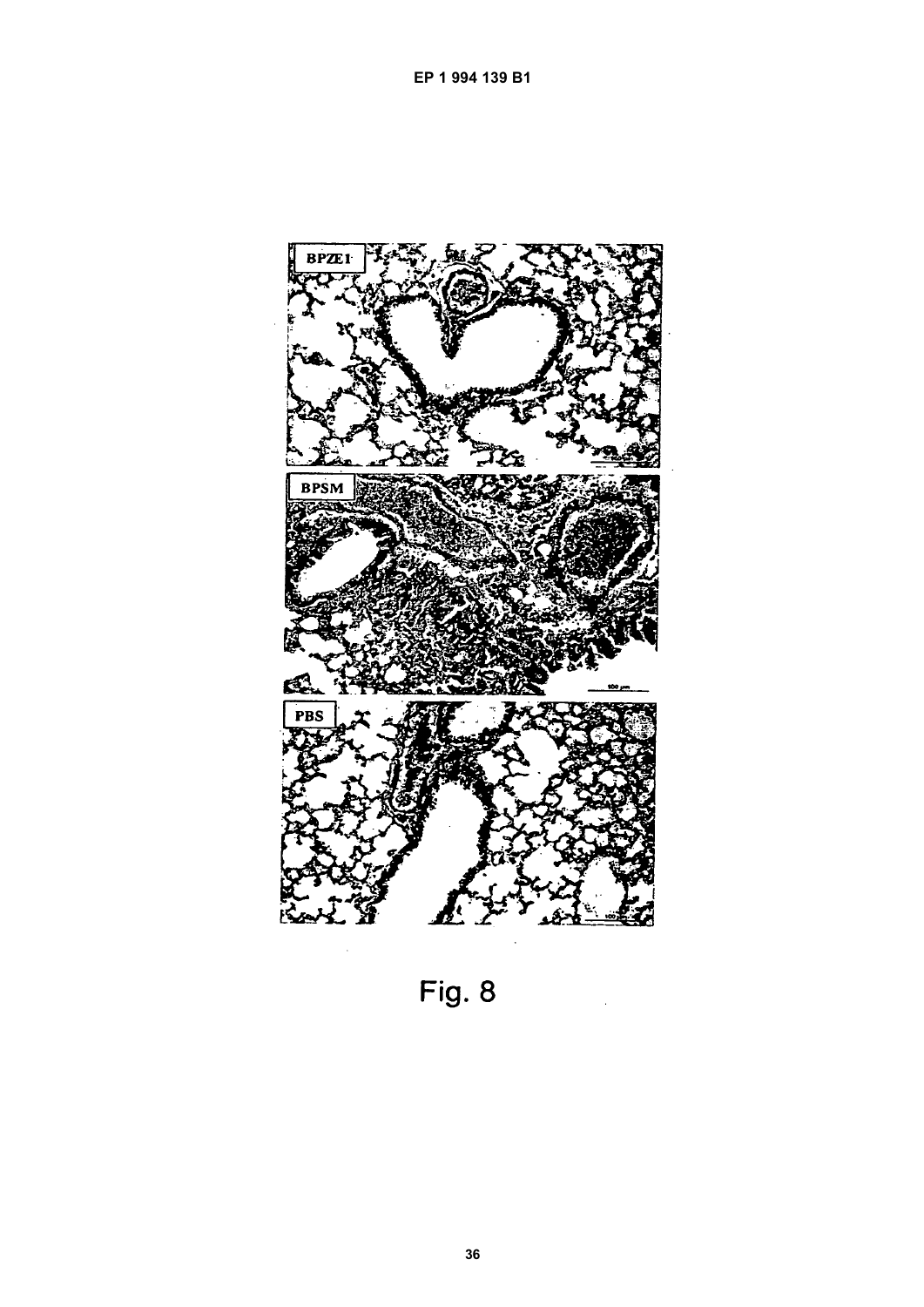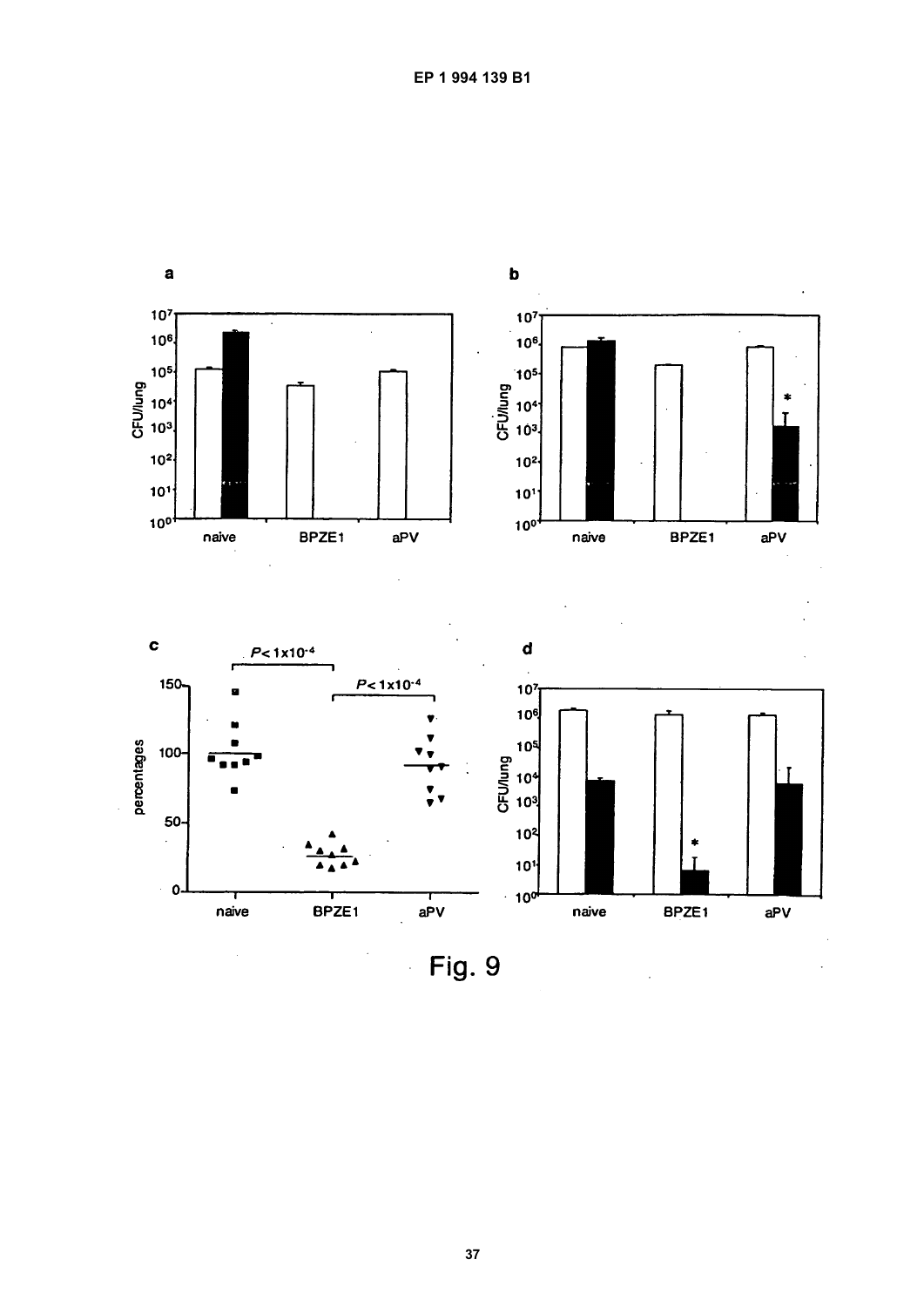

Fig. 10

conA

**PT** 

 $\mathbf{o}$ 

medium

**FHA**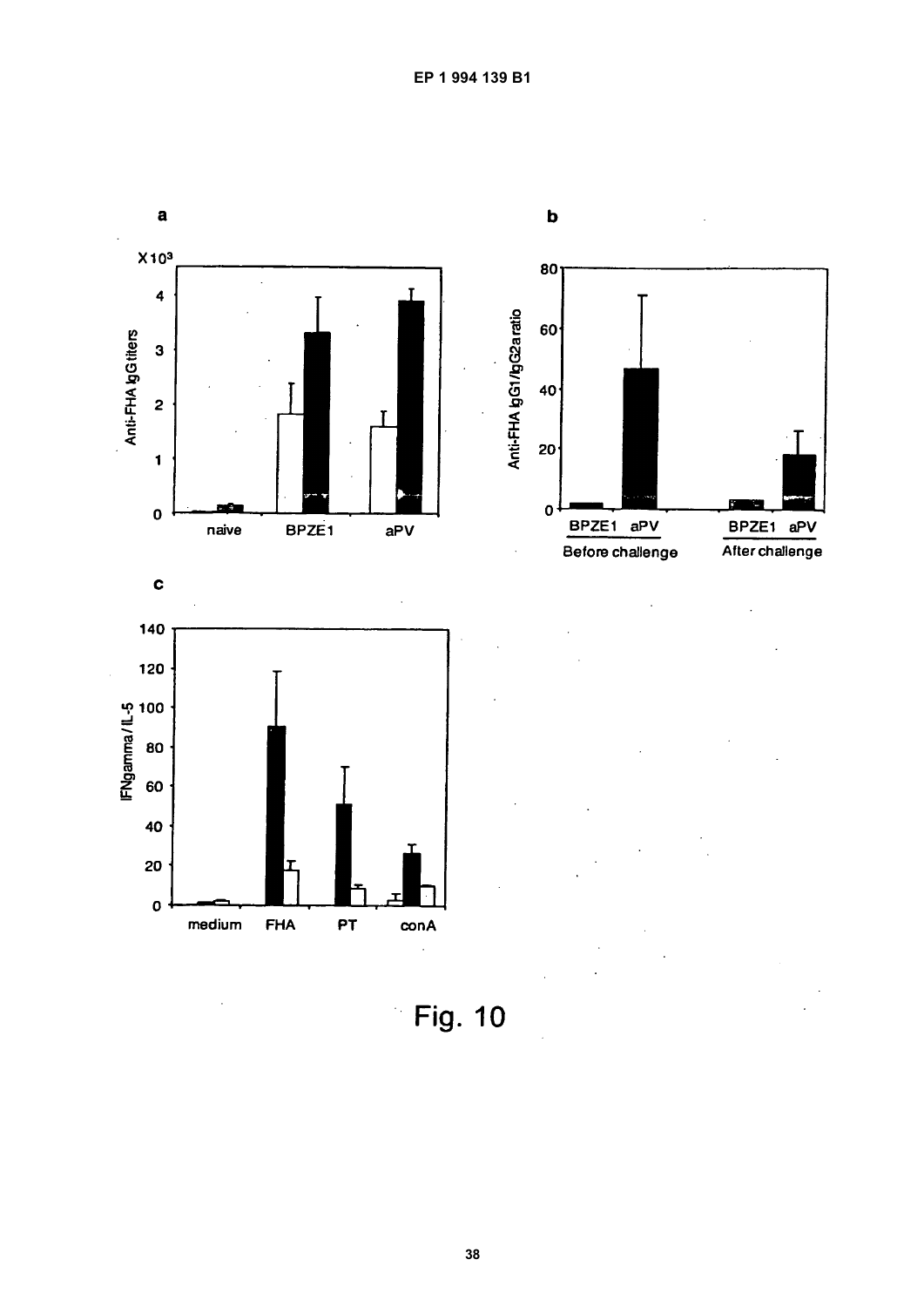## Islet-activating protein S1 (NP\_882282)

 $\Delta \sim 10^4$ 

 $\mathbb{Z}^2$ 

MRCTRAIROTARTGWLTWLAILAVTAPVTSPAWADDPPATVYRYDSRPPEDVF QNGFTAWGNNDNVLDHLTGRSCOVGSSNSAFVSTSSSRRYTEVYLEHRMQEAV EAERAGRGTGHFIGYIYEVRADNNFYGAASSYFEYVDTYGDNAGRILAGALAT YQSEYLAHRRIPPENIRRVTRVYHNGITGETTTTEYSNARYVSQQTRANPNPY **TSRRSVASIVGTLVRMAPVIGACMAROAESSEAMAAWSERAGEAMVLVYYESI AYSF**  $\sim$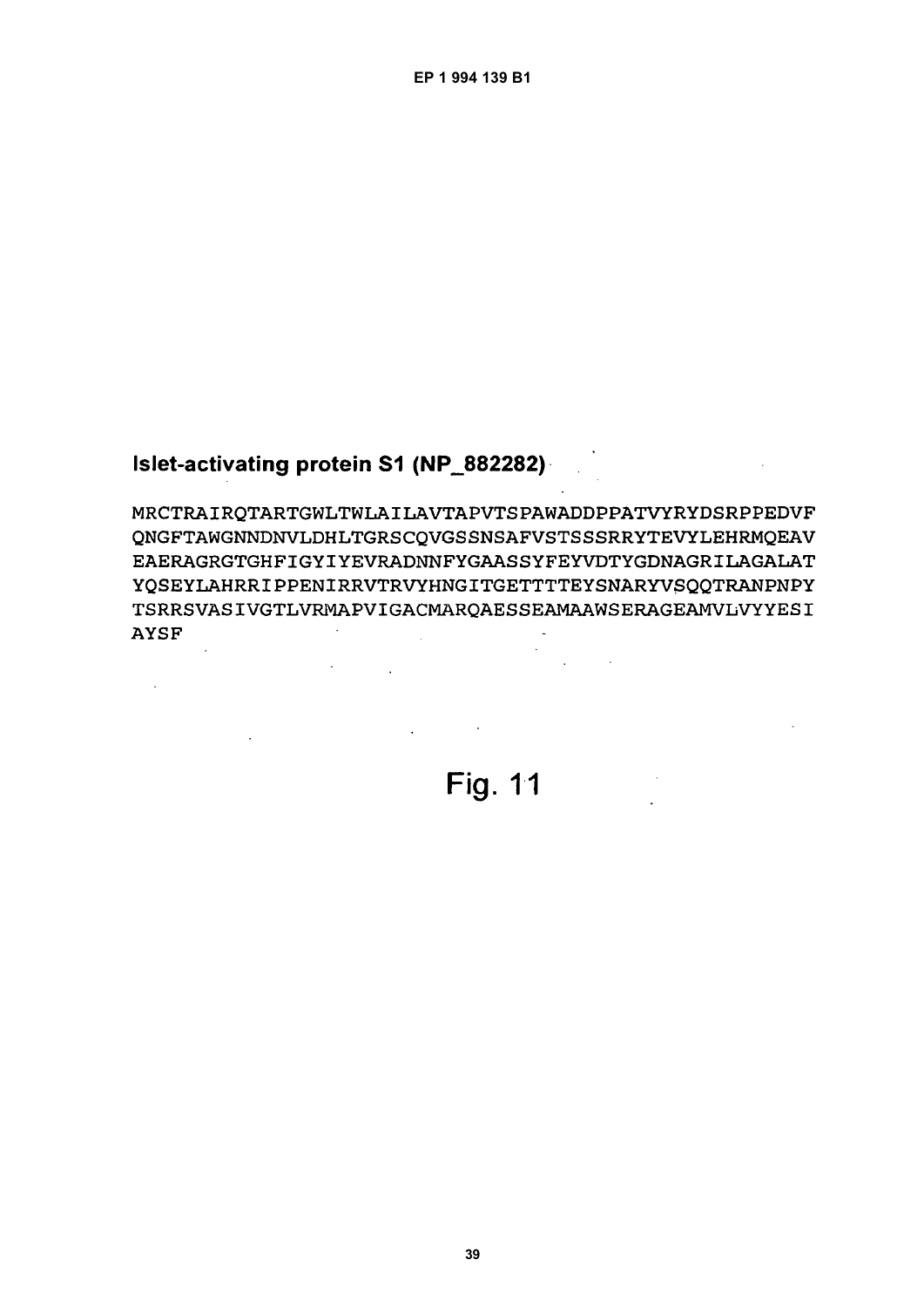# Dermonecrotic toxin (NP 881965)

MDKDESALROLVDMALVGYDGVVEELLALPSEESGDLAGGRAKREKAEFALFS EAPNGDEPIGODARTWFYFPKYRPVAVSNLKKMOVAIRARLEPESLILQWLIA LDVYLGVLIAALSRTVISDLVFEYVKARYEIYYLLNRVPHPLATAYLKRRRQR PVDRSGRLGSVFEHPLWFAYDELAGTVDLDADIYEQALAESIERRMDGEPDDG SLDTAEHDVWRLCRDGINRGEOAIFOASGPYGVVADAGYMRTVADLAYADALA DCLHAOLRIRAOGSVDSPGDEMPRKLDAWEIAKFHLAATOOARVDLLEAAFAL DYAALRDVRVYGDYRNALALRFIKREALRLLGARRGNASTMPAVAAGEYDEIV ASGAANDAAYVSMAAALIAGVLCDLESAORTLPVVLARFRPLGVLARFRRLEO ETAGMLLGDOEPEPRGFISFTDFRDSDAFASYAEYAAOFNDYIDOYSILEAOR LARILALGSRMTVDOWCLPLQKVRHYKVLTSQPGLIARGIENHNRGIEYCLGR PPLTDLPGLFTMFOLHDSSWLLVSNINGELWSDVLANAEVMONPTLAALAEPO GRFRTGRRTGGWFLGGPATEGPSLRDNYLLKLROSNPGLDVKKCWYFGYROEY RLPAGALGVPLFAVSVALRHSLDDLAAHAKSALYKPSEWOKFAFWIVPFYREI FFSTODRSYRVDVGSIVFDSISLLASVFSIGGKLGSFTRTOYGNLRNFVVROR IAGLSGORLWRSVLKELPALIGASGLRLSRSLLVDLYEIFEPVPIRRLVAGFV SATTVGGRNOAFLROAFSAASSSAGRTGGOLASEWRMAGVDATGLVESTSGGR FEGIYTRGLGPLSECTEHFIVESGNAYRVIWDAYTHGWRVVNGRLPPRLTYTV PVRLNGQGHWETHLDVPGRGGAPEIFGRIRTRNLVALAAEOAAPMRRLLNOAR RVALRHIDTCRSRLALPRAESDMDAAIRIFFGEPDAGLRQRIGRRLQEVRAYI GDLSPVNDVLYRAGYDLDDVATLFNAVDRNTSLGRQARMELYLDAIVDLHARL GYENARFVDLMAFHLLSLGHAATASEVVEAVSPRLLGNVFDISNVAOLERGIG NPASTGLFVMLGAYSESSPAIFQSFVNDIFPAWRQASGGGPLVWNFGPAAISP TRLDYANTDIGLLNHGDISPLRARPPLGGRRDIDLPPGLDISFVRYDRPVRMS APRALDASVFRPVDGPVHGYIQSWTGAEIEYAYGAPAAAREVMLTDNVRIISI ENGDEGAIGVRVRLDTVPVATPLILTGGSLSGCTTMVGVKEGYLAFYHTGKST ELGDWATAREGVOALYOAHLAMGYAPISIPAPMRNDDLVSIAATYDRAVIAYL GKDVPGGGSTRITRHDEGAGSVVSFDYNAAVOASAVPRLGOVYVLISNDGOGA RAVLIAEDLAWAGSGSALDVLNERLVTLFPAPV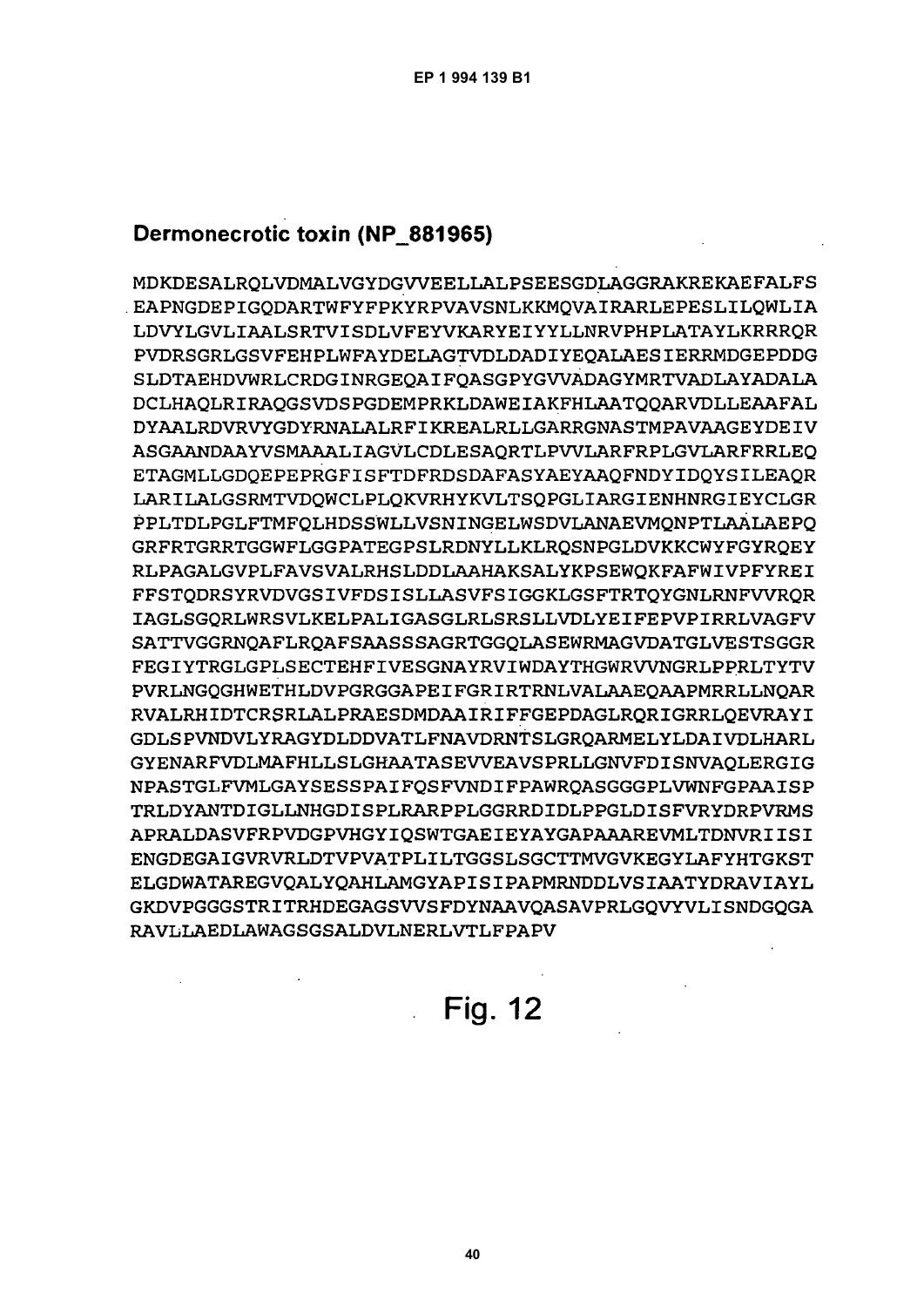# AmpG protein (NP 878961.1)

MAPLLVLGFASGLPLALSSGTLOAWATVENVSLOSIGFLTLAGTAYTLKFLWA PLIDRYVPPFLGRRRGWMLLTQVLLAAAIMVMGMLSPGSALLPLALVAVLVAF LSASQDIAFDAYSTDVLRQEERGAGAAMRVMGYRLAMIVSGGLALIVADRWLG WGNTYVLMGGLMLACALGTLWAPEPERPANPPRDLGAAVVEPFREFFSRRGAI DMLLLIVLYKLGDAFAGALSTTFLLRGAGFSATEVGTVNKVLGLAATIVGALA GGSIMTRWGLYRSLMAFGLLOAVSNLGYWLIAVSPKNLYLMGLAVGVENLCGG LGTASFVALLMAMCROOFSATOFALLSALAAVGRTYLAGPLTPVLVEWLDWPG FFIVTVLIALPGLWLLRLRRNVIDELDAQTAR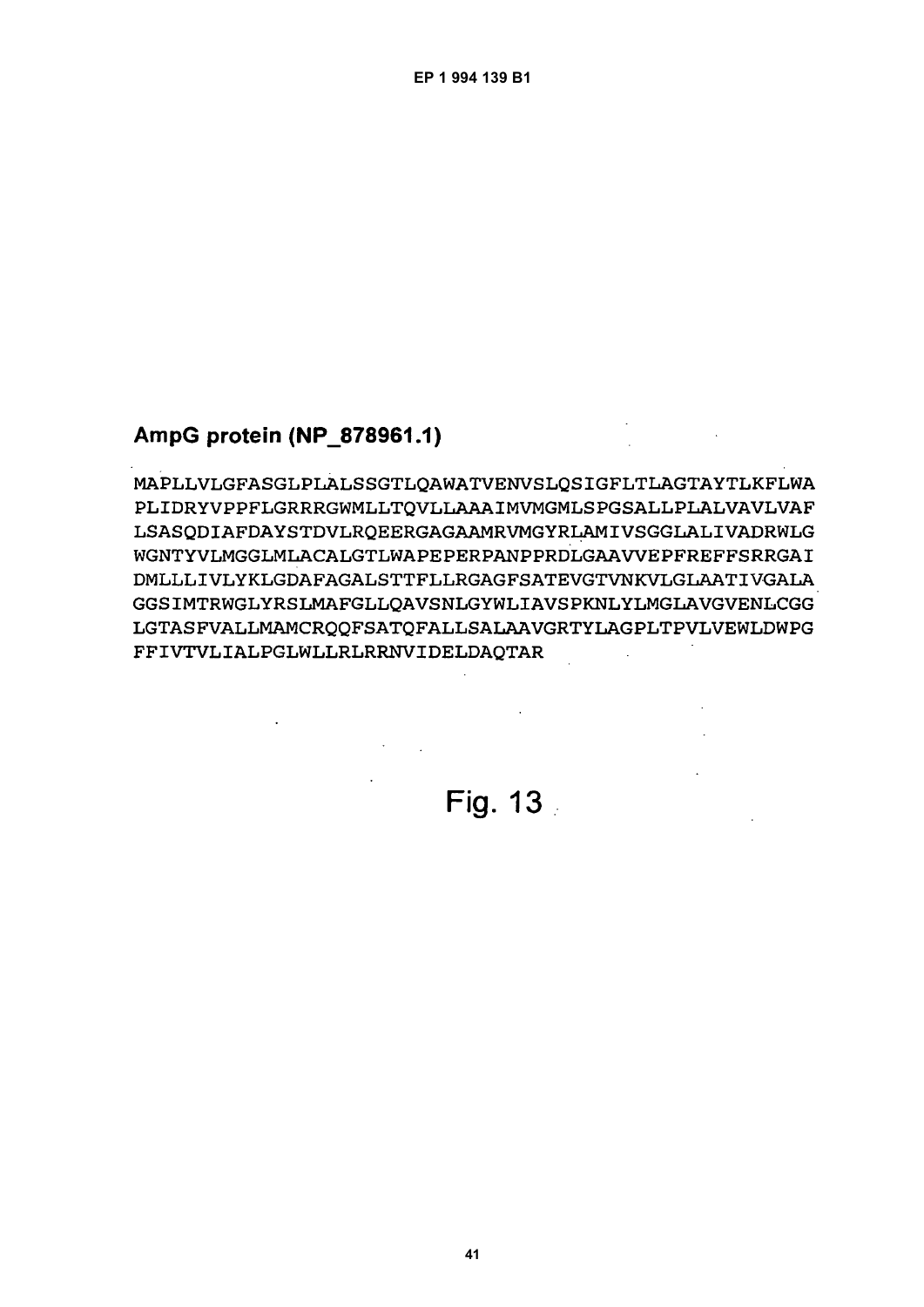# AmpG protein (NP\_752478.1)

MSSQYLRIFQQPRSAILLILGFASGLPLALTSGTLQAWMTVENIDLKTIGFFS LVGOAYVFKFLWSPLMDRYTPPFFGRRRGWLLATQILLLVAIAAMGFLEPGTQ LRWMAALAVVIAFCSASODIVFDAWKTDVLPAEERGAGAAISVLGYRLGMLVS GGLALWLADKWLGWOGMYWLMAALLIPCIIATLLAPEPTDTIPVPKTLEOAVV APLRDFFGRNNAWLILLLIVLYKLGDAFAMSLTTTFLIRGVGFDAGEVGVVNK TLGLLATIVGALYGGILMORLSLFRALLIFGILOGASNAGYWLLSITDKHLYS MGAAVFFENLCGGMGTSAFVALLMTLCNKSFSATQFALLSALSAVGRVYVGPV AGWFVEAHGWSTFYLFSVAAAVPGLILLLVCRQTLEYTRVNDNFISRTEYPAG YAFAMWTLAAGISLLAVWLLLLTMDALDLTHFSFLPALLEVGVLVALSGVVLG GLLDYLALRKTHLM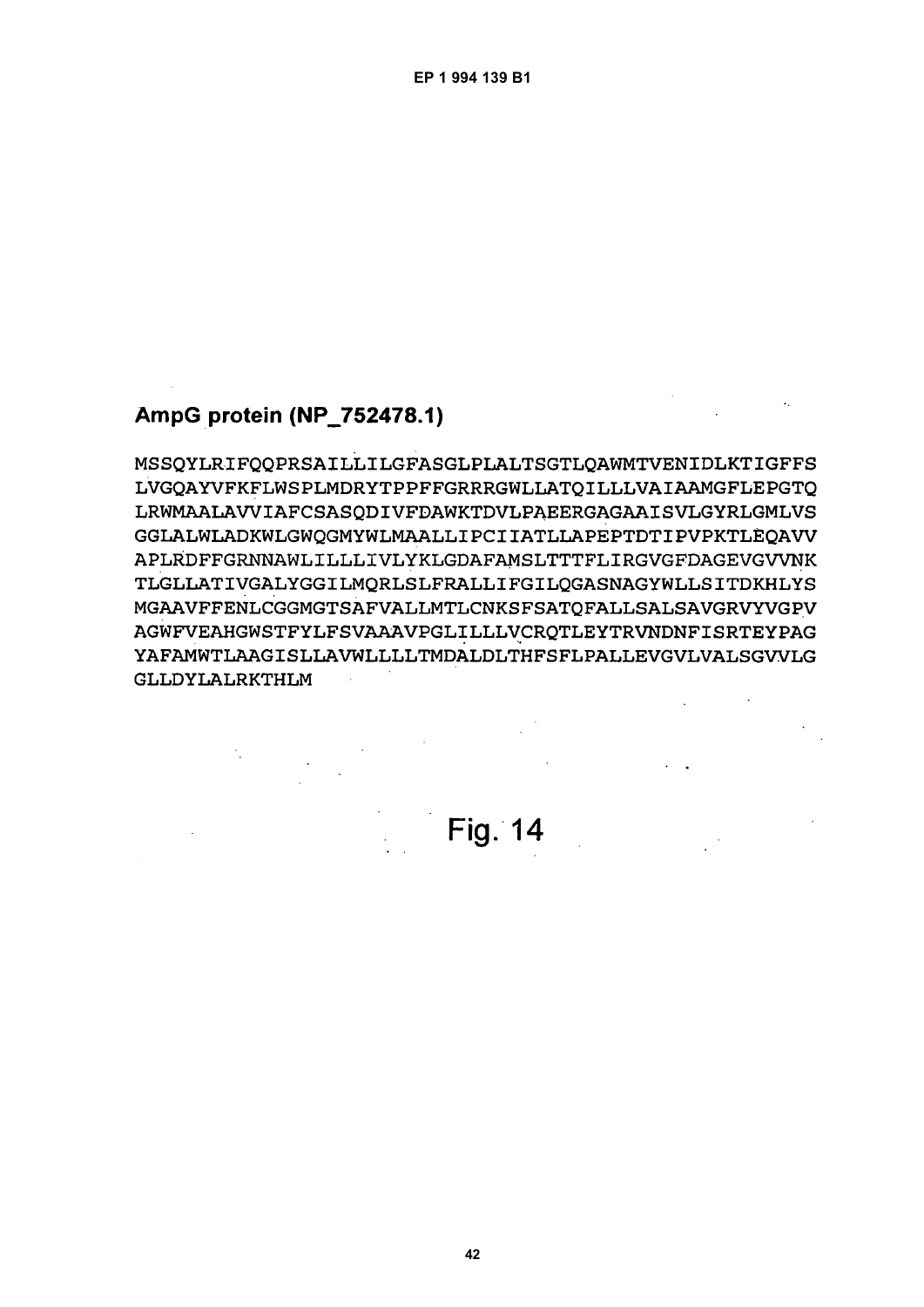#### **REFERENCES CITED IN THE DESCRIPTION**

*This list of references cited by the applicant is for the reader's convenience only. It does not form part of the European patent document. Even though great care has been taken in compiling the references, errors or omissions cannot be excluded and the EPO disclaims all liability in this regard.*

#### **Patent documents cited in the description**

- **•** FR 0206666 **[0007]**
- **•** WO 03102170 A **[0007]**

#### **Non-patent literature cited in the description**

- **MIELCAREK et al.** *Vaccine,* 2006, vol. 24S2, S2, , 54-S2, 55 **[0008]**
- **MIELCAREK et al.** *Advance Drug Delivery Review,* 2001, vol. 51, 55-69 **[0009]**
- **RODUIT et al.** *Infection and Immunity,* July 2002, vol. 70 (7), 3521-8 **[0010]**
- **MATTOO et al.** *Frontiers of Bioscience,* 2001, vol. 6, e168-e186 **[0011]**
- **MATTOO ; CHERRY.** *Clinical Microbiology Reviews,* 2005, vol. 18 (2), 326-382 **[0012]**
- **•** *Collection Nationale de Culture Microorganismes,* 09 March 2006 **[0092]**
- **DAS P.** *Whooping cough makes global comeback,* 2002, 322 **[0129]**
- **TAN T ; TRINDADE E ; SKOWRONSKI D.** Epidemiology of Pertussis. *Pediatr Infect Dis J,* 2005, vol. 24, S10-S18 **[0129]**
- **KÖNIG CH ; HALPERIN S ; RIFFELMANN M ; GUISO N.** Pertussis of adults and infants. *Lancet Infect Dis,* 2002, vol. 2, 744-750 **[0129]**
- **LEWIS DB ; YU CC ; MEYER J ; ENGLISH BK ; KAHN SJ et al.** Cellular and molecular mechanisms for reduced interleukin-4 and interferon-γ production by neonatal T cells. *J Clin Invest,* 1991, vol. 87, 194-202 **[0129]**
- **SIEGRIST CA.** Neonatal and early life vaccinology. *Vaccine,* 2001, vol. 19, 3331-3346 **[0129]**
- **MILLS KHG.** Immunity to Bordetella pertussis. *Microbes Infect,* 2001, vol. 3, 655-677 **[0129]**
- **LEWIS DB ; LARSEN A ; WILSON CB.** Reduced interferon-γ mRNA levels in human neonates. *J Exp Med,* 1986, vol. 163, 1018-1023 **[0129]**
- **AUSIELLO CM ; URBANI F ; LA SALA A ; LANDE R ; CASSONE A.** Vaccine- and antigen-dependent type 1 and type 2 cytokine induction after primary vaccination in infants with whole-cell or acellular pertussis vaccines. *Infect Immun,* 1997, vol. 65, 2168-2174 **[0129]**
- **WIRSING VON KÖNIG CH ; POSTELS-MULTANI S ; BOCK HL ; SCHMITT HJ.** Pertussis in adults : frequency of transmission after household exposure. *Lancet,* 1995, vol. 346, 1326-1329 **[0129]**
- **MASCART F ; VERSCHEURE V ; MALFROOT A ; HAINAUT M ; PIÉRARD D et al.** Bordetella pertussis infection in 2-months-old infants promotes Type 1 T cell responses. *J Immunol,* 2003, vol. 170, 1504-1509 **[0129]**
- **MENOZZI FD ; MUTOMBO R ; RENAULD G ; GAN-TIEZ C ; HANNAH JH et al.** Heparin-inhibitable lectin activity of the filamentous hemagglutinin adhesin of Bordetella pertussis. *Infect Immun,* 1994, vol. 62, 769-778 **[0129]**
- **IMAIZUMI A ; SUZUKI Y ; ONO S ; SATO H ; SATO Y.** Effect of heptakis (2,6-O-dimethyl)-beta-cyclodextrin on the production of pertussis toxin by Bordetella pertussis. *Infect Immun,* 1983, vol. 41, 1138-1143 **[0129]**
- **COOKSON BT ; CHO H-L ; HERWALDT LA ; GOLDMAN WE.** Biological activities and chemical composition of purified tracheal cytotoxin of Bordetella pertussis. *Infect Immun,* 1989, vol. 57, 2223-2229 **[0129]**
- **ALONSO S ; PETHE K ; MIELCAREK N ; RAZE D ; LOCHT C.** Role of ADP-ribosyltransferase activity of pertussis toxin in toxin-adhesin redundancy with filamentous hemagglutinin during Bordetella pertussis infection. *Infect Immun,* 2001, vol. 69, 6038-6043 **[0129]**
- **COLLYN F ; LETY MA ; NAIR S ; ESCUYER V ; BEN YOUNES A et al.** Yersinia pseudotuberculosis harbors a type IV pilus gene cluster that contributes to pathogenicity. *Infect Immun,* 2002, vol. 70, 619-620 **[0129]**
- **MIELCAREK N ; CORNETTE J ; SCHACHT AM ; PIERCE RJ ; LOCHT C et al.** Intranasal priming with recombinant Bordetella pertussis for the induction of a systemic immune response against a heterologous antigen. *Infect Immun,* 1997, vol. 65, 544-550 **[0129]**
- **LOCHT C ; GEOFFROY MC ; RENAULD G.** Common accessory genes for the Bordetella pertussis filamentous hemagglutinin and fimbriae share sequence similarities with the papC and papD gene families. *EMBO J,* 1992, vol. 11, 3175-3183 **[0129]**

**•** US 6713072 B **[0060]**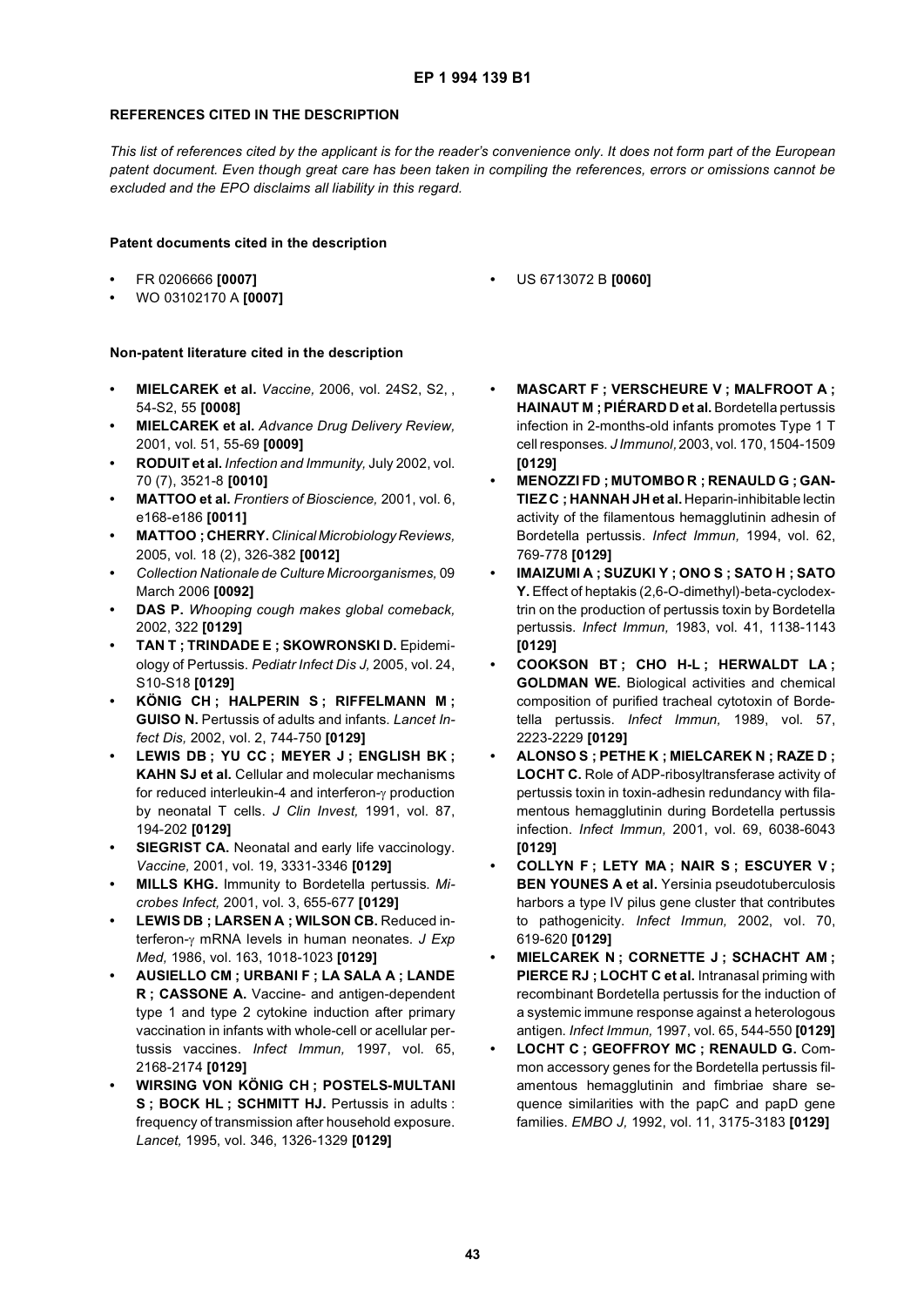- **SEKURA RD ; FISH F ; MANCLARK CR ; MEADE B ; ZHANG YL.** Pertussis toxin. Affinity purification of a new ADP-ribosyltransferase. *J Biol Chem,* 1983, vol. 258, 14647-14651 **[0129]**
- **ANTOINE R ; LOCHT C.** Roles of the disulfide bond and the carboxy-terminal region of the S1 subunit in the assembly and biosynthesis of pertussis toxin. *Infect Immun,* 1990, vol. 58, 1518-1526 **[0129]**
- **MENOZZI FD ; GANTIEZ C ; LOCHT C.** Interaction of the Bordetella pertussis filamentous haemagglutinin with heparin. *FEMS Microbiol Lett,* 1991, vol. 62, 59-64 **[0129]**
- **LOCHT C ; ANTOINE R ; JACOB-DUBUISSON F.** Bordetella pertussis, molecular pathogenesis under multiple aspects. *Curr Opin Microbiol,* 2001, vol. 4, 82-89 **[0129]**
- **HEISS LN ; FLAK TA ; LANCASTER JR ; MCDAN-IEL ML ; GOLDMAN WE.** Nitric oxide mediates Bordetella pertussis tracheal cytotoxin damage to the respiratory epithelium. *Infect Agents Dis,* 1993, vol. 2, 173-177 **[0129]**
- **GOLDMAN WE ; COOKSON BT.** Structure and functions of the Bordetella tracheal cytotoxin. *Tokai J Exp Clin Med,* 1988, vol. 13, 187-191 **[0129]**
- **•** Comprehensive sourcebook of bacterial protein toxins. **LOCHT C ; ANTOINE R.** Bordetella pertussis protein toxins. Academic Press, 1999, 130-146 **[0129]**
- **GUISO N ; CAPIAU C ; CARLETTI G ; POOLMAN J ; HAUSER P.** Intranasal murine model of Bordetella pertussis infection. I. Prediction of protection in human infants by acellular vaccines. *Vaccine,* 1999, vol. 17, 2366-2376 **[0129]**
- **MILLS KH ; RYAN M ; RYAN E ; MAHON BP.** A murine model in which protection correlates with pertussis vaccine efficacy in children reveals complementary roles for humoral and cell-mediated immunity in protection against Bordetella pertussis. *Infect Immun,* 1998, vol. 66, 594-602 **[0129]**
- **RODUIT C ; BOZZOTTI P ; MIELCAREK N ; LAM-BERT PH ; DEL GIUDICE G et al.** Immunogenicity and protective efficacy of neonatal immunization against Bordetella pertussis in a murine model: Evidence for early control of Pertussis. *Infect Immun,* 2002, vol. 70, 3521-3528 **[0129]**
- **HE Q ; VILJANEN MK ; ARVILOMMI H ; AITTANEN B ; MERTSOLA J.** Whooping cough caused by Bordetella pertussis and Bordetella parapertussis in an immunized population. *JAMA,* 1998, vol. 280, 635-637 **[0129]**
- **WATANABE M ; NAGAI M.** Whooping cough due to Bordetella parapertussis: an unresolved problem. *Expert Rev Anti Infect Ther,* 2004, vol. 2, 447-454 **[0129]**
- **MASTRANTONIO P ; STEFANELLI P ; GIULIANO M ; HERRERA ROJAS Y ; CIOFI DEGLI ATTI M et al.** Bordetella parapertussis infection in children: epidemiology, clinical symptoms, and molecular characteristics of isolates. *J Clin Microbiol,* 1998, vol. 36, 999-1002 **[0129]**
- **LIESE JG ; RENNER C ; STOJANOV S ; BELO-HRADSKY BH.** Clinical and epidemiological picture of B. pertussis and B. parapertussis infections after introduction of acellular pertussis vaccines. *Arch Dis Child,* 2003, vol. 88, 684-687 **[0129]**
- **WATANABE M ; NAGAI M.** Reciprocal protective immunity against Bordetella pertussis and Bordetella parapertussis in a murine model of respiratory infection. *Infect Immun,* 2001, vol. 69, 6981-6986 **[0129]**
- **LOCHT C ; BERTIN P ; MENOZZI FD ; RENAULD G.** The filamentous haemagglutinin, a multifaceted adhesin produced by virulent Bordetella spp. *Mol Microbiol,* 1993, vol. 9, 653-660 **[0129]**
- **HUANG CC ; CHEN PM ; KUO JK ; CHUI WH ; LIN ST et al.** Experimental whooping cough. *N Engl J.Med,* 1962, vol. 266, 105-111 **[0129]**
- **BEY RF ; SHADE FJ ; GOODNOW RA ; JOHNSON RC.** Intranasal vaccination of dogs with live avirulent Bordetella bronchiseptica : correlation of serum aggutination titer and the formation of secretory IgA with protection against experimentally induced infectious tracheobronchitis. *Am J Vet Res,* 1981, vol. 42, 1130-1132 **[0129]**
- **DE JONG MF.** Prevention of atrophic rhinitis in piglets by means of intranasal administration of a live non-AR-pathogenic Bordetella bronchiseptica vaccine. *Vet Q,* 1987, vol. 9, 123-133 **[0129]**
- **HOISETH SK ; STOCKER BAD.** Aromatic-dependent Salmonella typhimurium are non-virulent and effective as live vaccines. *Nature,* 1981, vol. 291, 238-239 **[0129]**
- **ROBERTS M ; MASKELL D ; NOVOTNY P ; DOU-GAN G.** Construction and characterization in vivo of Bordetella pertussis aroA mutants. *Infect Immun,* 1990, vol. 58, 732-739 **[0129]**
- **RENNELS MB.** Extensive swelling reactions occurring after booster doses of diphtheria-tetanus-acellular pertussis vaccines. *Semin Pediatr Infect Dis,* 2003, vol. 14, 196-198 **[0129]**
- **ROBBINS JB ; SCHNEERSON R ; TROLLFORS B ; SATO H ; SATO Y et al.** The diphtheria and pertussis components of diphtheria-tetanus toxoids-pertussis vaccine should be genetically inactivated mutant toxins. *J Infect Dis,* 2005, vol. 191, 81-88 **[0129]**
- **HOLT PG ; CLOUGH JB ; HOLT BJ ; BARON-HAY MJU ; ROSE AH et al.** Genetic ''risk'' for atopy is associated with delayed postnatal maturation of T-cell competence. *Clin Exp Allergy,* 1992, vol. 22, 1093-1099 **[0129]**